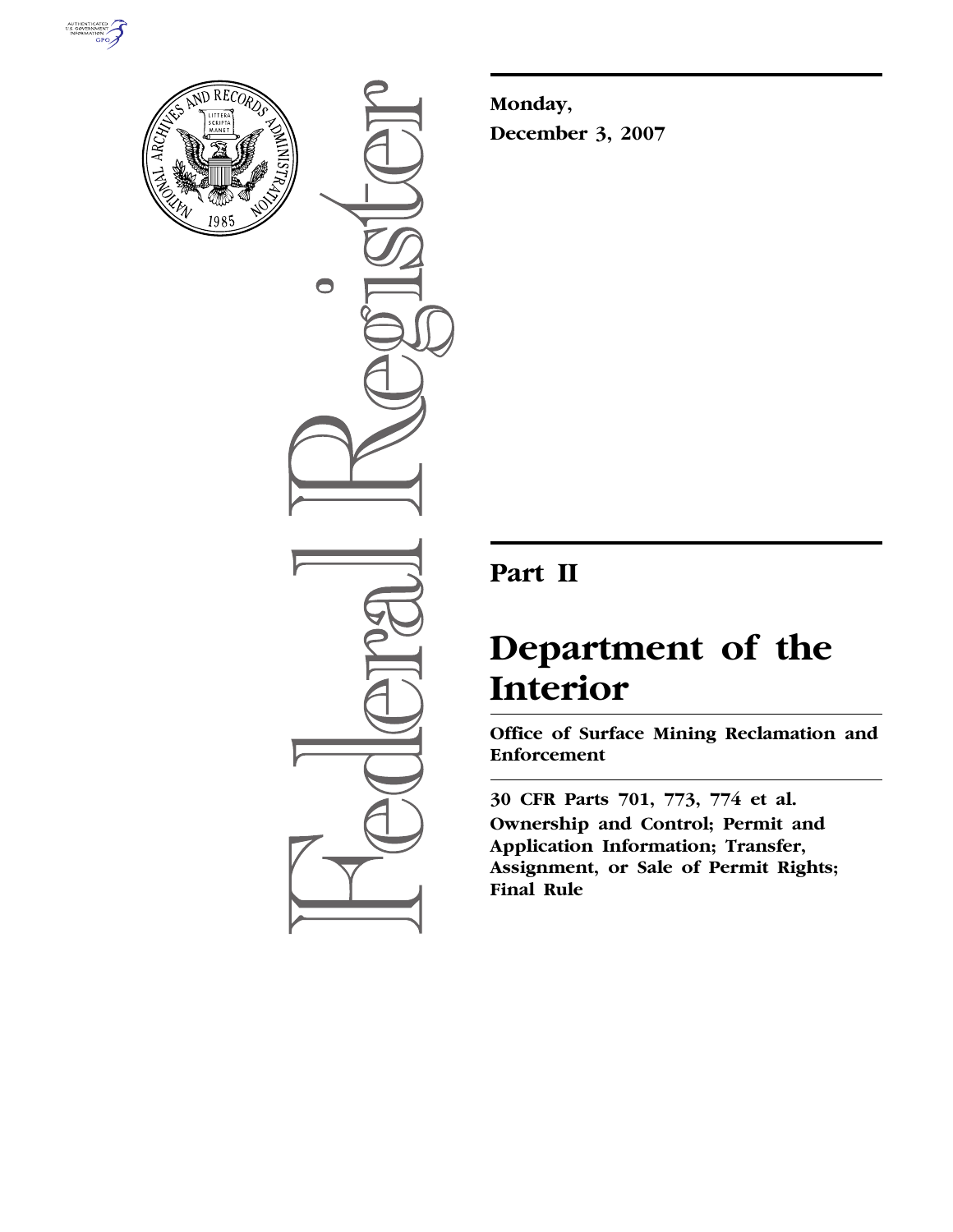# **DEPARTMENT OF THE INTERIOR**

**Office of Surface Mining Reclamation and Enforcement** 

**30 CFR Parts 701, 773, 774, 778, 843, and 847** 

# **RIN 1029–AC52**

# **Ownership and Control; Permit and Application Information; Transfer, Assignment, or Sale of Permit Rights**

**AGENCY:** Office of Surface Mining Reclamation and Enforcement, Interior. **ACTION:** Final Rule.

**SUMMARY:** We, the Office of Surface Mining Reclamation and Enforcement (OSM), are publishing this final rule to amend certain provisions of our ''ownership and control'' and related rules, as well as our rules pertaining to the transfer, assignment, or sale of permit rights. More specifically, we are amending our definitions pertaining to ownership, control, and transfer, assignment, or sale of permit rights and our regulatory provisions governing: permit eligibility determinations; improvidently issued permits; ownership or control challenges; postpermit issuance actions and requirements; transfer, assignment, or sale of permit rights; application and permit information; and alternative enforcement. Additionally, we are removing our current rules pertaining to improvidently issued State permits. This final rule implements various provisions of, and is authorized by, the Surface Mining Control and Reclamation Act of 1977 (SMCRA or the Act).

**EFFECTIVE DATE:** January 2, 2008. **FOR FURTHER INFORMATION CONTACT:**  Debbie J. Feheley, Chief, Applicant/ Violator System Office, Office of Surface Mining Reclamation and Enforcement, Appalachian Region, 2679 Regency Road, Lexington, Kentucky 40503. Telephone: (859) 260–8424 or (800) 643–9748; electronic mail: *dfeheley@osmre.gov*.

Additional information concerning OSM, this rule, and related documents may be found on OSM's Internet home page (Internet address: *http:// www.osmre.gov*) and on our Applicant/ Violator System Office's (AVS Office's) Internet home page (Internet address: *http://www.avs.osmre.gov*).

# **SUPPLEMENTARY INFORMATION:**

#### **Table of Contents**

- I. Background to the Final Rule
- II. Public Participation in the Rulemaking Process
- III. Discussion of the Final Rule
- A. General Comments
- B. Section 701.5—Definition: Control or Controller
- C. Section 701.5—Definition: Own, Owner, or Ownership
- D. Section 701.5—Definition: Transfer, Assignment, or Sale of Permit Rights
- E. Section 773.3—Information Collection F. Section 773.7—Review of Permit
- Applications
- G. Section 773.8—General Provisions for Review of Permit Application Information and Entry of Information Into AVS
- H. Section 773.9—Review of Applicant and Operator Information
- I. Section 773.10—Review of Permit History
- J. Section 773.12—Permit Eligibility Determination
- K. Section 773.14—Eligibility for Provisionally Issued Permits
- L. Section 773.21—Initial Review and Finding Requirements for Improvidently Issued Permits
- M. Section 773.22—Notice Requirements for Improvidently Issued Permits
- N. Section 773.23—Suspension or Rescission Requirements for Improvidently Issued Permits
- O. Section 773.26—How To Challenge an Ownership or Control or Finding
- P. Section 773.27—Burden of Proof for Ownership or Control Challenges
- Q. Section 773.28—Written Agency Decisions on Challenges to Ownership or Control Listings or Findings
- R. Section 774.9—Information Collection
- S. Section 774.11—Post-permit Issuance Requirements for Regulatory Authorities and Other Actions Based on Ownership, Control, and Violation Information
- T. Section 774.12—Post-permit Issuance Information Requirements for Permittees
- U. Section 774.17—Transfer, Assignment, or Sale of Permit Rights
- V. Section 778.8—Information Collection W. Section 778.11—Providing Applicant
- and Operator Information X. Section 843.21—Procedures for Improvidently Issued State Permits
- Y. Sections 847.11 and 847.16—Criminal Penalties and Civil Actions for Relief

IV. Procedural Determinations

#### **I. Background to the Final Rule**

This final rule is based on our October 10, 2006, proposed rule (71 FR 59592), in which we proposed to amend certain provisions of our 2000 final ownership and control rule (65 FR 79582) and our rules pertaining to the transfer, assignment, or sale of permit rights at 30 CFR 701.5 (definition of *transfer, assignment, or sale of permit rights*) and 30 CFR 774.17 (regulatory requirements). The 2000 final rule, which took effect for Federal programs (*i.e.*, SMCRA programs for which OSM is the regulatory authority) on January 18, 2001, primarily addresses areas related to ownership or control of surface coal mining operations under section 510(c) of SMCRA. 30 U.S.C.

1260(c). Under section 510(c), an applicant for a permit to conduct surface coal mining and reclamation operations (hereafter ''applicant'' or ''permit applicant'') is not eligible to receive a permit if the applicant owns or controls any surface coal mining operation that is in violation of SMCRA or other applicable laws. In addition to implementing section 510(c), the 2000 final rule also addresses, among other things, permit application information requirements, post-permit issuance information requirements, entry of information into the Applicant/Violator System (AVS), application processing procedures, and alternative enforcement. *See generally* 65 FR 79661–79671. Previously, we viewed our transfer, assignment, or sale rules as related to our ownership and control rules because our previous definition of *transfer, assignment, or sale of permit rights* incorporated ownership and control concepts. *See* 30 CFR 701.5 (2007).

Shortly after we promulgated our 2000 final rule, the National Mining Association (NMA) filed a lawsuit in the U.S. District Court for the District of Columbia in which NMA challenged the ownership and control and related provisions of our 2000 final rule on multiple grounds. NMA's suit also included a challenge to our transfer, assignment, or sale rules. Although the 2000 rule did not amend our transfer, assignment, or sale rules, NMA argued that we reopened those rules by proposing to revise them in the proposed rule that preceded the 2000 final rule.

As we explained in our 2006 proposed rule, NMA's lawsuit was another in a series of lawsuits concerning ownership and control and related issues. Litigation in this area involving, at times, OSM, State regulatory authorities (administering OSM-approved State programs), NMA, and environmental groups—has been contentious and ongoing since at least 1988. The 2000 final rule replaced a 1997 interim final rule (62 FR 19451), which was partially invalidated by the U.S. Court of Appeals for the District of Columbia Circuit. *National Mining Ass'n* v. *Dep't of the Interior*, 177 F.3d 1 (DC Cir. 1999) (*NMA* v. *DOI II*). The interim final rule replaced three sets of predecessor regulations dating back to 1988 and 1989 (53 FR 38868, 54 FR 8982, 54 FR 18438), which were invalidated by the D.C. Circuit because the court found that one aspect of the rules was inconsistent with section 510(c) of SMCRA. *National Mining Ass'n* v. *Dep't of the Interior*, 105 F.3d 691 (DC Cir. 1997) (*NMA* v. *DOI I*). The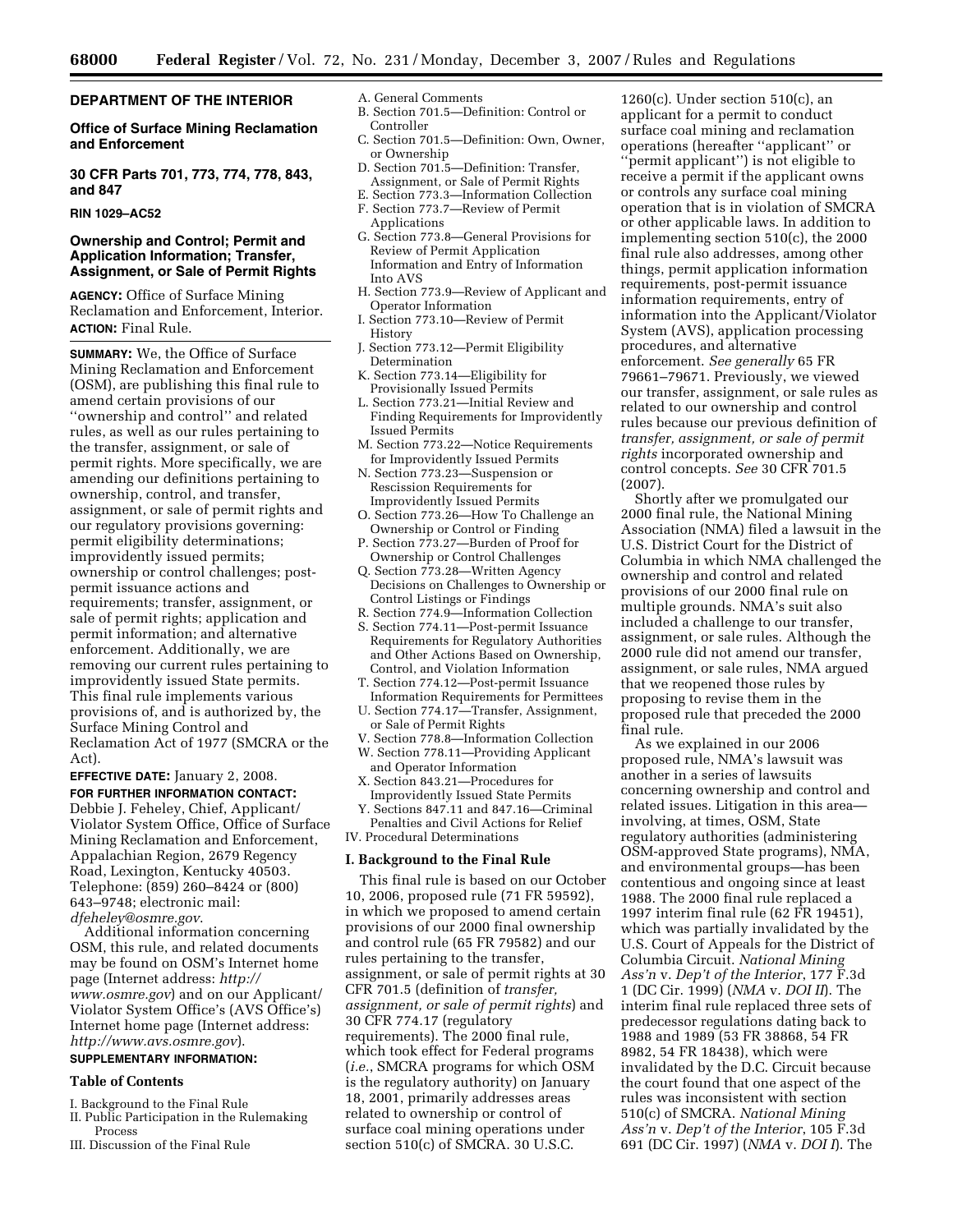preamble to our 2000 final rule contains a detailed discussion of the prior rules and the related litigation. *See generally*  65 FR 79582–79584.

This continuous litigation has created regulatory uncertainty for OSM, State regulatory authorities, the regulated community, and the public. In an effort to end the litigation concerning our 2000 final rule, we entered into negotiations with NMA in an attempt to settle NMA's judicial challenge. Ultimately, in three partial settlement agreements, we were able to settle all of the issues presented in NMA's rule challenge. The three partial settlement agreements (along with a modification to the third of those agreements), which were filed with and approved by the court, are included in our public record supporting this final rule. Under the terms of the settlement, we agreed to publish two proposed rules in the **Federal Register** (one pertaining to ownership and control and related issues and the other pertaining to transfer, assignment, or sale issues) in accordance with the Administrative Procedure Act's standard notice and comment procedures. We did not agree to finalize any of the provisions as proposed and, indeed, this final rule departs from the settlement agreement and our 2006 proposed rule in significant respects. To the extent we promulgate final rules in accordance with the terms of the three partial settlements, NMA agreed not to challenge those final rules.

With respect to the two proposed rules, the settlement obligated us to take various types of actions. For example, in some instances, we agreed to propose specific rule language. In other instances, we agreed only to publish certain clarifications to the preamble supporting our 2000 rule (we published these clarifications in our 2006 proposed rule—71 FR 59605–59606 and do not repeat them in this final rule). With regard to transfer, assignment, or sale issues, we agreed only to publish a proposed rule, and did not agree upon any specific rule language. As part of the overall settlement, NMA also agreed to drop several of its claims without any further action on our part. We view the settlement as highly favorable in that it gave us the opportunity to clarify and simplify our regulations without hampering our ability to enforce SMCRA. More importantly, the settlement allowed us to retain key aspects of our regulatory program without the risk of having them overturned in court.

After giving due consideration to all public comments received on our 2006

proposed rule, we decided to issue this final rule. Our final rule clarifies ambiguous provisions in our previous regulations and clearly sets forth the responsibilities and obligations of the regulated community and regulatory authorities. Most importantly, however, this final rule ensures that we and our State counterparts have the tools we need to enforce SMCRA. While we are certainly aware that not all interested parties will be entirely satisfied with every aspect of this final rule, we are confident that, on balance, the rule, which required difficult line drawing, strikes a fair and appropriate balance between competing interests. Our sincere hope is that this final rule will introduce regulatory stability—which is important to all interested parties—to aspects of our regulatory program that have been mired in uncertainty and litigation for years.

#### **II. Public Participation in the Rulemaking Process**

In order to obtain as broad a range of suggestions and ideas as possible, we made sure there were ample opportunities for public participation in the rulemaking process. To satisfy our obligations under the settlement, we published the first of the two proposed rules—relating to ownership and control and related issues—on December 29, 2003. 68 FR 75036 (2003 proposed rule). We received and granted a request for an extension of the public comment period. The public comment period, as extended, closed on March 29, 2004. We published the second proposed rule relating to the transfer, assignment, or sale of permit rights—on January 26, 2005. 70 FR 3840 (2005 proposed rule). Again, we received and granted an extension request. The public comment period, as extended, closed on April 15, 2005.

After the comment periods had closed on the two proposed rules described above, we reviewed all comments received and decided to meet with representatives of our State coregulators before taking further action. States with OSM-approved SMCRA programs (primacy states) have primary responsibility for the regulation of surface coal mining and reclamation operations within their State and must have State rules that are consistent with, and no less stringent than, our national rules. Because any new national rules could impact the primacy States, it was important to meet with those States prior to issuing a final rule. We met with State representatives from June 7– 9, 2005, in Cincinnati, OH. The results of the outreach meeting are detailed in

a report that is included in our public record supporting this rulemaking.

Based on the comments from our 2003 and 2005 proposed rules and information gathered at our meeting with the States, we decided it was best to combine the topics covered in the two proposed rules and issue one new, reproposed rule. Whereas we could have proceeded to finalize the 2003 and 2005 proposed rules, without additional public participation, we issued the combined 2006 proposed rule for the express purpose of allowing the public another opportunity to comment on the proposed changes.

Our combined proposed rule was published on October 10, 2006. We did not receive any extension requests, and the comment period closed on December 11, 2006. We received 15 comment documents, including seven submitted by or on behalf of State regulatory authorities, seven from companies and associations connected with the coal mining industry, and one from organizations representing environmental and citizens' interests. The three primary sets of comments we received were from the Interstate Mining Compact Commission (IMCC), the National Mining Association (NMA), and Kentucky Resources Council, Inc. and Citizens Coal Council (KRC/CCC) (these organizations submitted one joint comment document). IMCC represents State regulatory authorities, the frontline regulators under SMCRA in most coal-producing states. IMCC's comments were supported, in whole or in part, by several State regulatory authorities. NMA is an industry trade association. NMA's comments were supported, in whole or in part, by several coal companies. KRC/CCC represent environmental and citizens' interests.

We did not receive a request for a public hearing and none was held. After our evaluation of all the public comments, and based on our nearly 30 years of implementing the relevant statutory provisions, we decided to issue a final rule. In short, this final rule is the culmination of a carefullyconsidered, lengthy process, marked by ample opportunities for meaningful public comment.

#### **III. Discussion of the Final Rule**

This final rule amends our definitions of ownership, control, and transfer, assignment or sale of permit rights; amends our regulatory provisions governing permit application information collection, permit eligibility reviews and determinations, provisionally issued permits, improvidently issued permits, ownership or control challenges, post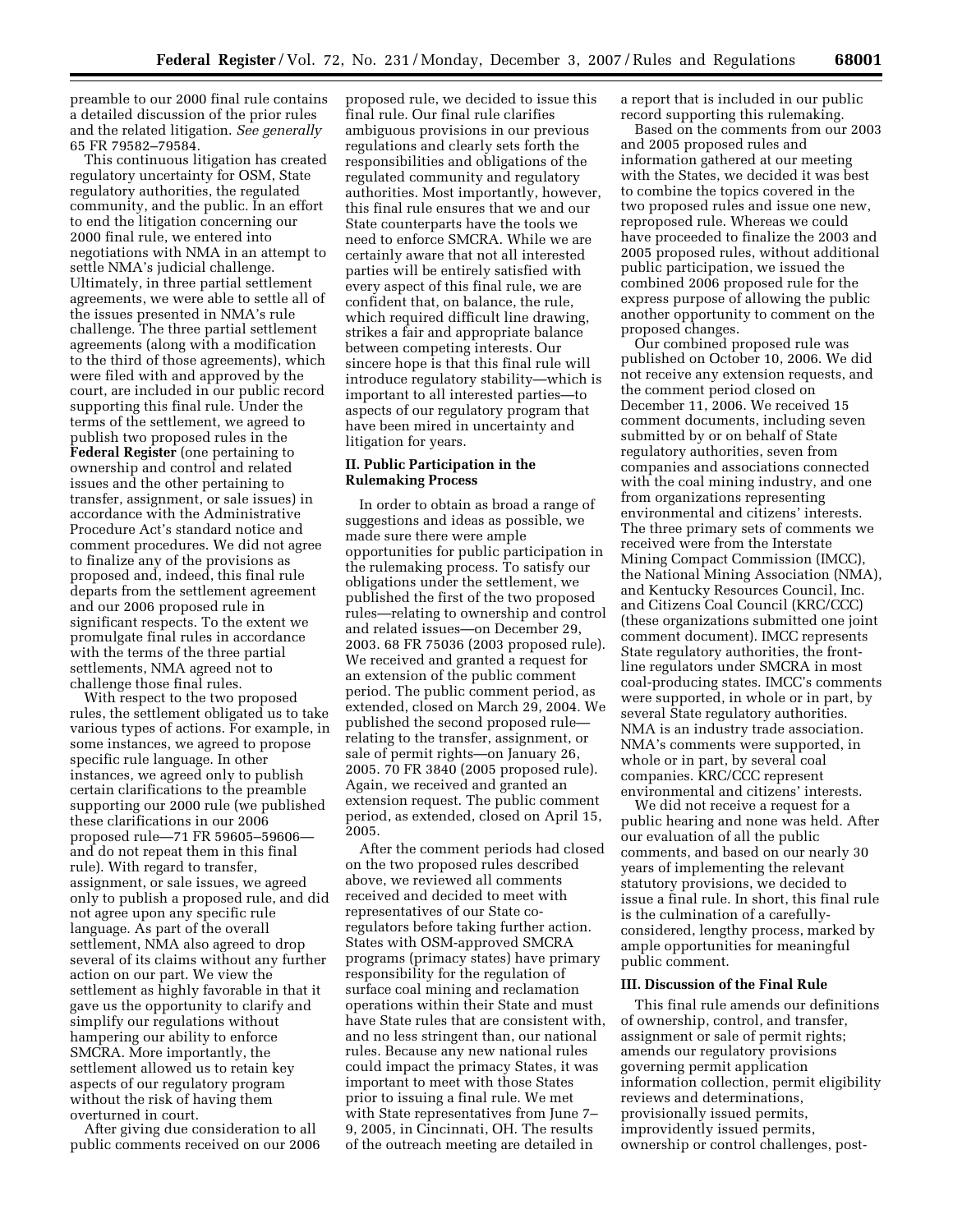permit issuance information requirements, and alternative enforcement; and removes the Federal procedures for improvidently issued State permits. Below, we discuss each aspect of this final rule and respond to comments received on our 2006 proposed rule.

#### *A. General Comments*

On balance, most aspects of our 2006 proposed rule were well received by most commenters. One commenter said that, ''[g]enerally, the proposed rule is an improvement over the existing rule,'' noting that ''the improvement is primarily the result of the simplification of the rules.'' Similarly, another commenter found the proposed rule to be a ''breath of fresh air'' that will put an end to ''unnecessary complexity.'' Another commenter said the ''new proposed rule provides a more reasonable and workable framework for regulatory authorities.'' We appreciate these comments.

One commenter disagreed with virtually every aspect of our 2006 proposed rule. In addition to specific comments on the proposed amendments, this commenter opined that we should not amend our 2000 rule because, unlike our 2006 proposed rule, the 2000 rule was ''fully considered.'' We disagree with the premise of this comment. As explained above, this final rule is the culmination of a lengthy process that afforded ample opportunity for public participation. Indeed, rather than finalizing our 2003 and 2005 proposed rules, we instead reproposed the amendments to allow another opportunity for public comments. In this final rule, as with our 2000 rule, we carefully considered, and responded to, all of the comments we received. In fact, we modified the proposed rule in several respects based on comments.

This commenter also stated that, with a single exception, the proposed amendments lacked a ''reasoned analysis'' or ''lawful purpose,'' particularly to the extent that we proposed to ''change course'' by rescinding prior rule provisions. Consistent with the Administrative Procedure Act (APA), the primary purpose of the proposed rule was to provide sufficient explanation of the proposed amendments to allow for informed public comments. The best evidence that we achieved that objective is the quality of the comments we actually received on the proposed rule, including the comments submitted by this commenter. Further, with regard to this final rule, it is well accepted that we, as the agency charged with implementing SMCRA, may reconsider

the wisdom of our policies on a continuing basis. None of our interpretations are set in stone. In our discussion of the substantive provisions of this final rule, below, we sufficiently set forth a ''reasoned analysis'' and the basis and purpose of the amendments to our previous rules. Finally, in many instances, the amendments to our 2000 rule do not constitute a reversal of policy but are better described as clarifications to our previous rules.

The commenter also chides us for not litigating NMA's challenge to our 2000 rule and instead electing to settle the litigation. In this regard, the commenter refers to our decision to settle as an ''astonishing collapse.'' We disagree. Any litigation has an attendant risk of loss, as past litigation over our previous ownership and control rules demonstrates. In both *NMA* v. *DOI I* and *NMA* v. *DOI II*, the D.C. Circuit invalidated key aspects of our prior rules, even though we thought those rules were well reasoned and lawful. We saw our settlement with NMA as an opportunity to eliminate the risk of losing important aspects of our regulatory program. This rulemaking initiative has also allowed us to simplify and clarify our previous rules, while continuing to ensure that regulatory authorities have all the tools they need to enforce SMCRA. We view the settlement as a success, not a ''collapse.''

The commenter implies that, as a result of our settlement with NMA, we may have prejudged this final rule. The commenter similarly refers to our ''supposedly reserved discretion'' to decline to adopt the revisions we agreed to propose under the settlement. We reiterate that under the settlement agreement, we were only required to propose two rules—*i.e.*, our 2003 and 2005 proposed rules—and were not required to finalize any provisions as proposed. The best evidence that we have not prejudged this final rule is the fact that the rule departs from the settlement agreement and our 2003, 2005, and 2006 proposed rules in significant respects, especially with regard to the information permit applicants must disclose in their permit applications (*see* heading III.W., below).

Next, the commenter asserts that we did not ''endorse the proposed changes as better interpretation[s] of the statute at issue or as better policy choices.'' Specifically with regard to our 2003 proposed rule (which has been withdrawn), the commenter states that we ''did not believe that SMCRA requires or would be best implemented by many, if indeed any, of the proposed revisions.'' In support of these

comments, the commenter points to isolated portions of the preambles to our *proposed* rules, where we did not state, or even imply, that we did not endorse our own proposed rules. Rather, we simply pointed out that, at the proposed rule stage, we did not necessarily agree with NMA's analysis supporting its position with regard to *one* proposed amendment in this multi-issue rulemaking. Moreover, our statements were limited to the specific issue being discussed and did not, in any way, apply to the totality of the proposed rules. To be sure, we fully endorse every aspect of this final rule—each of which is authorized by SMCRA—as part of our comprehensive regulatory program related to ownership and control issues.

This commenter also expressed the opinion that our administrative record for this rulemaking is inadequate with regard to our settlement with NMA or our potential prejudgment of the issues in the proposed rulemaking. The commenter asked us to supplement our public record supporting this rulemaking with various documents pertaining to the settlement, including the settlement agreements themselves, every draft of the agreements, every item of correspondence relating to the settlement, and every note or memorandum of communications relating to the settlement. After the requested supplementation of our public record, the commenter requested that we reopen the comment period to solicit further comments regarding any ''actual basis'' for this rulemaking and any possible agency prejudgment of its outcome.

In response to this comment, we will place the three partial settlement agreements, along with a modification to the third of those agreements, in our public record, but we otherwise decline to honor the commenter's requests. The three partial settlement agreements discussed above, which were filed with and approved by the U.S. District Court for the District of Columbia, collectively represent the totality of our settlement agreement with NMA. We note that these agreements have been publicly available ever since they were filed with the court. The additional information requested by the commenter is irrelevant to this rulemaking and/or privileged. If this final rule is challenged in court, the administrative record we will lodge with the court will contain all information that is legally required to support the rulemaking.

Another commenter asked about the transition from our previous rules to these new rules. For example, the commenter asked whether there will be a requirement for existing permittees to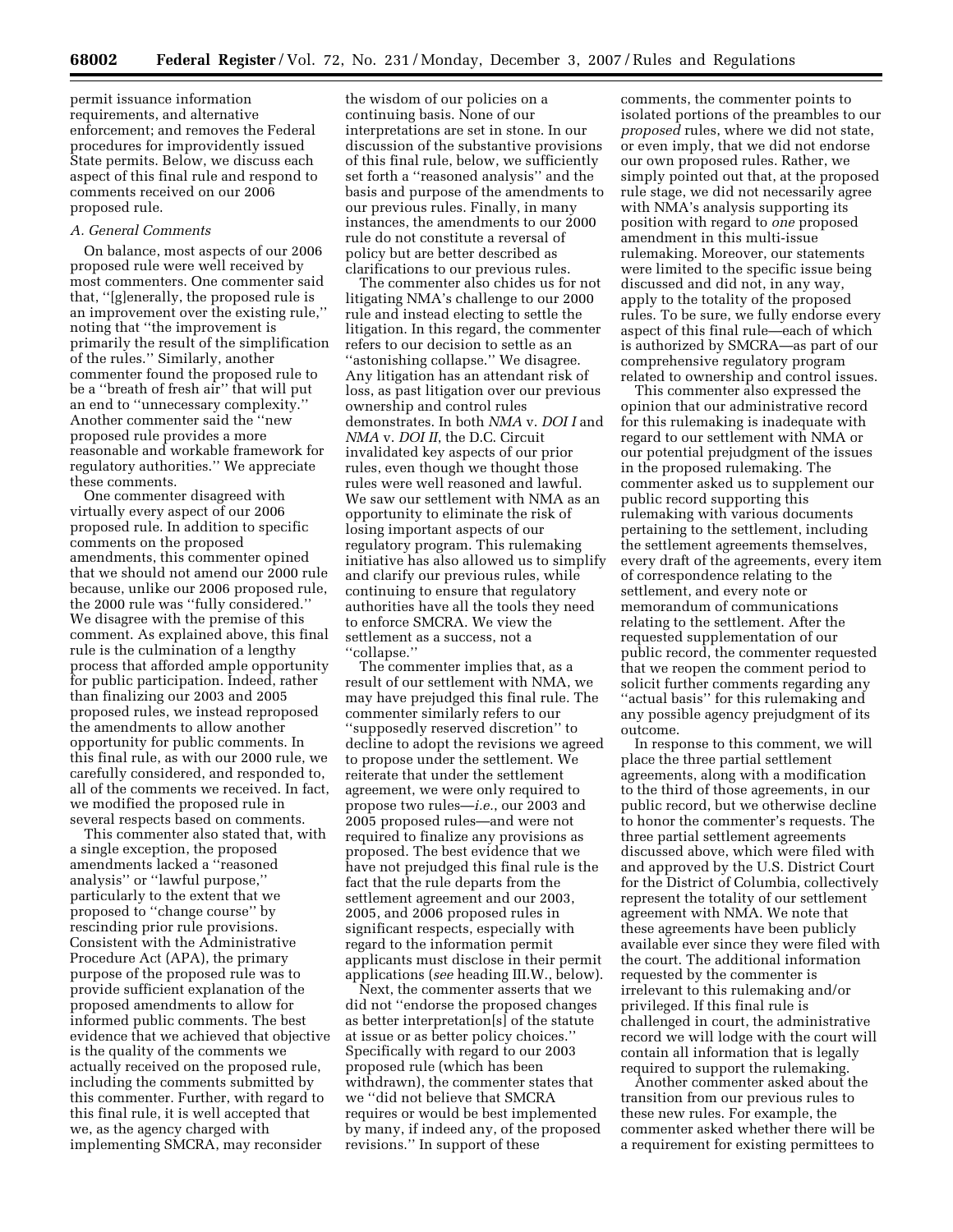provide information for their permits under the new rules. The provisions we adopt in this final rule will become effective for Federal programs 30 days after the publication date of this final rule and will apply prospectively. The rule will apply to Federal permitting as applications are received for new permits, renewals, revisions, and transfers, assignments or sales. Similarly, with regard to information requirements, existing permittees will not have to comply with the new permit application information disclosures until their next permitting action. The rule will become effective in primacy States after we approve amendments to State programs and will apply in the manner outlined above for Federal programs.

An industry commenter said it would be desirable to have better coordination between OSM and the State regulatory authorities with regard to the maintenance and application of ownership and control information. We believe coordination between our AVS Office and the State regulatory authorities on ownership or control issues is already excellent. However, we appreciate this comment and will continue to strive to achieve even greater levels of cooperation and coordination with the States.

Finally, some State commenters expressed concern that our 2006 proposed rule would place an undue burden on state regulatory authorities to identify persons who control surface coal mining operations. In this final rule, we believe we have alleviated this concern by making sure State regulatory authorities will have the information they need to identify potential controllers. Further, as always, our AVS Office remains ready to assist the States with ownership or control investigations.

# *B. Section 701.5—Definition: Control or Controller*

Under section 510(c) of SMCRA, 30 U.S.C. 1260(c), where ''any surface coal mining operation owned or controlled by the applicant is currently in violation of this Act or such other laws referred to [in] this subsection, the permit shall not be issued \* \* \*.'' Thus, under this section, permit applicants who own or control surface coal mining operations with outstanding violations of SMCRA or certain other laws are not eligible for new permits. SMCRA does not define the terms ''owned'' or ''controlled,'' or any variations thereof.

At 30 CFR 701.5, our 2000 rule contained definitions of ''*control* or *controller*'' and ''*own, owner*, or *ownership*'' to implement section 510(c)

of the Act. In our 2006 proposed rule, we identified a problem with our 2000 rule. On the one hand, the 2000 rule had a broad, flexible definition of *control* or *controller* (30 CFR 701.5). For example, any person who had the ''ability'' to determine the manner in which a surface coal mining operation was conducted was a controller. At the same time, we had information disclosure requirements at 30 CFR 778.11(c)(5) that required permit applicants to disclose all of their controllers in a permit application. We deemed this unfair to permit applicants because, under the flexible definition, reasonable minds could differ as to who met the regulatory definition of *control* or *controller*, and permit applicants could be taken to task for failing to identify a person the regulatory authority later deemed to be a controller.

To remedy this problem, we could have modified the definition of *control*  or *controller* to make it more specific, removing a regulatory authority's leeway and flexibility to determine control relationships on a case-by-case basis. Or, we could have made the information disclosure requirements more objective, while retaining the flexible definition of *control* or *controller*. In our 2006 proposed rule, we chose to propose the latter approach. We conclude that the ''ability to determine'' standard is desirable from a regulatory standpoint because it ''gives regulatory authorities flexibility to consider all of the relevant facts, on a case-by-case basis, in determining whether control is present; regulatory authorities also have the leeway to follow control wherever it may exist in a series of business relationships.'' (One commenter aptly referred to the ''ability to determine'' standard as a ''general, functional definition'' that ''enable[s] regulatory authorities to follow control in whatever unconventional direction it may lead.'') We also conclude that it would be easier for the regulated community to evade a definition with specific categories of controllers by reorganizing their business structures and relationships so as not to fall within the defined categories. In short, we feel it is essential to have a flexible definition of *control* or *controller* that allows regulatory authorities to identify controllers in real-world situations. For these reasons, we are retaining the flexible ''ability to determine'' standard that was contained in our 2000 rule by adopting the definition of *control* or *controller* as proposed, with one minor modification. In conjunction with retaining the ''ability to determine'' standard, we are amending our permit

application information disclosure requirements so that they are more objective. *See* heading III.W., below.

While we proposed to retain the ''ability to determine'' standard, we proposed to amend other aspects of our definition. In our 2000 final rule, we defined *control* or *controller* in terms of circumstances or relationships that establish a person's control of a surface coal mining operation. We also took the somewhat unusual step of including in the regulatory text examples of persons who may be, but are not always, controllers. As we explained in our 2006 proposed rule, the National Mining Association, in its judicial challenge to our 2000 rule, alleged that our definition of *control* or *controller*  was vague, arbitrary and capricious, and contrary to *NMA* v. *DOI II*.

To settle NMA's claim, we agreed to propose removing certain specific categories of controllers from our definition at previous paragraphs (3) (general partner in a partnership) and (4) (person who has the ability to commit financial or real property assets). In addition, from previous paragraph (5), we agreed to propose removing the phrase ''alone or in concert with others,'' the phrase ''indirectly or directly,'' and all the examples of control at previous paragraphs (5)(i) through (5)(vi). In satisfaction of our obligation under the settlement agreement, we proposed these revisions to our definition of *control* or *controller* in December 2003 (68 FR 75037). When we issued our 2006 proposed rule, on which this final rule is based, we decided to carry forward these aspects of our 2003 proposal. In this final rule, we are adopting the proposed amendments because they streamline and simplify the previous definition, without weakening it.

We stress that though we are removing certain language from the previous definition, the new definition still allows a regulatory authority to reach any person or entity with the ability to determine how a surface coal mining operation is conducted. Further, the ''ability to determine'' standard will continue to encompass both indirect and direct control, as well as control in concert with others, where there is actual ability to control. While we are removing from the regulatory text two specific categories of controllers (general partner in a partnership; person who has the ability to commit financial or real property assets), as well as the list of examples of persons who may be controllers, we stress that, under this final rule, all of these persons may still be controllers. In fact, as we explained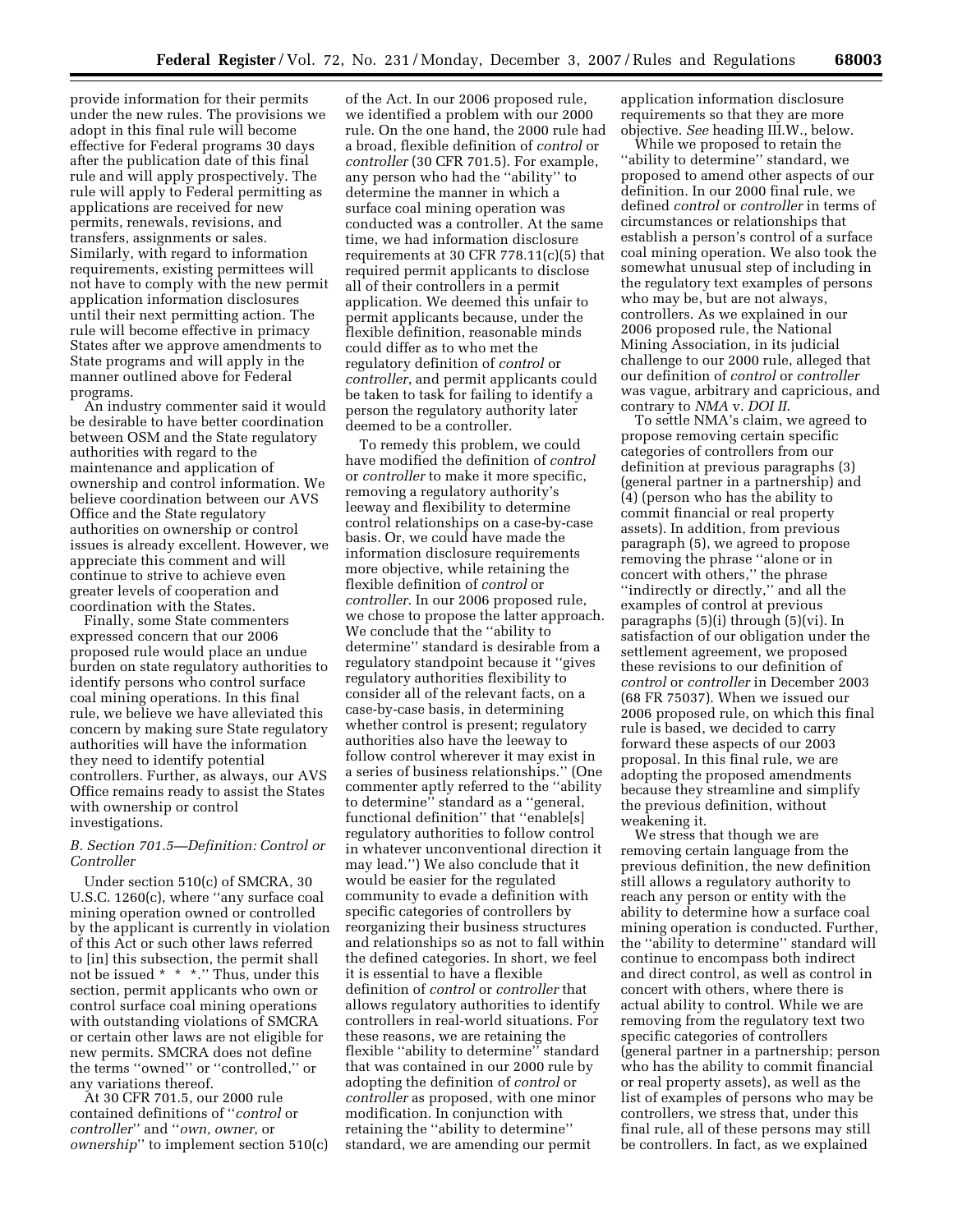in the proposed rule, general partners and persons who can commit assets are almost always controllers. *See, e.g., NMA* v. *DOI II*, 177 F.3d at 7. However, because these persons are already covered under the ''ability to determine'' standard, specific reference to them in the regulatory text is unnecessary.

With specific reference to the examples of controllers, we deemed it awkward to retain them in the regulatory text when the examples do not impose any regulatory requirements. These types of examples, we concluded, are best addressed in preamble language. Further, the examples were potentially misleading, as they did not describe the universe of persons who could be controllers. Although we are removing the examples of controllers from the regulatory text, the persons in the examples may still be controllers if they in fact have the ability to control a surface coal mining operation. As we said in the proposed rule, in our experience implementing section 510(c) of the Act since 1977, the persons identified in the examples are often controllers. Therefore, our discussion of these examples in the preamble to the 2000 final rule (65 FR 79598–600) remains instructive.

For ease of reference, the examples of controllers in the 2000 definition are as follows: (1) The president, an officer, a director (or a person performing functions similar to a director), or an agent of an entity; (2) a partner in a partnership, or a participant, member, or manager of a limited liability company; (3) a person who owns between 10 and 50 percent of the voting securities or other forms of ownership of an entity, depending upon the relative percentage of ownership compared to the percentage of ownership by other persons, whether a person is the greatest single owner, or whether there is an opposing voting bloc of greater ownership; (4) an entity with officers or directors in common with another entity, depending upon the extent of overlap; (5) a person who owns or controls the coal mined or to be mined by another person through lease, assignment, or other agreement and who also has the right to receive or direct delivery of the coal after mining; and (6) a person who contributes capital or other working resources under conditions that allow that person to substantially influence the manner in which a surface coal mining operation is or will be conducted. Relevant contributions of capital or working resources include, but are not limited to: (a) Providing mining equipment in exchange for the coal to be extracted; (b)

providing the capital necessary to conduct a surface coal mining operation when that person also directs the disposition of the coal; or (c) personally guaranteeing the reclamation bond in anticipation of a future profit or loss from a surface coal mining operation. While we decided to reprint these examples for ease of reference, it is important to remember that not all persons identified in these examples are always controllers; in order to be a controller, the person must meet the regulatory definition in this final rule. Further, this list of examples is by no means exhaustive; that is, other persons not identified in the examples may also be controllers.

In sum, the definition of *control* or *controller* we are adopting in this final rule retains the most critical aspect of the 2000 definition, namely, the flexible ''ability to determine'' standard. Like our 2000 rule, this final rule also provides that permittees and operators of surface coal mining operations are always controllers. Although we removed some of the language from the 2000 definition of *control* or *controller*  for the sake of simplifying the definition and removing unnecessary verbiage, the definition in this final rule is substantively identical to the prior definition, and we intend for regulatory authorities to enforce it as such.

#### *Responses to Comments*

Multiple commenters responded to our proposal both in favor of and against the proposed amendments. IMCC and other State commenters did not oppose our proposed definition of *control* or *controller*. In particular, these commenters found ''merit in the 'ability to determine' standard.'' IMCC and another State commenter said we should remove the word ''other'' from paragraph (3) of the proposed definition. In the proposed rule, paragraph (3) of the definition reads as follows: ''(3) Any *other* person who has the ability to determine the manner in which a surface coal mining operation is conducted.'' (Emphasis added.) We agree with these commenters that the word ''other'' is unnecessary. Thus, in this final rule, we are removing the word ''other,'' so that the final paragraph, redesignated as paragraph (c), reads: ''Any person who has the ability to determine the manner in which a surface coal mining operation is conducted.''

Another commenter said that eliminating specific categories from the definition, such as officers, directors, and general partners creates an unreasonable burden for the regulatory authorities and creates a false sense of

security for applicants and permittees. We note that under our 2000 rule, officers and directors were not deemed to be controllers. Instead, they were included in the examples of persons who might be controllers. Because, as explained above, we are moving away from listing discrete categories of controllers in the regulatory definition, we decline to add these categories of persons to the definition. At the same time, under amended 30 CFR 778.11, discussed below under heading III.W., the identity of these persons will have to be disclosed by permit applicants in their permit applications. Thus, while regulatory authorities will have to make findings of control, they will have the information they need up front to identify potential controllers. This commenter also suggested that we create two classes of controllers, with one category of ''presumed'' controllers. In our 2000 rule, we made a considered decision to eliminate the use of presumptions of ownership or control in our definitions. We did not reopen that issue in our 2006 proposed rule, and the commenter has not given us sufficient reason to reconsider our decision.

NMA, an industry trade association, and other industry commenters, noted that our proposed definition of *control*  or *controller* is a ''vast improvement over the current rules,'' but suggested that we further revise the definition ''to be more clearly based on operations owned or controlled by the applicant (instead of *entities* or *any person*  owning or controlling them).'' We are not adopting this suggestion because we do not read section 510(c) of the Act to be so limiting. While section 510(c) provides that an applicant who owns or controls a surface coal mining *operation*  with outstanding violations is not eligible for a permit, we have historically found that, in the specific context of section 510(c), control of an entity is a reasonable surrogate for control of that entity's surface coal mining operations. Thus, if an applicant controls an entity that, in turn, controls a surface coal mining operation with a violation, the applicant will not be eligible for a permit. This approach has been embodied in all versions of our ownership and control rules since the first rule was promulgated in 1988. Moreover, the approach was expressly approved by the United States Court of Appeals for the District of Columbia Circuit in NMA's challenge to a prior version of our rules. *NMA* v. *DOI II*, 177 F.3d at 4–5.

KRC/CCC disagreed with our proposal to remove paragraphs (3) (general partner in a partnership) and (4) (person who has the ability to commit financial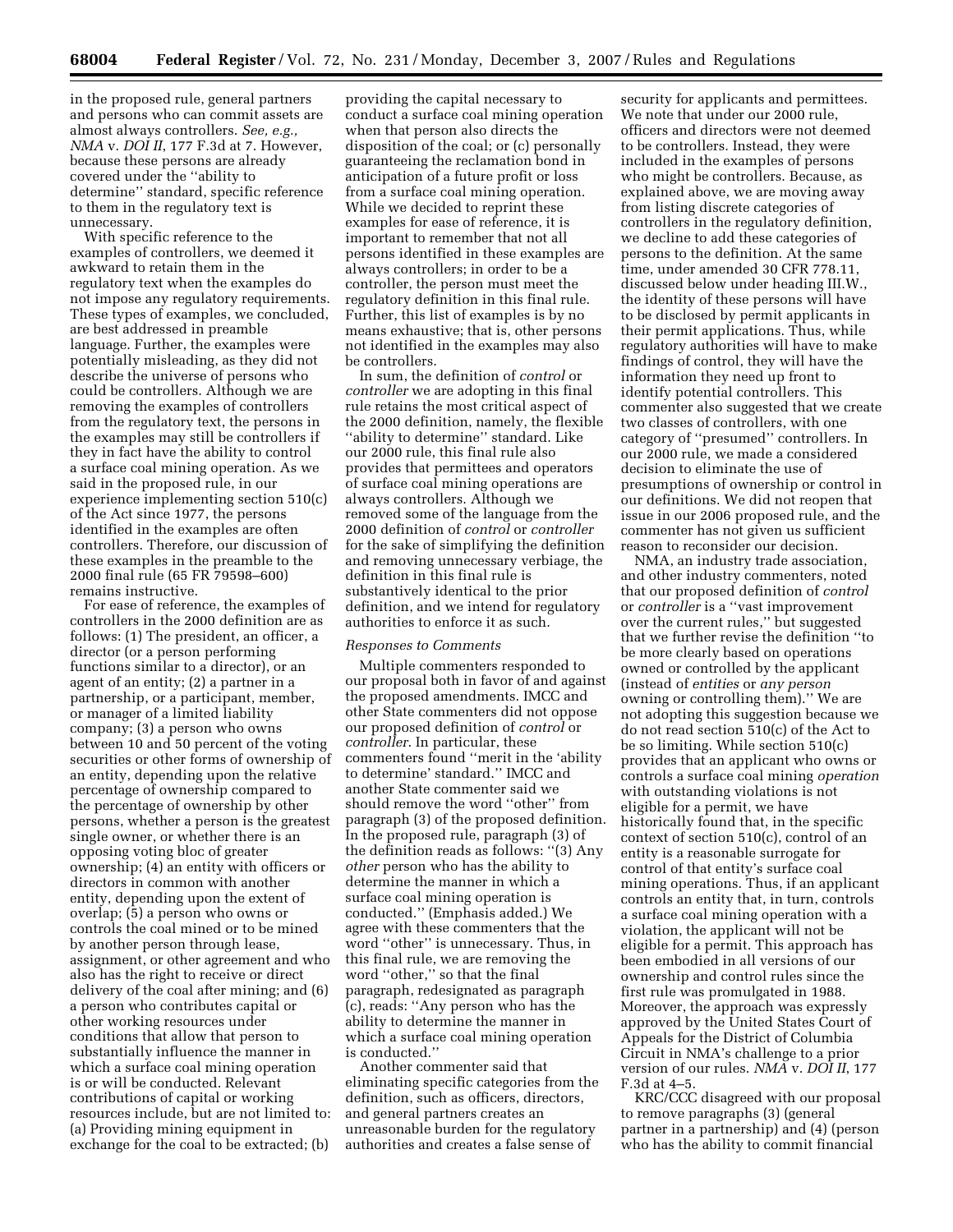or real property assets) from our previous definition of *control* or *controller;* the examples of control at previous 30 CFR 701.5; and the language relating to ''indirect control'' and ''control in concert.'' KRC/CCC asserts that the ''sole rationale that OSM states for rescinding much of the current definition of *control* or *controller* is the same rationale the agency gives for rescinding the requirement to list all of a permit applicants' controllers: OSM prefers to establish a ''bright line,'' ''objective'' standard for permit information that an applicant must submit. KRC/CCC similarly asserts that these aspects of the proposed rule are based on our proposal to remove the requirement for an applicant to list all of its controllers in a permit application. These comments miss the mark. There is no linkage between our decision to simplify the definition by removing the examples of control and the other language identified by the commenters. Rather, as explained above, the aspect of the control definition that related to the information disclosure requirements was the flexible ''ability to determine'' standard. That is, if we were going to keep that flexible standard, which we deemed to be crucial, we wanted to eliminate information disclosure requirements based on that standard. Thus, in our 2006 proposed rule, we proposed to retain the ''ability to determine'' standard in the definition, while simultaneously proposing to make the information disclosure requirements more objective.

Our proposed definition of *control* or *controller* was an outgrowth of our settlement with NMA. In settling NMA's challenge to the definition, we were able to retain the ''ability to determine'' standard in exchange for proposing the other changes to the definition that the commenters take issue with. Given that the changes to the definition are nonsubstantive, and the new definition has the same reach as its 2000 counterpart, we view the settlement on this issue to be favorable. Moreover, we were not obligated to finalize the definition as proposed.

Aside from the settlement, we identified other bases for the proposed changes in the preamble to the proposed rule. For example, in support of our proposal to remove paragraphs (3) and (4) of the previous definition, along with the examples of control, we explained that the persons identified in those paragraphs were already covered by the ''ability to determine'' standard, and, thus, it was not necessary to include them separately in the regulatory text; we also explained that removal of the unnecessary verbiage would simplify

the regulatory text, which had become rather unwieldy and cluttered with language that did not contain any regulatory requirements. 71 FR 59594. As we explained above, another reason we decided to remove the examples of control was that they were potentially misleading to the extent that the list was not exhaustive; we did not want to create the incorrect impression that only those persons listed could be controllers.

KRC/CCC also states that our decision to simplify the definition ''runs afoul of the fact that OSM promulgated the current definition six years ago bases on well-supported findings that all of its elements were necessary to allow the agency to implement SMCRA effectively.'' We disagree with this comment. In the very passage of the preamble to the 2000 rule cited by these commenters, we stated that the definition of ''*control* or *controller*  stand[s] alone, but the examples are useful \* \* \*.'' 65 FR 79599. Stating that the examples are ''useful'' hardly equates with saying they are a necessary part of the regulatory text. To the contrary, because the examples do not impose any independent regulatory requirements, we have determined that they are best discussed in preamble language explaining the scope of the rule.

KRC/CCC also object to the removal of the phrases ''alone or in concert with others'' and ''indirectly or directly'' from paragraph (5) of our previous definition of *control* or *controller*. They believe that the removal of the phrases will impact the ability of regulatory authorities to identify controllers, particularly in situations where control may only be exercised indirectly, in concert with others, or both. We understand the commenters' concern, but we nevertheless disagree with the comment. As we explained above, we are removing these phrases in order to simplify what had become a cumbersome definition and because they are already encompassed in the ''ability to determine'' standard that we are retaining in this final rule. We can understand how a change in substance might possibly be inferred from a change in the regulatory text without a corresponding explanation as to the effect of the change. However, we have expressly stated, in the preambles to our 2006 proposed rule and this final rule, that the ''ability to determine'' standard will continue to encompass both indirect and direct control, as well as control in concert with others, where there is actual ability to control. We will continue to enforce this aspect of the rule in Federal program states, and we

expect State regulatory authorities to enforce it in primacy states.

After careful consideration of the public comments, we are adopting the revisions to the definition of *control* or *controller* as proposed, with the one minor modification discussed above. In sum, we determined that it is best to have a clear, concise definition of *control* and *controller* that retains the crucial ''ability to determine'' standard. We are fully confident that the definition in this final rule will continue to allow regulatory authorities to follow control wherever it exists.

# *C. Section 701.5—Definition: Own, Owner, or Ownership*

As mentioned above, section 510(c) of the Act, 30 U.S.C. 1260(c), uses, but does not define, the term ''owned.'' Our 2000 rule, which we are amending in this final rule, contained a definition of *own, owner,* or *ownership* at 30 CFR 701.5. Shortly after we promulgated the 2000 rule, NMA filed its judicial challenge, which included a claim that our definition of *own, owner,* or *ownership* was inconsistent with SMCRA, arbitrary and capricious, and contrary to the DC Circuit's decision in *NMA* v. *DOI II*. NMA also took issue with the ''downstream'' reach of the rule, as it pertained to ownership. The term ''downstream,'' as used by the DC Circuit in the *NMA* v. *DOI I* and *NMA*  v. *DOI II* decisions, means a surface coal mining operation that is down a corporate (or other business) chain from an applicant. For example, if an applicant has a subsidiary, the subsidiary would be considered ''downstream'' from the applicant; by contrast, if an applicant has a parent company, the parent company would generally be considered ''upstream'' from the applicant. NMA's claim pertained to how far downstream a regulatory authority can look from the applicant when making a permit eligibility determination based on ownership (as distinct from control) of a surface coal mining operation. Just as SMCRA does not define the terms ''owned'' or ''controlled,'' it also does not address the downstream reach of the ownership and control provisions.

To settle NMA's claim, we agreed to propose to revise our previous definition of *own, owner,* or *ownership*  and the provision at previous 30 CFR 773.12(a)(2) that governs the downstream reach of the definition when making a permit eligibility determination. In satisfaction of the settlement agreement, we proposed the revisions in our 2003 proposed rule. When we issued our 2006 proposed rule, on which this final rule is based,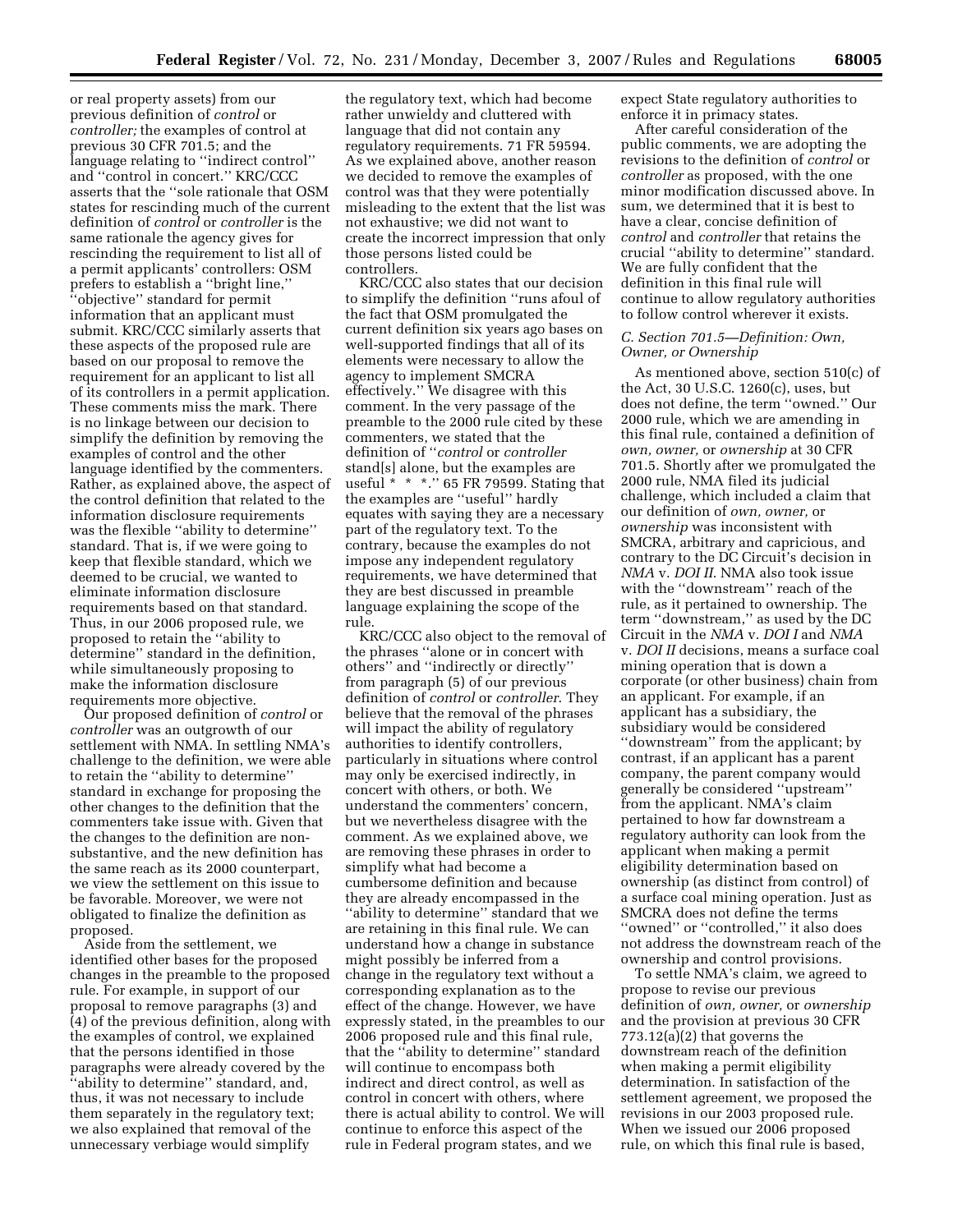we decided to carry forward this aspect of the 2003 proposal. In this final rule, we are adopting the amendments as proposed.

The first revision is to the definition itself. Our prior definition of ownership, at 30 CFR 701.5, included persons ''possessing or *controlling* in excess of 50 percent of the voting securities or other instruments of ownership of an entity.'' (Emphasis added.) We have concluded that the prior definition of ownership was confusing to the extent that it included ''control'' concepts. Given that *control* or *controller* is defined in the same section of the CFR, the natural tendency of the reader was to try to import that definition into the definition of *own, owner,* or *ownership,*  which renders the ownership definition nonsensical. To remove this confusion, we are adopting our proposal to amend the definition by substituting the term ''owning of record'' in place of ''possessing or controlling.'' Thus, the revised definition will read as follows: ''*Own, owner,* or *ownership,* as used in parts 773, 774, and 778 of this chapter (except when used in the context of ownership of real property), means being a sole proprietor or owning of record in excess of 50 percent of the voting securities or other instruments of ownership of an entity.''

Our use of the term ''owning of record'' better effectuates our intent with regard to the meaning of ownership (as distinct from control), creates a ''bright line'' standard, and removes the inherent confusion with the previous definition. As we explained in the preamble to our 2006 proposed rule, ''owning of record'' is a term found in section 507(b) of the Act, 30 U.S.C. 1257(b), under which permit applicants must identify, among other things, ''any person owning[ ] of record 10 per centum or more of any class of voting stock of the applicant \* \* \*.'' Because the Act itself uses the term ''owning of record'' in an analogous context, we deemed it a good fit for our definition of *own, owner,* or *ownership.* Moreover, we used the statutory term ''owning of record'' in our ownership and control rules from 1988 through 2000. *See, e.g.*, 30 CFR 773.5 (2000). It was only in our 2000 rule that we used the phrase ''possessing or controlling'' in our ownership definition, and that definition was immediately challenged in Federal court, in part because of the confusion that results from defining ownership in terms of control. Since the term ''owning of record'' has been in the statute since 1977, and in our ownership and control rules from 1988 through 2000, regulatory authorities and

the regulated industry will be familiar with the term and its meaning.

The second revision affects 30 CFR 773.12(a)(2), with respect to the downstream reach of the definition under the rules pertaining to permit eligibility. In *NMA* v. *DOI II*, the D.C. Circuit held that a regulatory authority can deny a permit based on limitless ''downstream'' *control* relationships. *NMA* v. *DOI II,* 177 F.3d at 4–5. That is, if an applicant indirectly controls an operation with a violation, through its ownership or control of intermediary entities, the applicant is not eligible for a permit. *Id*. at 5. The operation with a violation can be limitlessly downstream from the applicant.

Although the DC Circuit's decision clearly addresses downstream control in the context of permit eligibility, it does not squarely address the situation where there is downstream ownership of entities, without control. For example, assume Company A owns 51 percent of Company B, and Company B, in turn, owns 51 percent of Company C, a coal mining company whose mining operations are in violation of SMCRA. While it is clear that we could deny a permit to Company A if it *controls*  Company C through its ownership or control of Company B, it is not clear, under the *NMA* v. *DOI II* decision, whether OSM could deny a permit to Company A based solely on Company A's *ownership* of Company B, which, in turn, owns the violator, Company C. There is at least a plausible argument that the DC Circuit's decision does not allow us to deny permits based solely on downstream ownership (absent control) of an operation with a violation.

Our former rules allowed us to reach ''downstream'' with regard to both ownership *and* control. Under those rules, the regulatory authority could deny a permit if an applicant indirectly owned an operation in violation of SMCRA or other applicable laws. The operation in violation could be infinitely downstream from the applicant—meaning that ownership of the operation could be indirect, through intermediary entities—as long as there was an uninterrupted chain of ownership between the applicant and the operation. NMA argued that this provision was contrary to the plain meaning of SMCRA and violated principles of corporate law. NMA claimed that ownership of a corporation does not equate to ownership of the corporation's assets (including mining operations). Thus, according to NMA, we should be able to deny a permit based on ownership only if one of the applicant's own operations has a violation.

To settle NMA's claim we agreed to propose a regulatory revision at 30 CFR 773.12(a) to limit the reach of permit denials based on ownership to ''one level down'' from the applicant. We proposed the revision in our 2003 proposed rule. Because we continued to find merit in the proposal, we carried it forward in our 2006 proposed rule. In this final rule, we are adopting the amendment to section 773.12(a) as proposed. Under this final rule, if an applicant *directly* owns an entity with an unabated or uncorrected violation of SMCRA or other applicable laws meaning there are no intermediary entities between the applicant and the entity with a violation—the applicant is not eligible for a permit. In other words, the rule would reach one level down from the applicant to the entity the applicant owns. On the other hand, an applicant's *indirect* ownership of an entity with a violation, standing alone, would not make the applicant ineligible for a permit. However, the same applicant would not be eligible for a permit if it controls the violator entity.

While we stated in the preamble to our 2006 proposed rule that the ''one level down'' approach is not compelled by the Act, we conclude that it is a reasonable interpretation of the Act, especially in light of the DC Circuit's decision in *NMA* v. *DOI II*. Moreover, because regulatory authorities may continue to consider violations at ''downstream'' operations, as long as *control* (as opposed to *ownership*) is present, the amendment will not impair a regulatory authority's ability to adequately enforce section 510(c) of the Act. The mechanics of the amendment to 30 CFR 773.12(a) that pertains to the downstream reach of the definition of *own, owner,* or *ownership* is further discussed under heading III.J., below.

#### *Responses to Comments*

NMA, and other industry commenters, commented that our proposed definition of *own, owner,* or *ownership* is ''a significant improvement over the existing rule,'' but nevertheless stated that ''ownership of an entity alone does not equate to ownership of the entity's surface coal mining operation.'' As such, NMA maintains that the proposed rule ''is not entirely consistent with the principles of American corporate law.'' Under NMA's formulation, a regulatory authority could not even reach one level down with regard to ownership; that is, the regulatory authority could only deny a permit based on ownership if the applicant itself owns an *operation* (as opposed to an *entity*) with an outstanding violation. We disagree. We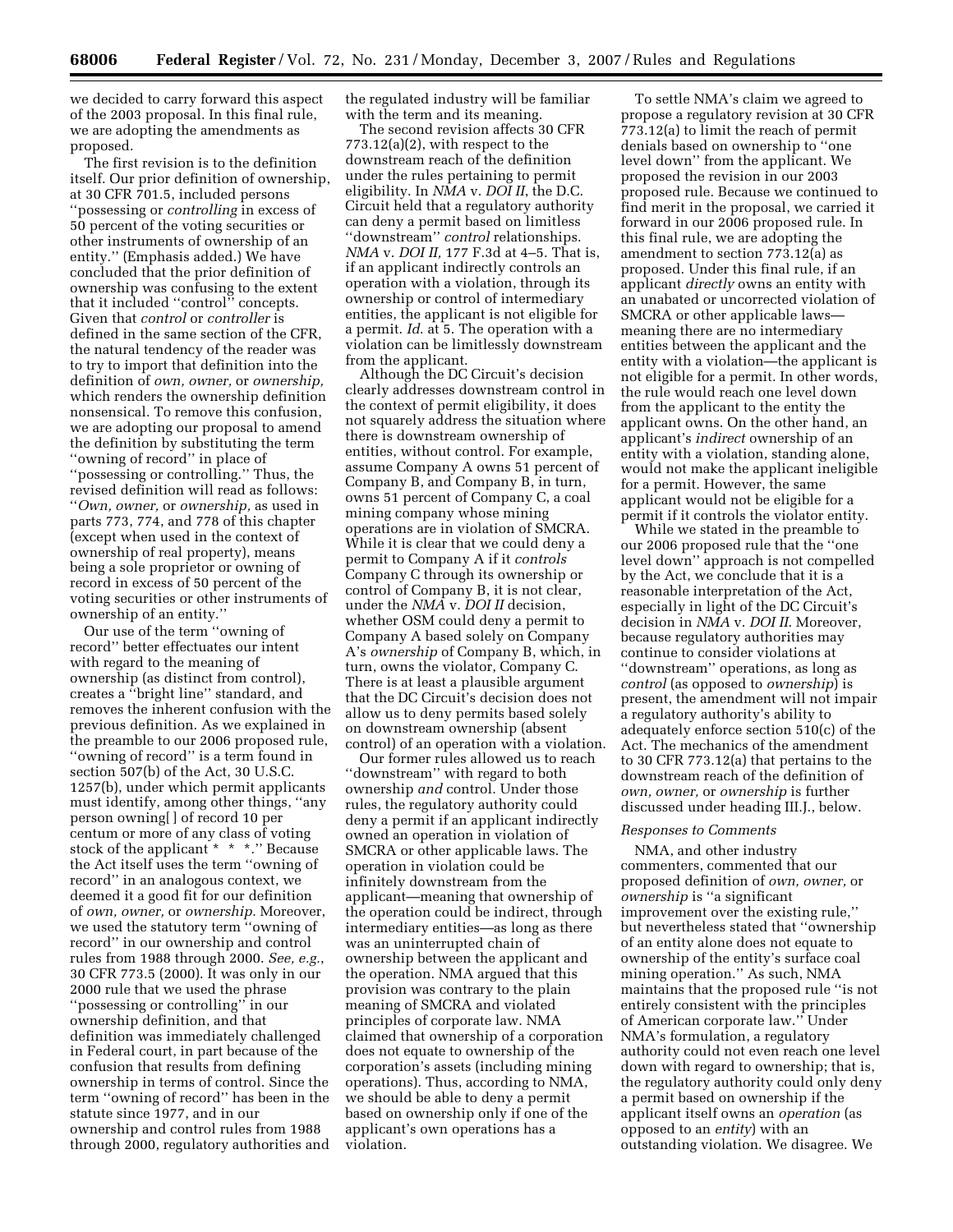have historically found that, in the specific context of section 510(c), which pertains to permit eligibility and does not impose personal financial liability on owners, ownership of an entity is a reasonable surrogate for ownership of that entity's surface coal mining operations. Furthermore, we have carefully considered whether this approach is not only reasonable but also consistent with the legal maxim that to abrogate a common-law principle, a statute must speak directly to the question addressed by the common law. The Supreme Court has addressed this issue consistently in *Isbrandtsen Co.* v. *Johnson,* 343 U.S. 779, 783 (1952); *Mobil Oil Corp.* v. *Higginbotham,* 436 U.S. 618, 625 (1978); *Astoria Fed. Sav. & Loan Assn* v. *Solimino,* 501 U.S. 104, 108 (1991); *United States* v. *Texas,* 507 U.S. 529, 534 (1993); and *United States*  v. *Bestfoods,* 524 U.S. 51, 63 (1998). As to this specific principle of statutory interpretation, we believe that the interpretation of section 510(c) adopt today with respect to an owned surface coal mining operation is sufficiently broad to satisfy administrative purposes while being fully consistent with Supreme Court precedent and *NMA* v. *DOI II.* 

KRC/CCC claims that our substitution of the phrase ''owning of record'' for ''possessing or 'controlling'' represents a substantive change, despite our assertion in our 2006 proposed rule that the change would be non-substantive. In support of their comment, KRC/CCC cites to the preamble to our 2000 final rule, in which we stated: ''We added the term 'controlling' based on the reality that sometimes persons who do not technically own stock (or other instruments of ownership) nonetheless have the ability to control the stock, either by holding the voting rights associated with the stock or other arrangement with the owner of record.'' While we agree with these commenters that this revision is not purely nonsubstantive, we are not persuaded to deviate from the proposed amendment. The confusion we identified in the definition—*i.e.*, defining ownership in terms of control—was real and is remedied by the amendment we are adopting in this final rule. Moreover, under the old definition, which included the ''possessing or controlling'' language, a regulatory authority would have had to make a finding that a person controlled in excess of 50 percent of the voting securities or other instruments of ownership of an entity. That same finding would, in all likelihood, support a finding that that person is a controller of the entity under our definition of

*control* or *controller.* As such, anything that might be lost under the definition of *own, owner,* or *ownership,* would still be covered under the definition of *control* or *controller,* based on similar proof. Thus, as the commenters requested, the definitions, when taken together, will ''encompass[ ] all of the same persons that the existing regulations sweeps in.''

KRC/CCC also objected to our proposal to limit the downstream reach of our definition of *own, owner,* or *ownership.* These commenters' objection is multi-faceted. First, they reference our statements at 71 FR 59595 that ''we do not necessarily agree with NMA's analysis [that ownership of a corporation does not equate to ownership of the corporation's assets]'' and ''[w]e do not believe this approach is compelled by either SMCRA or the decision in *NMA* v. *DOI II.*'' It is important to remember that, as discussed above, under NMA's formulation of section 510(c) of the Act, regulatory authorities could not even look ''one level down'' with respect to ownership. Thus, in this final rule, we continue to disagree with NMA's argument that ownership of an entity does not equate to ownership of that entity's surface coal mining operations. Further, while the ''one level down'' approach is not necessarily compelled by the Act—which is entirely silent on the point—it is certainly a reasonable construction of section 510(c)'s ownership provision. Also, based on *NMA* v. *DOI II*'s uncertain holding on this issue (discussed above), we did perceive at least some risk of loss in court if our rules continued to reach infinitely downstream on the ownership side (as opposed to the control side). Thus, the amendment we adopt today is a good compromise on the issue, one which allows us to retain the ability to look one level down with regard to ownership, rather than just at the applicant's own operations.

KRC/CCC also asserts that our proposed amendment ''rests upon yet another glaring error of statutory and regulatory interpretation.'' The alleged ''error'' appears to be the commenters' perception that the amendment is inconsistent with our prior statements to the effect that ownership is distinct from control and that ownership of an operation with a violation, standing alone, can provide the basis for a permit denial. Our prior statements, which we continue to stand by, did not speak to the downstream reach of the definition and are, therefore, not inconsistent with today's amendment. Further, under this final rule, ownership and control are still distinct concepts; thus, if an

applicant owns, but does not control, an operation with a violation, under the definition of *own, owner,* or *ownership,*  the applicant is not eligible for a permit.

KRC/CCC further opines that ''ownership is more easily established than control.'' Thus, in KRC/CCC's view, ''the proposed regulation will make it more time consuming, costly, and uncertain for regulatory authorities to pursue links between applicants and remote downstream subsidiaries who are responsible for uncorrected regulatory violations.'' In response, we note that, even though ownership may be more easily established than control, regulatory authorities will be required to enforce the rules as written, regardless of the associated time and cost. Moreover, as explained above, regulatory authorities will be empowered to make case-specific determinations of control based on the flexible "ability to determine" standard.

Finally, KRC/CCC imply that Congress intended for SMCRA to reach infinitely downstream with regard to ownership and state that the proposed amendment would ''make it impossible for OSM or state regulatory authorities to deny permits to applicants that own subsidiaries responsible for uncorrected violations, where regulators cannot establish the applicant's actual control of the subsidiary.'' We disagree with the predicate to this comment—that Congress intended for section 510(c)'s ownership provision to reach infinitely downstream. As stated previously, Congress was entirely silent on this issue, and the holding in *NMA* v. *DOI II* casts at least some doubt on the correctness of KRC/CCC's position. Again, the amendment we adopt today represents a reasonable interpretation of section 510(c).

IMCC, whose member States will be the regulatory authorities most often making findings of downstream control under these provisions, did not object to our proposed amendment to the downstream reach of the rule with regard to ownership, as long as the States are empowered to obtain the information necessary to make control findings. As explained below under heading III.W., under this final rule, regulatory authorities will have the necessary information.

A State commenter said that our proposal to limit the downstream reach of ownership does not make sense. The premise of this comment is that, under our definition of *own, owner,* or *ownership,* an owner will always be a controller. Thus, if we can go limitlessly downstream with regard to control, we should be able to do the same with regard to ownership. We agree with this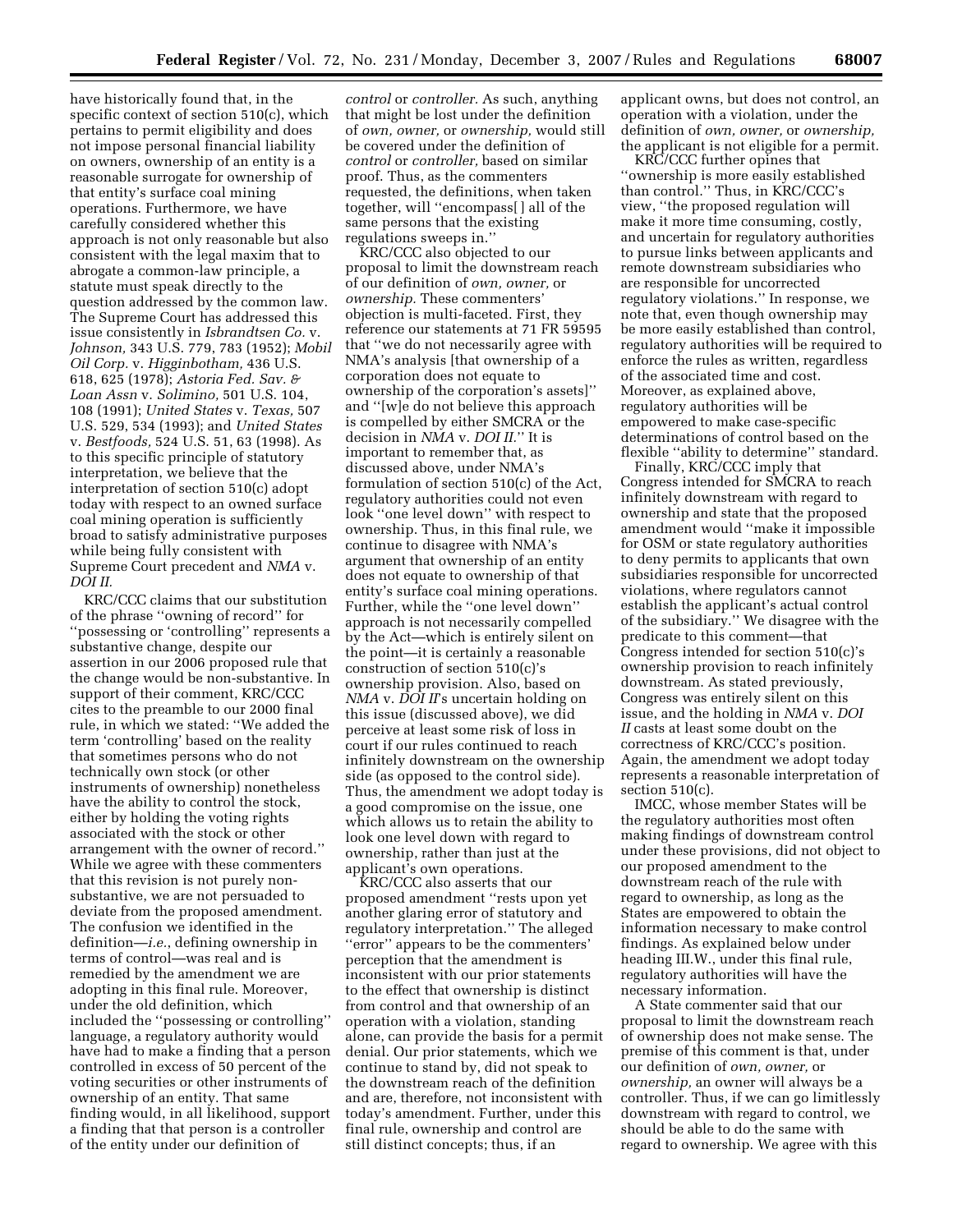commenter that owning greater than 50 percent of entity will almost always confer control over that entity. However, if Company A owns Company B and Company B owns Company C, it does not stand to reason that Company A controls Company C. However, Company A may in fact control or have the ability to control Company C; under this final rule, regulatory authorities are empowered to make that finding.

This commenter also said it appears inconsistent under section 510(c) of SMCRA to distinguish between ownership and control in terms of downstream relationships because section 510(c) couples ownership and control. We disagree with this comment. Section 510(c) refers disjunctively to ownership or control. As of our 2000 final rule, we have treated ownership and control as distinct concepts. Further, these terms have different meanings under corporate law. We conclude, for the reasons explained above, that it is entirely appropriate, and consistent with SMCRA, to continue to give separate effect to the ownership and control aspects of section 510(c).

# *D. Section 701.5—Definition: Transfer, Assignment, or Sale of Permit Rights*

Over the years, we have found that the regulatory provisions pertaining to the transfer, assignment, or sale (TAS) of permit rights have generated a great deal of confusion. We have discovered that the various State regulatory authorities have very different views as to what constitutes a transfer, assignment, or sale requiring regulatory approval. As mentioned above, in order to settle the litigation instituted by NMA, we agreed to propose new transfer, assignment, or sale rules. However, we did not agree to propose any specific provisions. We viewed the rulemaking called for under the settlement as an excellent opportunity to revisit our TAS rules.

In accordance with the settlement agreement, we published a proposed rule on January 26, 2005. 70 FR 3840. In that proposed rule, we proposed fairly sweeping changes to our TAS regulations. More specifically, we proposed to: revise our regulatory definitions of *transfer, assignment, or sale of permit rights* and *successor in interest* at 30 CFR 701.5; revise our regulatory provisions at 30 CFR 774.17 relating to the transfer, assignment, or sale of permit rights; and create, for the first time, separate rules for successors in interest.

A number of commenters on our 2005 proposal suggested that the broad conceptual changes we proposed were not warranted. Several commenters

stated that our statutory rationales for some of the proposed changes, including our reading of the legislative history, were flawed. Further, commenters suggested that we did not achieve our primary purpose of providing greater clarity in our transfer, assignment, or sale regulations. Upon consideration of those and other comments, and input from our State coregulators, we determined that we could achieve our purpose of simplifying and clarifying our regulations through more modest revisions to our rules.

As a result, in our 2006 proposed rule, we proposed to revise our current definition of *transfer, assignment, or sale of permit rights* at section 701.5 but to keep our existing TAS regulatory requirements largely intact. The primary purpose of our 2006 proposal was to seek to distinguish clearly the circumstances that will trigger a transfer, assignment, or sale of permit rights as opposed to an information update under 30 CFR 774.12 (*see*  heading III.T., below).

Section 511(b) of SMCRA, 30 U.S.C. 1261(b), provides that ''[n]o transfer, assignment, or sale of permit rights granted under any permit issued pursuant to this Act shall be made without the written approval of the regulatory authority." Under our previous definition, *transfer, assignment, or sale of permit rights*  meant ''a change in ownership or other effective control over the right to conduct surface coal mining operations under a permit issued by the regulatory authority.'' We proposed to revise our regulatory definition of transfer, assignment, or sale of permit rights to mean a change of a permittee. Our 2006 proposal was informed by a decision of the Department of the Interior's Office of Hearing and Appeals (OHA) in *Peabody Western Coal Co.* v. *OSM,* No. DV 2000– 1–PR (June 15, 2000) (*Peabody Western*), comments received on our 2005 proposed rule, and our further discussions with our State co-regulators. After consideration of the public comments we received on our 2006 proposal, we are adopting the amendment to our TAS definition as proposed.

In *Peabody Western,* OHA examined the impact of *NMA* v. *DOI II* on transfer, assignment, or sale issues. OSM had determined that Peabody Western's change of all of its corporate officers and directors constituted a transfer, assignment, or sale of permit rights under 30 CFR 701.5. The administrative law judge disagreed, explaining that, after *NMA* v. *DOI II*, OSM cannot presume that an officer or director is a controller and, therefore, a change of an

officer or director, or even a change of all officers and directors, cannot, standing alone, automatically constitute a change of ''effective control'' triggering a transfer, assignment, or sale of permit rights. The administrative law judge also made other observations that we assigned particular weight to in developing our 2006 proposed rule. The judge noted that the ''other effective control'' language is ''vague and imprecise'' and ''discloses no meaningful standard and provides no advance notice to a regulated corporate entity'' as to which corporate changes will constitute a transfer, assignment, or sale. This defect, according to the judge, does not provide ''adequate advance notice of the purported regulatory standard'' and leaves permittees ''to speculate'' as to when regulatory approval is required. Because we ultimately agreed with many of the judge's observations about our previous TAS rules, we did not seek further review of OHA's decision.

Throughout our deliberations on TASrelated issues, we were mindful of OHA's admonitions that our previous definition, to the extent it relied on the concept of ''effective control,'' was ''vague and imprecise'' and ''disclose[d] no meaningful standard and provide[d] no advance notice to a regulated corporate entity'' as to which corporate changes would constitute a transfer, assignment, or sale. We acknowledge that our previous definition created confusion—among regulatory authorities, the regulated industry, and the public—that lead to various interpretations of the regulatory requirements.

We conclude that the imprecision in our previous definition was created largely by our inclusion of the phrase ''or other effective control.'' Under SMCRA, the concept of control, in the context of permit eligibility, is found in section 510(c) of the Act. As explained above, under that section, an applicant is not eligible to receive a permit if it owns or controls an operation with an unabated or uncorrected violation. Our previous definition of *transfer, assignment, or sale of permit rights*  imported the ownership and control concept from section 510(c), but nothing in the Act compels that approach. We conclude that importing section 510(c) ownership and control concepts into our TAS regulations created undue confusion as to what constitutes a transfer, assignment, or sale of permit rights. Thus, the TAS definition we are adopting in this final rule disentangles TAS and ownership and control concepts. This final rule clearly provides that a change of a permittee's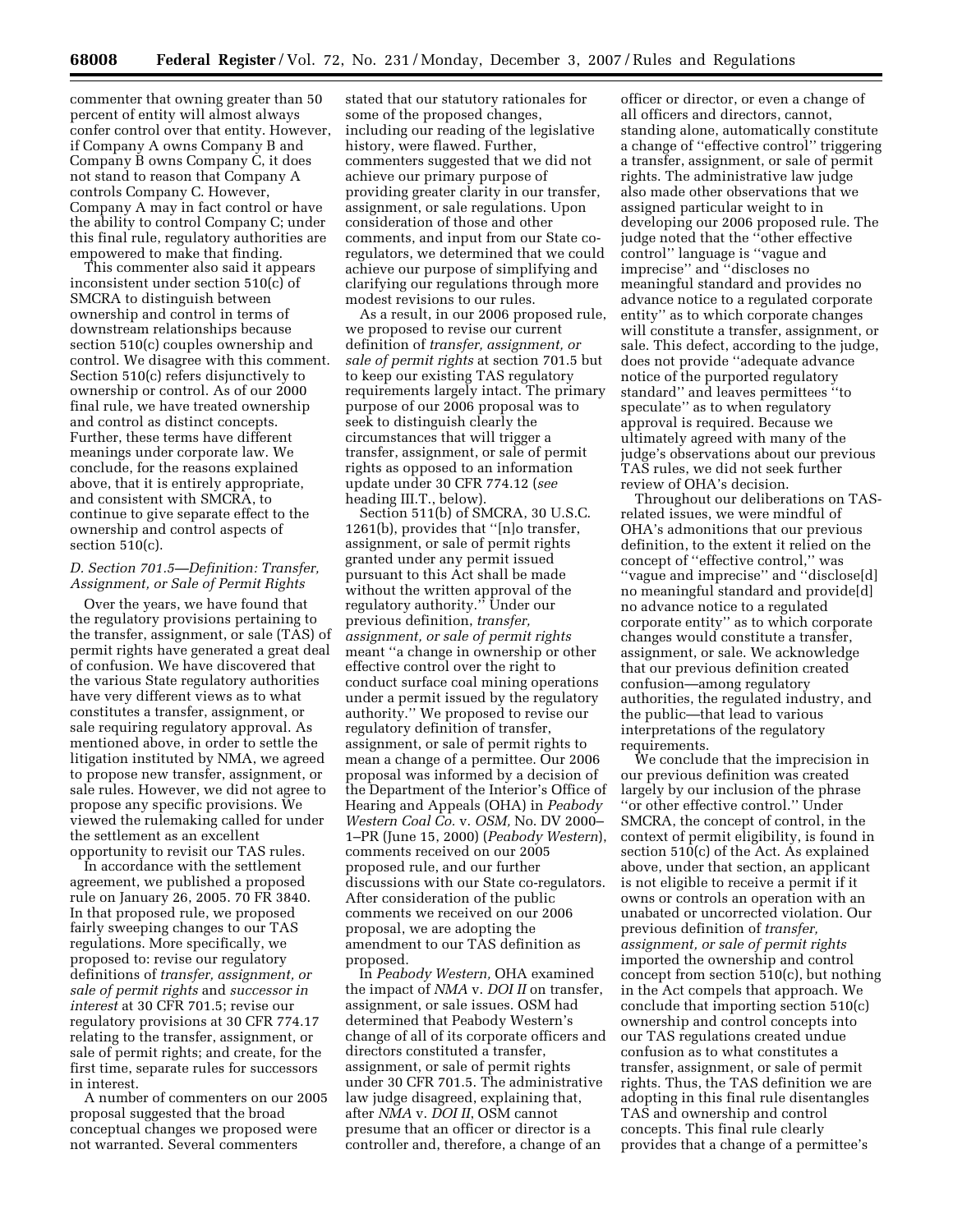owners or controllers does not constitute a transfer, assignment, or sale.

In addition to responding to the decision in *Peabody Western,* we also conclude that revising our definition of *transfer, assignment, or sale of permit rights* to mean a change of a permittee is consistent with the objective of section 511(b) of the Act. As explained above, section 511(b) requires regulatory approval for a transfer, assignment, or sale of permit rights. Those permit rights are held by the permittee. As long as the permit continues to be held by the same ''person''—under section 701(19) of the Act, 30 U.S.C. 1291(19), the term ''person'' includes corporations, partnerships, and other business organizations—we see no reason to apply the regulatory provisions governing transfer, assignment, or sale of permit rights.

Under this final rule, a change in permittee triggers a TAS that requires regulatory approval. In determining whether there is a change in permittee, we are looking for indicia that the existing permittee has actually conveyed its permit rights to a new person (the putative new permittee/ successor in interest) who desires to continue mining under the permit. There would also be a change in permittee when an existing permittee reorganizes itself into a new type of business entity (for example, from a partnership to a limited liability company). In that instance, there is a fundamental legal change in the nature of the permittee that will trigger a TAS. Similarly, a merger or acquisition would trigger a TAS if the non-permittee entity seeks to become the new, named permittee or if the merger or acquisition results in a new type of business entity being created (*e.g.*, if the permittee is a corporation and the merged entities become a limited liability company).

If the permittee's owners or controllers change, but the permittee remains the same, there has not been a transfer, assignment, or sale; in this instance, the existing permittee is the entity that will continue mining under the permit and will, among other things, have to maintain appropriate bond coverage. We emphasize that while a permittee's change of an officer, director, shareholder, or certain other persons in its organizational structure would not trigger a transfer, assignment, or sale of permit rights under this proposal, the permittee would be required to report certain of these changes under final 30 CFR 774.12 (*see*  heading III.T., below).

In sum, our final TAS definition introduces the clarity we have been seeking with regard to our TAS

regulations. Importantly, the TAS definition also reduces the burden on both the coal mining industry and regulatory authorities due to the fact that fewer transactions or events will qualify as a transfer, assignment, or sale requiring an application and regulatory approval under 30 CFR 774.17. Our TAS definition is also fully consistent with the Act.

IMCC and other State commenters supported our proposed TAS definition. These commenters stated that ''this is a more sensible and understandable approach.'' Another State commenter said the new TAS definition is much simpler and eliminates much of the confusion regarding permit transactions.

IMMC also said we should clarify in the preamble that a corporation that converts to a limited liability company is considered a separate and distinct permittee, thus triggering a TAS, and that a merger will result in a TAS unless the new merged entity continues to do business in the existing permittee's name. In response to these comments, we have included a preamble discussion, above, of the TAS-related effects of these types of transactions.

NMA and other industry commenters strongly supported our proposed definition. These commenters agreed with the holding in *Peabody Western*  and that the previous definition was confusing. They also agreed that ownership and control concepts should be removed from the definition of TAS. Another State commenter said it would really like to see a more streamlined process for permit transfers. For the reasons stated above, we believe our new TAS definition will substantially streamline the TAS process.

KRC/CCC opposed our proposed definition. These commenters said our proposal was inconsistent with SMCRA because it provides a clear avenue for circumvention of the ownership and control provisions of section 510(c) of the Act. These commenters opine that, under the proposed definition, an individual who owns or controls a surface coal mining operation that is in continuing violation of SMCRA might continue to mine without regard to section 510(c) of SMCRA by assuming control of a clean entity that already has a mining permit. They explain that the tainted individual may have been truly separate from the existing permittee or the permittee may be a ''straw man'' created by the tainted individual to circumvent section 510(c). Either way, these commenters said our proposed definition would leave regulatory authorities powerless to enforce section 510(c).

We understand these commenters' concerns but, for the reasons explained above, we disagree that there is a necessary linkage between section 510(c)'s ownership and control provisions and the TAS provisions of section 511(b). Based on our own analysis and the near unanimous support of other commenters, we have chosen to separate the two concepts, and KRC/CCC's comments do not persuade us to do otherwise. Moreover, we note that we are constrained by the DC Circuit's decisions in *NMA* v. *DOI I*  and *NMA* v. *DOI II*. In *NMA* v. *DOI I,*  the DC Circuit concluded that when making permit eligibility determinations under section 510(c), we can only consider violations at operations the applicant owns or controls; the court struck down our ability to deny permits based on violations at operations owned or controlled by the applicant's owners or controllers. 105 F.3d at 694. If we cannot consider these ''upstream'' violations in the first instance, when making permit eligibility determinations under section 510(c) and 30 CFR 773.12, we likewise cannot consider them under section 511(b)'s TAS provisions (even if there were a linkage between section 510(c) and section 511(b)). In *NMA* v. *DOI II,* the DC Circuit held that we can deny a permit under section 510(c) only when an applicant, through ownership or control, is in violation at the time of application. We cannot consider current violations at an operation the applicant ''has controlled'' but no longer does (unless the applicant has a demonstrated pattern of willful violations under section 510(c) of the Act). 177 F.3d at 5. Thus, even if we could consider an upstream controller's violations, we could not consider those violations if the controller ended the control relationship with the operation that is in violation.

With regard to the ''straw man'' hypothetical, we note that the DC Circuit has explained that we have the authority to determine who the ''real applicant is—*i.e.,* to pierce the corporate veil in cases of subterfuge'' in order to ensure that we have the true applicant before us. *NMA* v. *DOI I,* 105 F.3d at 695. Thus, if a violator does try to set up a ''straw man'' to evade section 510(c) of the Act, the regulatory authority is empowered to identify the ''real applicant'' and deny the permit if that person currently owns or controls an operation with a violation. And, of course, a regulatory authority can always pursue an appropriate alternative enforcement action against the ''tainted individual'' under the Act's various enforcement provisions. *See,*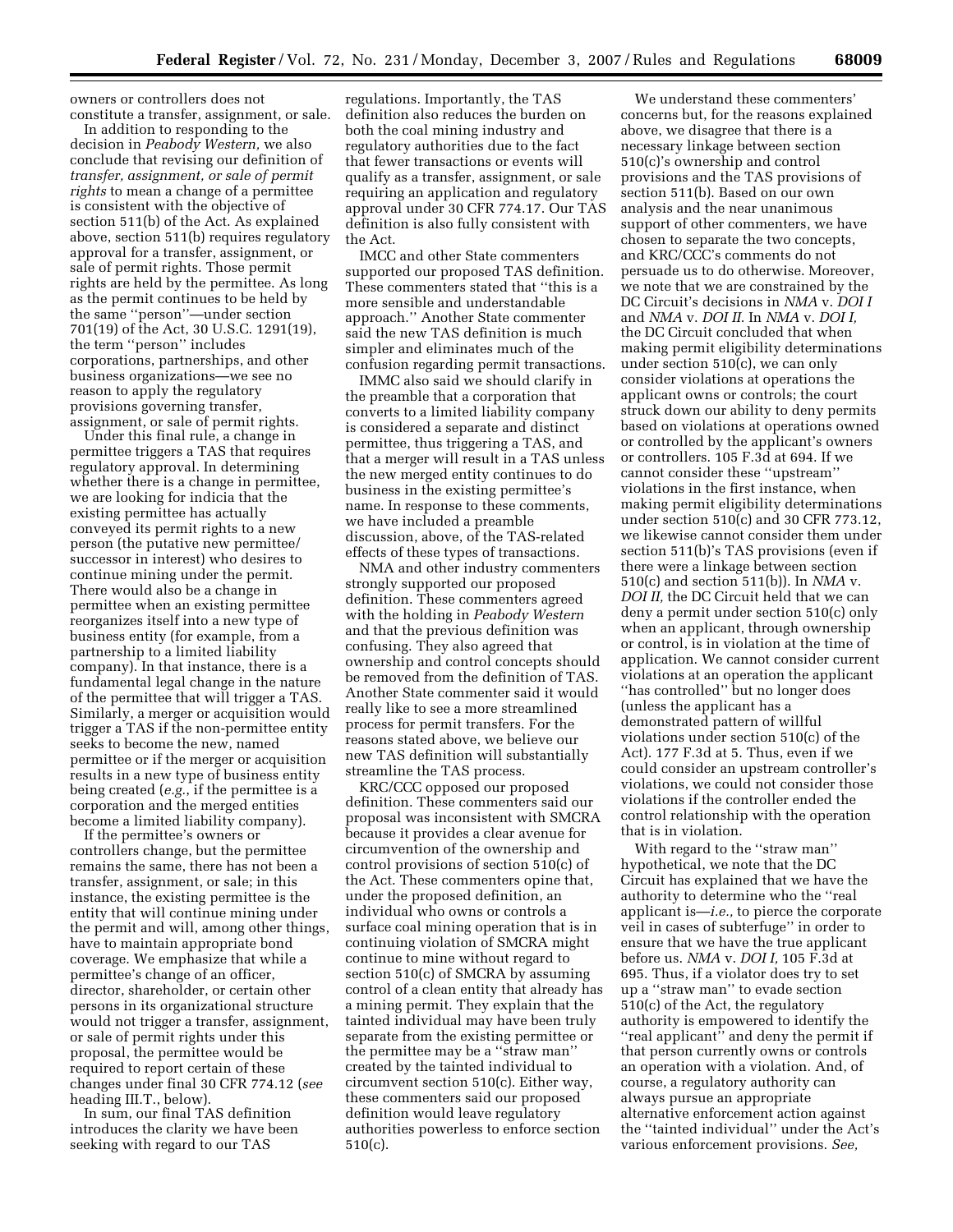*e.g.,* SMCRA § 518(f), 30 U.S.C. 1268(f); 30 CFR part 846.

Finally, KRC/CCC takes us to task for relying on the decision in *Peabody Western* because, in these commenters' view, the judge's observations were *ultra vires.* These commenters assert that OHA ''is not authorized to review the validity of the Secretary's regulations or to shrink from applying them fully.'' These commenters also state that OHA's decision is not precedential and does not necessarily constitute a legal interpretation of OHA as a whole. As explained above, regardless of its precedential value, we ultimately agreed with *Peabody Western*'s observations about our previous definition and opted not to seek further review of that decision. Moreover, virtually all other commenters agreed with the underlying basis of the *Peabody Western* decision: That our previous definition was vague, imprecise, and confusing. After the decision, we reevaluated the statutory basis for our definition and determined that the Act does not require us to import ownership or control concepts into the TAS analysis.

Although IMCC and other State commenters supported our proposed TAS definition and related TAS provisions at 30 CFR 774.17 (*see*  discussion under heading III.U., below), they did echo KRC/CCC's concerns about a new owner or controller with outstanding violations trying to ''enter through the back door'' by joining an existing permittee. They said that even though the addition of this person will no longer trigger a TAS, the regulatory authority should be able to ''suspend the permit immediately'' until the new person has complied with all provisions of the Act. These commenters offered specific language to this effect that they proposed for a new paragraph 774.12(d). Section 774.12 contains ''Post-permit issuance information requirements for permittees.'' *See* heading III.T., below, for a full discussion of that section.

Again, although we understand the concern, we decline to adopt this comment for the reasons discussed above. In the final analysis, we are constrained by the decision in *NMA* v. *DOI I* and otherwise find no authority in SMCRA to ''suspend the permit immediately'' when a new person with a violation, such as an officer, director, or shareholder, joins the permittee's organizational structure. However, as explained above, under section 510(c) of the Act, the regulatory authority has the authority to identify the true applicant and, the regulatory can always employ SMCRA's array of enforcement powers

to seek to compel abatement of outstanding violations.

#### *E. Section 773.3—Information Collection*

At 30 CFR 773.3, our regulations contain a discussion of Paperwork Reduction Act requirements and the information collection aspects of 30 CFR part 773. We proposed to amend this section by streamlining the codified information collection discussion. We did not receive any comments on our proposal and are adopting the amendment as proposed. A more detailed discussion of the information collection burdens associated with part 773 is contained under the Procedural Determinations section (*see* heading IV.10.), below.

# *F. Section 773.7—Review of Permit Applications*

We proposed to revise previous 30 CFR 773.7(a) to correct a cross-reference and to eliminate a cross-reference that is no longer relevant. In general, section 737.7(a) requires the regulatory authority to review certain information developed in connection with an application for a permit, revision, or renewal and to issue a written decision on the application. The second sentence of the previous section provided: ''If an informal conference is held under § 773.13(c), the decision shall be made within 60 days of the close of the conference, unless a later time is necessary to provide an opportunity for a hearing under paragraph (b)(2) of this section.'' In our 2000 final rule, we redesignated previous section 773.15(a)(1) as 773.7(a), but made no other revisions to the provision at that time. After the promulgation of our 2000 rule, it came to our attention that the cross-references in that provision were either incorrect or no longer applicable.

We proposed to correct the first crossreference so that it properly refers to section 773.6(c). We also proposed to remove the language that included the second cross-reference because it is no longer relevant due to certain provisions in our 2000 final rule. More specifically, we proposed to remove the qualifier phrase ''unless a later time is necessary to provide an opportunity for a hearing under paragraph (b)(2) of this section'' because ''(b)(2)'' referred to a provision—previous 30 CFR  $773.15(b)(2)$ —that no longer exists and because the logic behind the current provision is no longer applicable. The hearing contemplated by previous section 773.15(b)(2) was a hearing held in conjunction with an applicant's appeal of a notice of violation.

We did not receive any comments on our proposal and are adopting the amendments as proposed. Thus, under this final rule, if an applicant is pursuing a good faith appeal of a violation, and otherwise meets the criteria of 30 CFR 773.14 (*see* heading III.K., below), the applicant will be eligible to receive a provisionally issued permit. Under these circumstances, we no longer see a need to delay the permitting decision to provide an opportunity for a hearing on a violation.

# *G. Section 773.8—General Provisions for Review of Permit Application Information and Entry of Information Into AVS*

Under 30 CFR 773.8, a regulatory authority is required to enter certain permit application information into AVS. (*See* 30 CFR 701.5 for definition of *Applicant/Violator System* or *AVS*.) We proposed to revise previous 30 CFR 773.8 by removing the phrase ''ownership and control'' from paragraph (b)(1). We proposed this revision because we also proposed to revise the heading of 30 CFR 778.11 by removing the phrase ''ownership and control.'' *See* discussion under heading III.W., below. Our rationale for the proposed revisions was that, under § 778.11, an applicant must submit information in addition to what could be called ''ownership and control'' information. At paragraph 773.8(b)(1), we also proposed to add language clarifying that the information described (through a cross-reference to sections 778.11 and 778.12(c)) is required to be disclosed.

We did not receive any specific comments on our proposal and are adopting the amendments as proposed. Under this final rule, the entire provision at paragraph 773.8(b)(1) now reads: ''The information you are required to submit under §§ 778.11 and 778.12(c) of this subchapter.''

# *H. Section 773.9—Review of Applicant and Operator Information*

As part of a regulatory authority's permit eligibility determination, our regulations at 30 CFR 773.9 require regulatory authorities to review certain information provided by permit applicants. Similar to our amendment to section 773.8, we proposed to revise the section heading at 30 CFR 773.9 by removing references to ''ownership and control'' information. We also proposed to revise section 773.9(a) by removing the phrase ''applicant, operator, and ownership or control.'' We explained that these revisions clarify that the applicant information, required to be disclosed under section 778.11, is not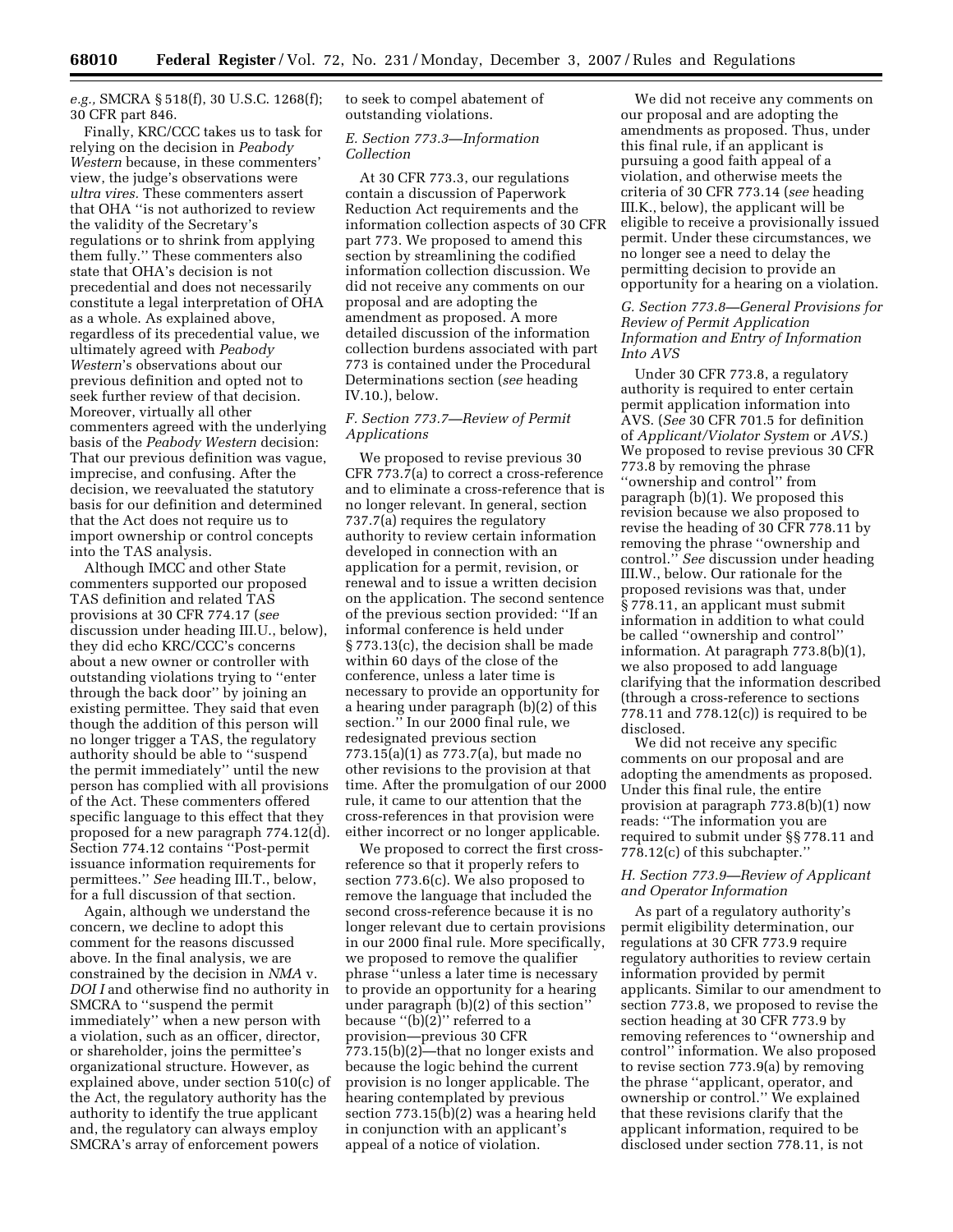limited to ownership and control information.

As with the revision to section 773.8, we also proposed to revise section 773.9(a) by clarifying that the information described in the section (through a cross-reference to section 778.11) is not optional and must be disclosed in a permit application. Finally, we proposed to revise section 773.9(a) by changing the term ''business structure'' to ''organizational structure.'' We explained that this is a broader and more inclusive description of the entities subject to the review.

We are adopting the amendments as proposed. (We respond to the one comment we received on the proposed provision under heading III.W., below.) Thus, the amended section heading now reads: ''Review of applicant and operator information'' and amended paragraph (a) provides: ''We, the regulatory authority, will rely upon the information that you, the applicant, are required to submit under § 778.11 of this subchapter, information from AVS, and any other available information, to review your and your operator's organizational structure and ownership and control relationships.''

# *I. Section 773.10—Review of Permit History*

We proposed to revise 30 CFR 773.10, which requires regulatory authorities to, among other things, review the permit history of a permit applicant and its operator during the permit eligibility review. More specifically, we proposed to revise section 773.10(b) by removing the reference to the applicant's ''controllers disclosed under §§ 778.11(c)(5) and 778.11(d) of this subchapter.'' In paragraph (c), we proposed to remove the language ''your controllers, or your operator's controllers'' from the first sentence. In the second sentence of paragraph (c), we proposed to remove the language ''and was not disclosed under § 778.11(c)(5) of this subchapter.'' We proposed these revisions because we also proposed to remove the requirement at section 778.11 for an applicant to disclose its controllers (including its ''designated controller'') in a permit application. *See*  discussion under heading III.W., below.

We did not receive any specific comments on our proposal and are adopting the amendments as proposed. Under this final rule, paragraph (b) now reads: ''We will also determine if you or your operator have previous mining experience.'' Paragraph (c) now reads: ''If you or your operator do not have any previous mining experience, we may conduct an additional review under § 774.11(f) of this subchapter. The

purpose of this review will be to determine if someone else with mining experience controls the mining operation.''

# *J. Section 773.12—Permit Eligibility Determination*

We proposed to revise our provisions for permit eligibility determinations at 30 CFR 773.12, which, along with other provisions, implement section 510(c) of the Act. We received multiple comments about the different aspects of our proposed changes. After careful consideration of all the comments we received, we decided to adopt the amendments as proposed. Below, we discuss each aspect of the final rule provisions and respond to comments we received on our 2006 proposals.

# 1. Section 773.12(a)—''Downstream'' Ownership

As indicated above, under our discussion of the definition of *own, owner,* or *ownership* (*see* heading III.C), paragraph 773.12(a) is our regulatory provision that governs the ''downstream'' reach of the rule in terms of permit eligibility. We proposed to revise paragraph (a)(2) so that the regulatory authority would no longer be able to deny a permit based on indirect ownership of a surface coal mining operation with a violation; however, we explained that we would keep the right to deny a permit based on indirect control. To simplify the rule, we also proposed to merge previous paragraphs (a)(2) and (a)(3), without changing the substantive meaning of those provisions. Under the new paragraph (a)(2), we proposed to remove the reference to ownership so that a permit applicant would not be eligible for a permit if any surface coal mining operation that the applicant or the applicant's operator ''indirectly control[s] has an unabated or uncorrected violation and [the applicant's or operator's] control was established or the violation was cited after November 2, 1988.'' Thus, with respect to ownership, regulatory authorities could only look ''one level down'' from the applicant in making a permit eligibility determination. For the reasons explained under heading III.C., we are adopting these amendments as proposed.

We have already responded to comments relating to the downstream reach of the rule under the discussion of our amended definition of *own, owner,* or *ownership. See* heading III.C., above.

2. Section 773.12(b)—Independent Authority Language

We also proposed to remove previous 30 CFR 773.12(b). Consistently with the D.C. Circuit's ruling on retroactivity in *NMA* v. *DOI II,* our 2000 final rule explained, at paragraph 773.12(b), that an applicant is eligible to receive a permit, despite it or its operator's indirect ownership or control of an operation with an unabated or uncorrected violation, if both the violation and the assumption of ownership or control occurred before November 2, 1988. However, 30 CFR 773.12(b) also provided that the applicant is not eligible to receive a permit under this provision if there ''was an established legal basis, independent of authority under section 510(c) of the Act, to deny the permit \* \* \*.''

NMA challenged 30 CFR 773.12(b), claiming that if there is an ''independent authority'' to deny the permit, that authority exists whether or not it is referenced in the regulatory language. According to NMA, the provision is superfluous and potentially confusing. To settle this claim, we proposed to remove 30 CFR 773.12(b). We satisfied our obligation under the settlement in our 2003 proposed rule. Because we continued to find merit in the proposal, we carried it forward in our 2006 proposed rule.

We conclude that any ''independent authority'' exists with or without this regulatory provision. Thus, because the language is in fact superfluous, we are adopting our proposal to remove this provision. We assume that regulatory authorities will be familiar with any other laws that may affect an applicant's ability to obtain a permit. We do note that the explanation in former 30 CFR 773.12 is still true and valid; however, we conclude that this type of explanatory information is best left for preamble language. This amendment makes section 773.12, as a whole, more clear and concise, without diminishing its effectiveness. Because we removed 30 CFR 773.12(b), we also redesignated paragraphs (c), (d), and (e) as (b), (c), and (d), respectively.

KRC/CCC oppose the removal of the ''independent authority'' language, asserting that this language served as an important reminder to regulatory authorities involved in permit eligibility determinations. Further, these commenters state that, because the Federal regulations serve as a benchmark for judging counterpart provisions in State programs, we should retain this language to signal to States that State programs may not be drawn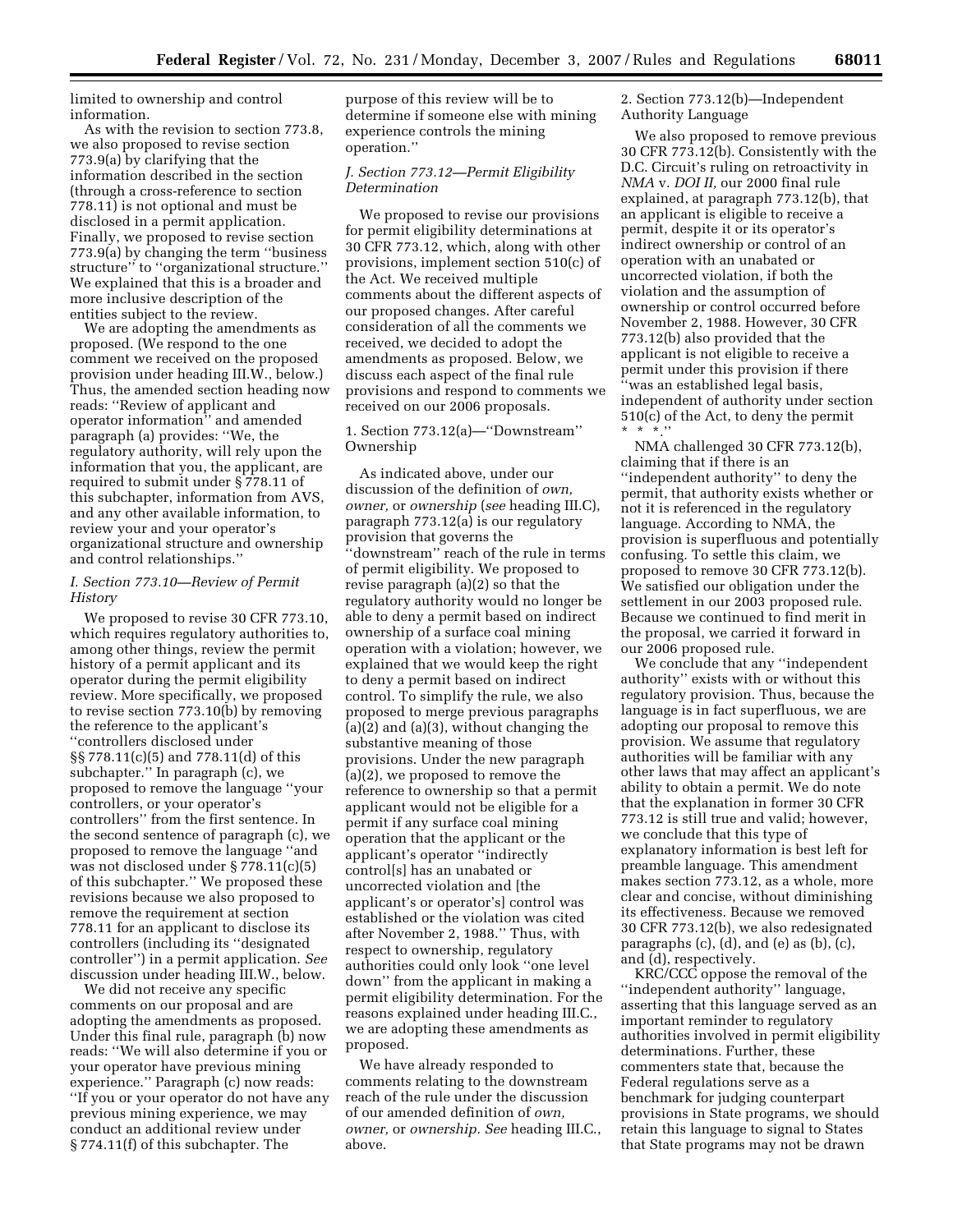so as to eliminate independent authority as a basis for permit denial. Finally, these commenters claim that, to the extent the proposed change was intended to be non-substantive, we run the risk that regulatory personnel, the courts, or both will impute unintended meaning to the action that OSM proposed.

We conclude that explanatory language like that contained in previous 30 CFR 773.12 is properly contained in preamble discussions. To the extent that a change in policy can be inferred by our removal of this language, we clarify that we do not intend a policy change. Again, we trust that the States are aware of the legal authorities that could affect permit eligibility, and it is not our place to instruct States how to enforce laws other than SMCRA.

3. State Regulatory Authorities Apply Their Own Ownership and Control Rules

In our 2006 proposed rule, we explained in preamble language that, in meeting its obligations under section 510(c) of the Act and the State counterparts to that provision, each State, when it processes a permit application, must apply its own ownership and control rules to determine whether the applicant owns or controls any surface coal mining operations with violations. The concept is important enough to repeat in this final rule. Consistently with State primacy, it is appropriate for the regulatory authority with jurisdiction over an application to apply its own ownership or control rules when making a permit eligibility determination, since that regulatory authority has the greatest interest in whether or not mining should commence or continue within its jurisdiction. However, when a regulatory authority is applying its ownership or control rules to violations in other jurisdictions, it is advisable for the regulatory authority to consult and coordinate, as necessary, with the regulatory authority with jurisdiction over the violation and our AVS Office. We also stress that a regulatory authority processing a permit application has *no* authority to make determinations relating to the initial existence or current status of a violation, or a person's responsibility for a violation, in another jurisdiction.

We did not receive any specific comments on this explanation in our 2006 proposed rule. However, one commenter expressed a general concern that the ''practical effect of the proposed ownership and control rules on interstate evaluations will be to dilute

the strongest state systems by applying the weaker rules of states who have adopted a lower standard.'' Based on our foregoing explanation, this result should not occur because each State will apply its own rules when making permit eligibility determinations. Thus, States with stronger rules will apply those provisions, and not those of any other State, when making permit eligibility determinations.

# *K. Section 773.14—Eligibility for Provisionally Issued Permits*

Section 773.14 of our 2000 final rule allows for the issuance of a ''provisionally issued permit'' if the applicant meets the criteria under 30 CFR 773.14(b). The codified regulatory language used the word ''may,'' indicating that the regulatory authority had discretion to grant a provisionally issued permit, even if the applicant otherwise met the eligibility criteria at paragraph 773.14(b). While the preamble discussion in our 2000 rule is not explicit on this point, we intended, in this context, that an applicant *is*  eligible to receive a provisionally issued permit under the specified circumstances. *See, e.g.*, 65 FR 79618– 19, 79622–24, 79632, 79634–35, and 79638. In order to reconcile any ambiguity, we proposed to revise our rule language at 30 CFR 773.14(b) so that it plainly states that an applicant who meets the 30 CFR 773.14(b) eligibility criteria *will* be eligible for a provisionally issued permit.

One commenter, a State regulatory authority, said changing ''may'' to "will" improves this section. We did not receive any other comments on our proposal and are adopting the amendment as proposed. However, we stress that an applicant must meet all other permit application approval and issuance requirements before receiving a provisionally issued permit, and the provisional permittee must comply with all performance standards.

#### *L. Section 773.21—Initial Review and Finding Requirements for Improvidently Issued Permits*

Sections 773.21 through 773.23 of our rules are the provisions governing improvidently issued permits. These are permits that should not have been issued because of an applicant's ownership or control of a surface coal mining operation with an unabated or uncorrected violation at the time of permit issuance. We proposed two substantive revisions to 30 CFR 773.21(c). Below, we discuss each aspect of the final rule provisions and respond to comments we received on our 2006 proposals.

#### 1. Evidentiary Standard

Our first proposed revision related to our burden of proof and evidentiary standard when making a preliminary finding that a permit was improvidently issued. In our 2003 proposed rule, in accordance with our settlement with NMA, we proposed to amend section 773.21(c) so that our preliminary finding that a permit was improvidently issued ''must be based on reliable, credible, and substantial evidence and establish a *prima facie* case that [the permittee's] permit was improvidently issued.'' *See* 68 FR 75039. Based on input received from our State coregulators—both in their comments on our 2003 proposed rule and in our outreach meeting—we determined that requiring a *prima facie* case of improvident permit issuance to be based on ''reliable, credible, and substantial'' evidence is too high of a burden on a regulatory authority (particularly for a preliminary finding). As a result, in our 2006 proposed rule, we proposed that a preliminary finding that a permit was improvidently issued ''must be based on evidence sufficient to establish a *prima facie* case that [the permittee's] permit was improvidently issued.'' After reviewing the comments on our proposal, we conclude that this evidentiary standard is consistent with the standard that typically applies to OSM's regulatory findings. As such, we are adopting the amendment as proposed. *See* headings III.P. and III.S., below, for additional discussions on burden of proof issues.

We did not receive any adverse comments on our proposal. IMCC and other State commenters strongly supported the proposed revision. IMCC reiterated its comments on our 2003 proposed rule, noting that our 2003 proposal would have required more weighty evidence than would normally be the case and essentially converted the concept of ''*prima facie*'' to a higher evidentiary standard. KRC/CCC also supported the 2006 proposal. They explained that our 2003 proposed rule contained an unexplained and unnecessary evidentiary standard for *prima facie* showings. We agree with these comments and, therefore, abandoned the 2003 approach.

# 2. Removal of Various Posting Requirements

We proposed to remove previous 30 CFR 773.21(c)(2), which required us to post a notice of a preliminary finding of improvident permit issuance at our office closest to the permit area and on the Internet. Similarly, we also proposed to remove the requirement at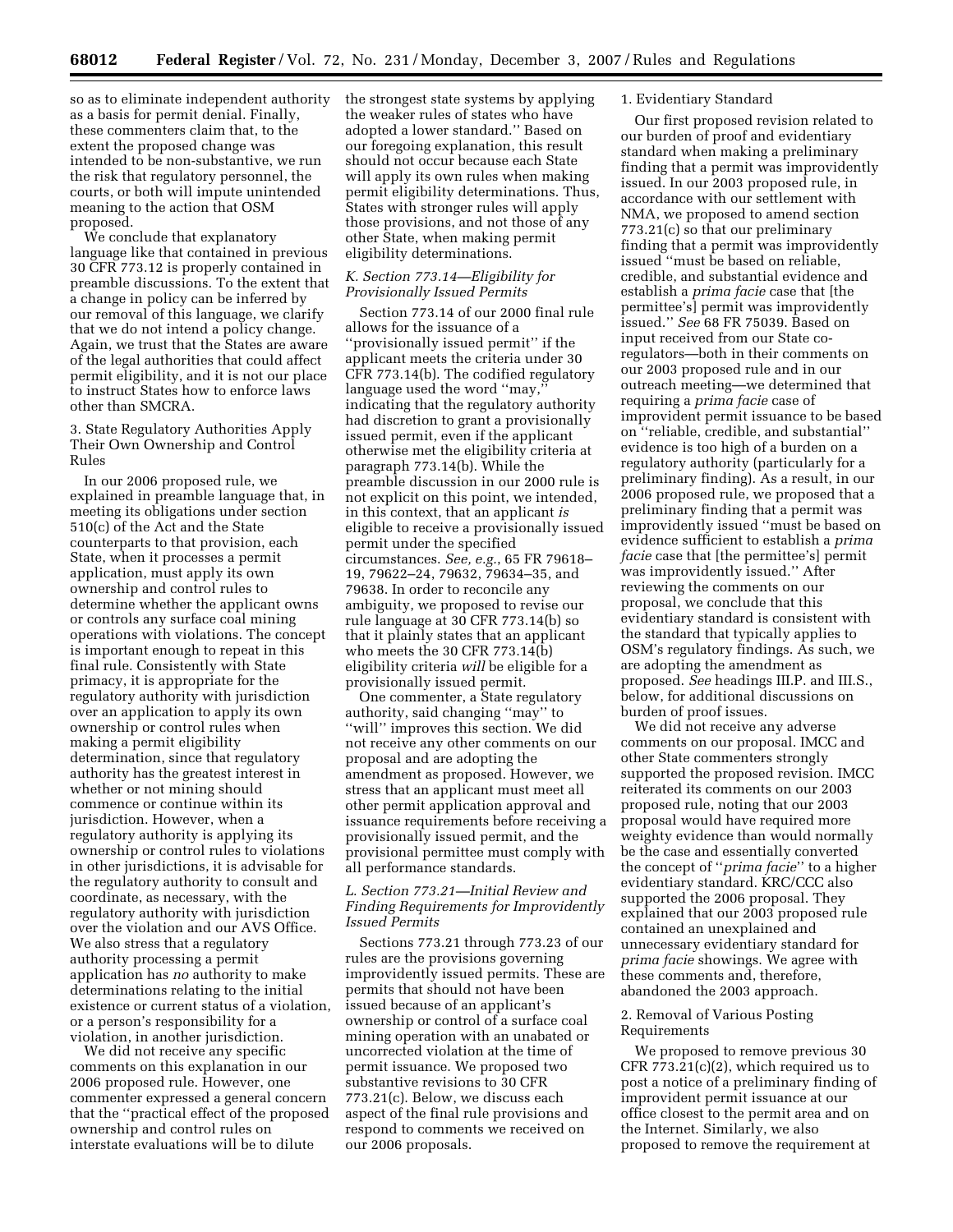previous paragraph 773.22(d) to post a *preliminary* decision ''at our office closest to the permit area.'' Additionally, we proposed to remove all other Internet posting requirements adopted in our 2000 final rule. In addition to paragraph 773.21(c)(2), we proposed to remove the Internet posting requirements found at previous paragraphs 773.22(d), 773.23(c)(2), and 773.28(d). We proposed to retain the requirement at paragraph 773.23(c)(2) to post a notice of permit suspension or rescission at our office closest to the permit area. We also proposed to retain the requirement at paragraph 773.28(d) to post a final agency decision on a challenge of an ownership or control listing or finding on AVS. After consideration of the public comments, we adopted these amendments as proposed.

Our inclusion of the Internet posting requirements in our 2000 final rule was primarily based on comments that we should expand the public's access to our decisions. *See, e.g.*, 65 FR 79632. While public access to final decisions remains important, we have concluded that the various Internet posting requirements in our 2000 final rule were unduly burdensome to regulatory authorities, especially when public notice of final decisions can be accomplished by the less burdensome, conventional method of posting them at our office closest to the permit area. We deem it improper to require States to establish and maintain potentially costly information technology systems and hire qualified staff to implement posting requirements that do not have proven utility. Moreover, nothing in the Act requires these postings. In addition, regulatory authorities are already required to enter much of the relevant information into AVS, which is available to the public. We also conclude that posting preliminary findings by any method is unduly burdensome, particularly because this information is of questionable value to the public. In sum, in this final rule, we removed all Internet and preliminary finding posting requirements, but retained public posting of our final decisions.

We received only one comment on our proposal to remove these various posting requirements. KRC/CCC opposed our proposals. First, these commenters state that we pointed to no objection from any SMCRA regulatory authority or to any experience of our own to support our ''conclusory assertions.'' We concede that experience under these provisions has been limited, particularly because these requirements never took effect for the States. However, we note that the States have

not expressed any objection to removing the provisions. In short, we reconsidered the wisdom of these provisions prior to their widespread implementation. As such, our removal of the provisions in this final rule does not alter the *status quo.* We have concluded that our multiple posting requirements were unnecessary overkill. Moreover, the Act provides ample opportunities for public participation, which have been adequate prior to and since 2000. These commenters have not given us any reason to conclude otherwise.

Next, these commenters point to a preamble discussion in our 2000 final rule where we acknowledged, generally, the Act's public participation requirements. However, we did not state or conclude that the provisions we are removing in this final rule are required by the Act. In the same preamble, we noted the Act's various public participation requirements. Upon reconsideration of this issue, we conclude that the Act's public participation requirements are sufficient.

Finally, these commenters assert that our statement in our 2006 proposed rule that these provisions were of ''questionable value to the public'' was politically motivated. We disagree. As explained above, upon further examination, we determined that the multiple posting requirements in our 2000 rule were unnecessary and excessive. We also note that these commenters do not present any concrete reasons why these posting requirements are needed. For example, the commenters do not explain why posting requirements not contained in the Act are so beneficial that we should require States to undertake the expense of implementing them. In short, these commenters have not provided a convincing argument in favor of retaining the provisions.

# *M. Section 773.22—Notice Requirements for Improvidently Issued Permits*

We proposed to remove 30 CFR 773.22(d), which contained posting requirements similar to those found at previous 30 CFR 773.21(c)(2), discussed above under heading III.L. Specifically, we proposed to remove the requirement to post a notice of *proposed* suspension or rescission at our office closest to the permit area and on the Internet. Because we proposed to remove paragraph (d), we also proposed to redesignate paragraphs (e) through (h) as paragraphs (d) through (g). For the reasons discussed under heading III.L., above, we are adopting these amendments as

proposed. In the final rule language that follows this preamble discussion of our final rule, our amendments to 30 CFR 773.22 are shown as a **Federal Register**  instruction.

# *N. Section 773.23—Suspension or Rescission Requirements for Improvidently Issued Permits*

We proposed to revise the posting requirements contained in 30 CFR 773.23. Previous 30 CFR 773.23(c)(2) required us to post a *final* notice of permit suspension or rescission (which requires the holder of the improvidently issued permit to cease all surface coal mining operations on the permit) at our office closest to the permit area and on the Internet. We proposed to remove the requirement to post final notices on the Internet. However, because section 773.23(c)(2) pertains to *final* findings (as opposed to *preliminary* and *proposed*  findings under sections 773.21 and 773.22, respectively), we proposed to retain the requirement to post them at our office closest to the permit area. For the reasons discussed under heading III.L., above, we are adopting the amendments as proposed. We conclude it is appropriate to post such notices of final actions for public view.

# *O. Section 773.26—How To Challenge an Ownership or Control Listing or Finding*

Sections 773.25 through 773.28 of our rules govern challenges to ownership or control listing or findings. Generally speaking, an ownership or control *listing* happens when an applicant identifies, or ''lists,'' a person as an owner or controller in a permit application. That information is then entered into AVS by a regulatory authority. By contrast, an ownership or control *finding* under 30 CFR 774.11(g) constitutes a regulatory authority's factspecific determination that a person owns or controls a surface coal mining operation.

In its judicial challenge to our 2000 final rule, NMA claimed that previous 30 CFR 773.26(a) was confusing. That section explains how and where a person may challenge an ownership or control listing or finding. NMA claimed that the provision did not clearly delineate the appropriate forum in which to bring a challenge. NMA also expressed concern that the provision seemed to refer only to applicants and permittees but not other persons who are identified in AVS as owners or controllers.

Section 773.25 of our 2000 final rule provided that any person listed in a permit application or in AVS as an owner or controller, or found by a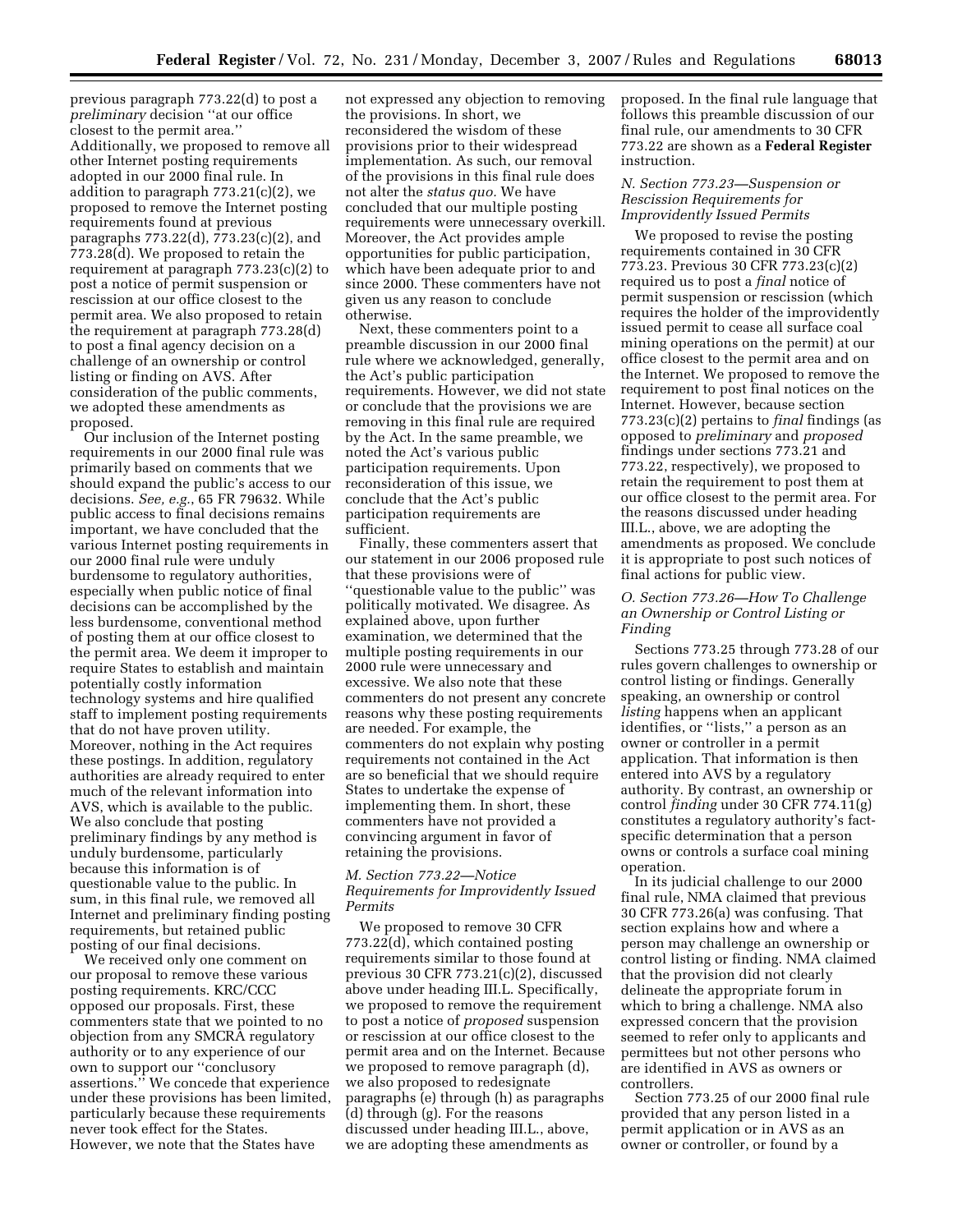regulatory authority to be an owner or controller, may challenge the listing or finding. As we explained in the preamble to the 2000 rule, our intent was to allow any person listed in a permit application or in AVS, or found to be an owner or controller, to initiate a challenge at any time, regardless of whether there is a pending permit application or an issued permit. *See* 65 FR 79631. Section 773.26(a) was never intended to limit who may use the challenge procedures under 30 CFR 773.25; rather, it only specified the procedure and forum in which to challenge an ownership or control listing or finding.

However, to provide even greater clarity to the language at section 773.26(a), and in accordance with our settlement with NMA, we proposed (in our 2003 proposed rule) to revise our regulations at 30 CFR 773.26(a) to more clearly specify the forum in which a person may initiate an ownership or control challenge. Because we continued to find merit in the proposal, we carried it forward to our 2006 proposed rule. Specifically, we proposed that challenges pertaining to a pending permit application must be submitted to the regulatory authority with jurisdiction over the pending application. We further proposed that all other challenges concerning ownership or control of a surface coal mining operation must be submitted to the regulatory authority with jurisdiction over the relevant surface coal mining operation. We are adopting this amendment as proposed.

We also proposed to add new 30 CFR 773.26(e), in accordance with our settlement with NMA. In this final rule, we are adopting new paragraph 773.26(e) as proposed. This new provision allows a person who is unsure why he or she is shown in AVS as an owner or controller of a surface coal mining operation to request an informal explanation from our AVS Office. The new provision requires us to respond to such a request within 14 days. Our response would be informal and would set forth in simple terms why the person is shown in AVS. In most, if not all, cases, the explanation would be as simple as specifying that the person was found to be an owner or controller under 30 CFR 774.11(g) (of which the person should already be aware due to that section's written notice requirement) or was listed as an owner or controller in a permit application. Understanding the basis for being shown in AVS will give persons a better sense of the type of evidence they will need to introduce in an ownership or control challenge. *See also* 30 CFR

773.27(c), which provides examples of materials a person may submit in support of his or her ownership or control challenge.

We emphasize that, in meeting its obligations under section 510(c) of the Act and the State counterparts to that provision, each State must apply its own ownership and control rules to determine whether the applicant owns or controls any surface coal mining operations with violations. *See generally* 65 FR 79637. Further, we stress that an ownership or control decision by one State is not necessarily binding on any other State. This approach is consistent with principles of State primacy and recognizes that not all States will have identical ownership and control rules.

We did not receive any adverse comments on the proposed amendments. NMA and other industry commenters voiced support for the changes, stating that the new language ''makes clear'' that any person listed in a permit application or in AVS may challenge that listing at any time. Further, these commenters state that proposed paragraph 773.26(e) adds another protection for persons listed in AVS.

#### *P. Section 773.27—Burden of Proof for Ownership or Control Challenges*

As discussed above, our rules contain provisions for challenging ownership or control listings or findings. Under previous 30 CFR 773.27(a), a successful challenger had to prove by a preponderance of the evidence that he or she is not, or was not, an owner or controller. In its judicial challenge to our 2000 final rule, NMA argued that we must demonstrate at least a *prima facie*  case so that the challenger can know what evidence he or she must rebut.

The preamble to our 2000 final rule already made it clear that we had to establish a *prima facie* case when making a finding of ownership or control:

[I]n making a finding [of ownership or control] under final § 774.11(f), the regulatory authority must indeed make a *prima facie*  determination of ownership and control, based on the evidence available to the regulatory authority. In making a *prima facie*  determination, the finding should include evidence of facts which demonstrate that the person subject to the finding meets the definition of *own, owner,* or *ownership* or *control* or *controller* in § 701.5.

65 FR 79640. Nonetheless, to settle NMA's claim and to set forth more clearly the relative burdens of the parties, we agreed to propose revisions to section 30 CFR 773.27(a) and 774.11(f), as well as a related revision to

30 CFR 773.21(c) (*see* discussion above under heading III.L. above). In satisfaction of our settlement obligation, we proposed the revisions in our 2003 proposed rule. Because we continued to find merit in the proposals, we carried them forward, in slightly modified form, in our 2006 proposed rule. After consideration of the public comments, we are adopting the amendments as proposed, with slight modifications.

Under this final rule, we are amending 30 CFR 774.11(f) to clarify that a regulatory authority's preliminary finding of ownership or control must be based on evidence sufficient to establish a *prima facie* case of ownership or control. We are also adding a new provision at paragraph 774.11(g) that requires us to issue a final finding of ownership or control after giving the person subject to the preliminary finding an opportunity to submit information tending to demonstrate a lack of ownership or control. The final finding at paragraph 774.11(g) will be based upon, and, if necessary, amplify, the *prima facie* finding under paragraph 774.11(f). As such, the final finding will, at a minimum, be based on evidence sufficient to establish a *prima facie* case. Based upon the changes at section 774.11, we have amended section 773.27(a) so that it reads:

(a) When you challenge a listing of ownership or control, or a finding of ownership or control made under § 774.11(g) of this subchapter, you must prove by a preponderance of the evidence that you either—

(1) Do not own or control the entire surface coal mining operation or relevant portion or aspect thereof; or

(2) Did not own or control the entire surface coal mining operation or relevant portion or aspect thereof during the relevant time period.

Our amendment to paragraph (a) clarifies that a person can challenge either an ownership or control listing or a finding of ownership or control under 30 CFR 774.11(g). Further, due to the cross-reference to paragraph 774.11(g), it is clear that any such challenge will be based on a finding that is, at a minimum, supported by evidence sufficient to establish a *prima facie* case of ownership or control. At paragraphs  $773.27(a)(1)$  and  $(a)(2)$ , this final rule clarifies that the ''operation'' referred to in the previous provisions is a surface coal mining operation.

Under the burden of proof allocation in this final rule, as under our previous rules, if the challenge concerns a finding of ownership or control, the regulatory authority will already have borne the initial burden of establishing a *prima facie* case of ownership or control by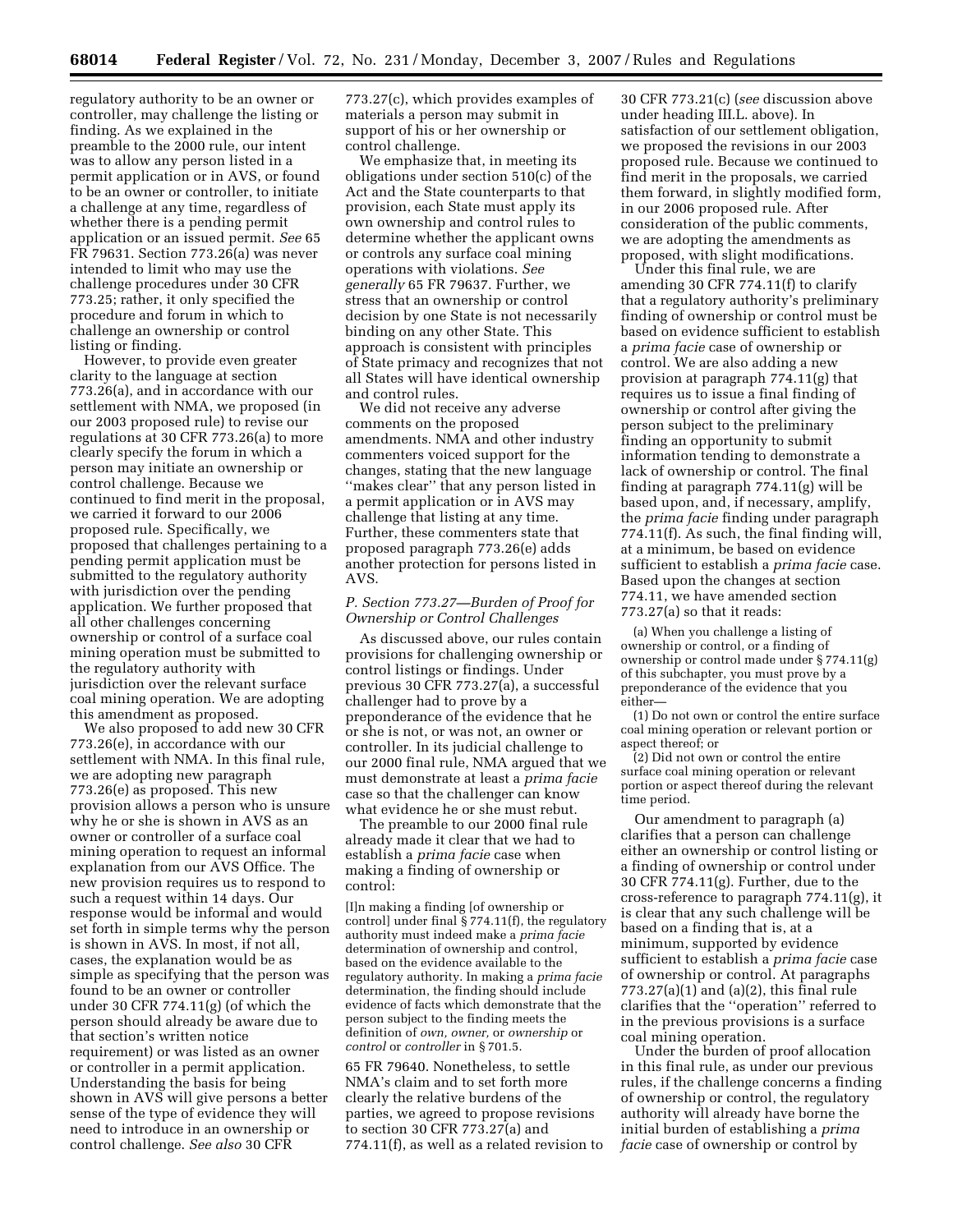issuing its finding in accordance with paragraph 774.11(g). If the challenge concerns an ownership or control listing, the regulatory authority's initial burden is substantially lower: The regulatory authority must specify only the circumstances of the listing, such as who listed the person, the date of the listing, and in what capacity the person was listed. In either type of challenge, after the regulatory authority meets its initial burden, the burden shifts to the challenger to prove, by a preponderance of the evidence, that he or she does not, or did not, own or control the relevant surface coal mining operation. The challenger bears the ultimate burden of persuasion.

We did not receive any adverse comments on our proposed amendments. NMA and other industry commenters supported our proposals, noting that the *prima facie* standard adds fairness to the process. KRC/CCC did not oppose making express the implicit requirement that ownership or control findings must be based on evidence sufficient to establish a *prima facie* case.

# *Q. Section 773.28—Written Agency Decisions on Challenges to Ownership or Control Listings or Findings*

We proposed to revise the posting requirements of 30 CFR 773.28, our rules governing written agency decisions on challenges to ownership or control listings or findings. Former paragraph 773.28(d) required us to post final decisions on ownership or control challenges on AVS and on the AVS Office's Internet home page. We proposed to remove the requirement to post these decisions on the Internet. However, because 30 CFR 773.28 pertains to final decisions on ownership or control challenges, we proposed to keep the requirement to post these decisions on AVS. Because these final decisions may have permit eligibility consequences, it is appropriate to make such decisions publicly available by posting them on AVS.

After consideration of the public comments received on our proposal, we decided to adopt this amendment as proposed. Our rationale for removing the Internet posting requirement and our responses to comments are set forth more fully above, under the discussion of 30 CFR 773.21 (*see* heading III.L).

One State commenter said we should specify the location of the posting required under paragraph 773.28(d). The final provision requires posting on AVS. After this rule takes effect in primacy States, our AVS Office will notify these States how to input the required information.

# *R. Section 774.9—Information Collection*

At 30 CFR 774.9, our regulations contain a discussion of Paperwork Reduction Act requirements and the information collection aspects of 30 CFR part 774.9. We proposed to amend this section by streamlining the codified information collection discussion. We did not receive any comments and are adopting the amendment as proposed. A more detailed discussion of the information collection burdens associated with part 774 is contained under the Procedural Determinations section (*see* heading IV.10.), below.

# *S. Section 774.11—Post-permit Issuance Requirements for Regulatory Authorities*

We proposed several revisions to 30 CFR 774.11, which primarily contains requirements for regulatory authorities following the issuance of a permit. After consideration of the public comments received on our proposals, we are adopting them as proposed, with the minor modifications described below.

First, we proposed to revise paragraph 774.11(a)(3), which previously required a regulatory authority to enter into AVS all ''[c]hanges of ownership or control within 30 days after receiving notice of a change.'' We proposed to revise paragraph (a)(3) by removing ''Changes in ownership or control'' and replacing it with ''Changes to information initially required to be provided by an applicant under 30 CFR 778.11.'' We proposed this revision because we also proposed to revise the heading of 30 CFR 778.11 by removing the phrase ''ownership and control.'' See discussion below, under heading III.W. Our rationale for the proposed revisions was that, under section 778.11, an applicant must submit information in addition to what could be called ''ownership and control'' information. We are adopting this amendment because we are also adopting the corresponding amendment to section 778.11.

Second, we proposed to revise 30 CFR 774.11(e). Under the specified circumstances, 30 CFR 774.11(c) of our rules requires us to make a preliminary finding of permanent permit ineligibility. Paragraph 30 CFR 774.11(d) provides for administrative review of a preliminary finding. Previous paragraph 774.11(e) provided: ''We must enter the results of the finding and any hearing into AVS.'' There was substantial confusion as to whether we had to enter a preliminary finding into AVS, prior to administrative resolution.

To settle a claim brought by NMA, we agreed to clarify that a finding of

permanent permit ineligibility would be entered into AVS only if it is affirmed on administrative review or if the person subject to the finding does not seek administrative review and the time for seeking administrative review has expired. To incorporate this clarification into our regulatory requirements, we proposed to revise paragraph 774.11(e). Specifically, at the beginning of paragraph (e), we proposed to add the subheading ''Entry into AVS.'' We also proposed to create new paragraph (e)(1), to provide: ''If you do not request a hearing, and the time for seeking a hearing has expired, we will enter our finding into AVS,'' and new paragraph (e)(2), to provide: ''If you request a hearing, we will enter our finding into AVS only if that finding is upheld on administrative appeal.'' After consideration of the comments received on these proposals, we are adopting the amendments as proposed. We conclude that, given the severe consequences that attach to a finding of permanent permit ineligibility, it is only fair to afford a measure of due process before entering the finding into AVS.

Third, we proposed to revise 30 CFR 774.11(f), which governs a regulatory authority's finding of ownership or control. As with our amendment to 30 CFR 773.27, discussed above under heading III.P., we proposed to revise paragraph 774.11(f) to clarify that a regulatory authority's written finding of ownership or control must be based on evidence sufficient to establish a *prima facie* case. In the preamble to our 2000 final rule, we explained that a finding of ownership or control must be based on a *prima facie* determination of ownership or control (65 FR 79640). In our 2006 proposed rule, we proposed to make this implicit requirement explicit. In the context of a regulatory authority's finding of ownership or control, a *prima facie* case is one consisting of sufficient evidence to establish the elements of ownership or control and that would entitle the regulatory authority to prevail unless the evidence is overcome by other evidence.

In our 2003 proposed rule, we proposed that a regulatory authority's *prima facie* finding under section 774.11(f) must be based on reliable, credible, and substantial evidence. However, as with section 773.21 (*see*  heading III.L., above), based on input received from our State co-regulators and other commenters, we determined that requiring a *prima facie* finding of ownership or control to be based on ''reliable, credible, and substantial'' evidence is too high of a burden on a regulatory authority for an initial finding.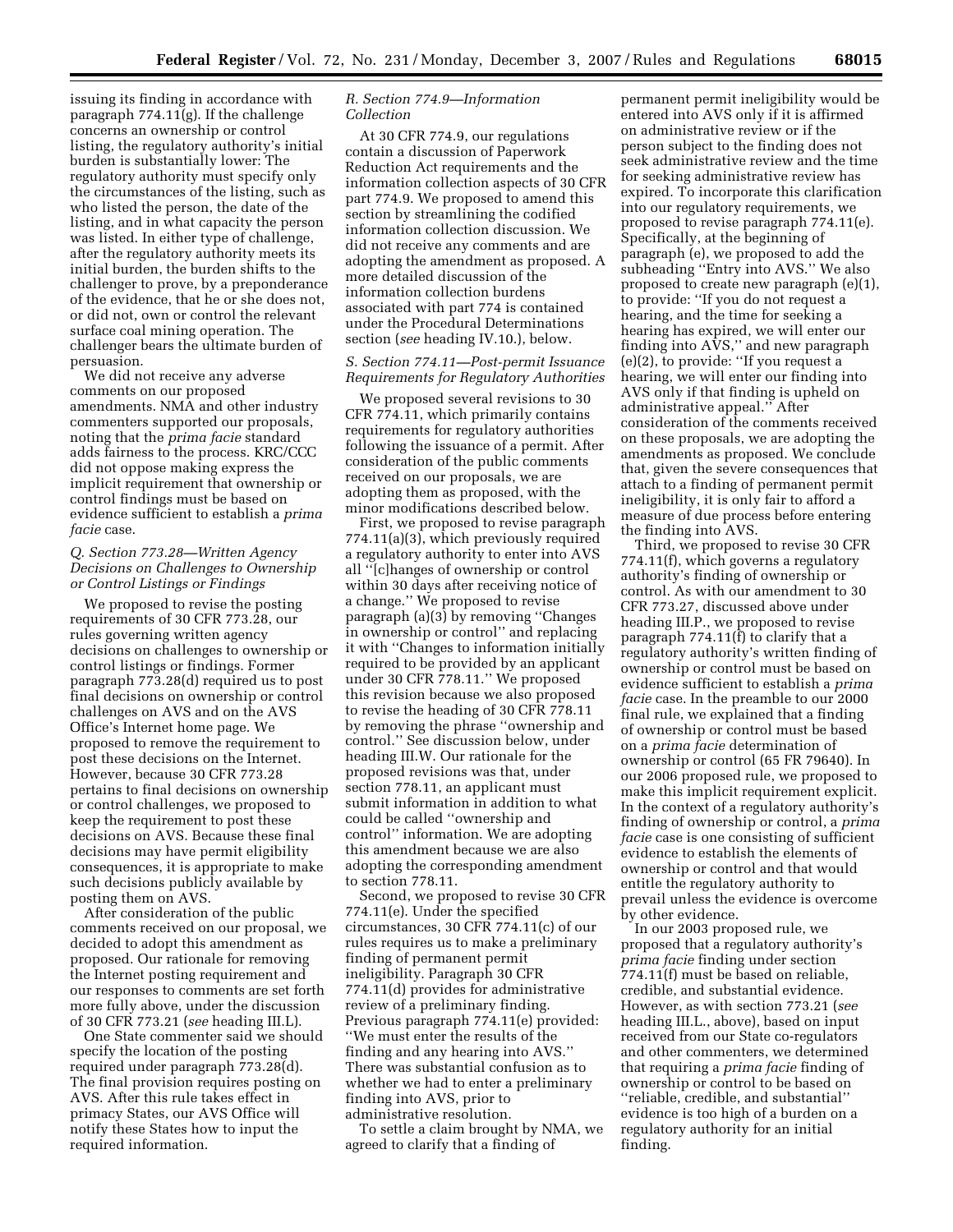Thus, in our 2006 proposed rule, we proposed that our findings of ownership or control under paragraph 774.11(f) ''must be based on evidence sufficient to establish a *prima facie* case of ownership or control.'' We explained that this is the evidentiary standard that typically applies to OSM's regulatory findings. After consideration of the public comments received on this proposal, we are adopting the amendment as proposed.

In this final rule, we are also modifying proposed paragraph 774.11(f) to clarify that the finding in this section is a *preliminary* finding. This amendment merely makes express an implicit aspect of our 2006 proposal. It was clear, in context, that the finding in paragraph 774.11(f) was intended to be preliminary, as it preceded the final determination required under proposed paragraph 774.11(g). We are also amending paragraph 774.11(f) to make clear that the ''operation'' referenced in that provision is a ''surface coal mining operation.''

For logistical reasons, we also proposed to merge previous paragraph 774.11(f)(1) into new paragraph 774.11(f); merge the substance of former paragraph 774.11(f)(2) into new paragraph 774.11(g) (discussed below); and remove former paragraph 774.11(f)(3) to be consistent with the removal of the requirements at previous 30 CFR 778.11(c)(5) and (d) (discussed below under heading III.W.). These proposed changes included the removal of the requirement at previous paragraph 774.11(f)(3) that, following a finding of ownership or control, a person had to disclose his or her  $\frac{1}{2}$ identity under 30 CFR 778.11(c)(5) and, if appropriate, certify that he or she was a controller under 30 CFR 778.11(d). As discussed below under heading III.W., we removed the information disclosure requirements at previous paragraphs  $778.11(c)(5)$  and (d). Therefore, the cross-references to those provisions in previous section 774.11 no longer made sense. We adopted these amendments as proposed.

Fourth, we proposed to revise section 774.11 to address NMA's claim that our 2000 final rule denied a person the right to challenge a decision to ''link'' it by ownership or control to a violation before the ''link'' is entered into AVS. While we disagree with the characterization that we enter ''links'' to violations into AVS, we proposed to create a new paragraph 774.11(g).

In our 2006 proposed rule, we explained that, under the new regulatory provision, after we make a preliminary written finding of ownership or control under paragraph

774.11(f), but before we enter the finding into AVS, we will allow the person subject to the preliminary finding 30 days in which to submit any information tending to demonstrate a lack of ownership or control. After reviewing all information submitted, if we are persuaded that the person is not an owner or controller, we will serve the person with a written notice to that effect; if we still find the person to be an owner or controller or if the person does not submit any information within the 30-day period, we must enter our finding into AVS. The requirement to enter our finding into AVS was previously found at paragraph 774.11(f)(2); we moved that requirement into new paragraph 774.11(g).

After consideration of the public comments we received on proposed paragraphs 774.11(f) and (g), we are adopting the amendments as proposed, with a minor modification. We modified the proposal to provide that, if we make a final finding (under paragraph 774.11(g)) that the person is an owner or controller, we will issue a written finding to that person. The process under new paragraph 774.11(g) will be informal and non-adjudicatory, and we expect regulatory authorities to make prompt determinations after receipt of any information under this provision. We conclude that NMA had a legitimate concern regarding previous paragraph 774.11(f). Moreover, any delay of entry of a finding of ownership or control into AVS will be very minor.

Fifth, we proposed to add a new paragraph 774.11(h), which would have specified that we do not need to make a finding of ownership or control before entering into AVS the information that permit applicants are required to disclose under paragraphs 778.11(b) and (c). With non-substantive changes, we are adopting the amendment as proposed. However, we decided to move this provision to new paragraph 778.11(e) because we determined that it makes more sense in the section pertaining to permit information. *See*  complete discussion under heading III.W., below.

Finally, we proposed to make nonsubstantive revisions to previous paragraph 774.11(g) and redesignate that provision. We adopted this amendment as proposed. Final paragraph 774.11(h) now reads: ''If we identify you as an owner or controller under paragraph (g) of this section, you may challenge the finding using the provisions of §§ 773.25, 773.26, and 773.27 of this subchapter.''

IMCC and other State commenters strongly supported the evidentiary standards in our 2006 proposed rule.

IMCC reiterated its comments on our 2003 proposed rule, noting that our 2003 proposal would have required more weighty evidence than would normally be the case and essentially converted the concept of ''*prima facie*'' to a higher evidentiary standard. Another State commenter said ''using the *prima facie* standard is an improvement and provides clarity.'' We agree with these comments.

NMA and other industry commenters also supported the *prima facie* standard. These commenters said the fact that OSM must establish a *prima facie* case, coupled with the changes that limit entry in AVS until after findings become final, provides fairness to the process. While NMA did reiterate its belief that it is not unreasonable to expect the agency to base its findings on ''reliable, credible, and substantial'' evidence, NMA accepts the *prima facie* standard as part of the larger settlement agreement. These commenters also supported our proposal to allow a person found to be an owner or controller 30 days to provide contrary evidence to the agency before the finding is entered into AVS. In sum, NMA said that our proposed revisions to sections 773.26 and 774.11, taken as a whole, would enhance the fairness of the AVS system by providing clearer avenues for those who are improperly listed in AVS to be removed in a prompt manner. We agree with these comments and conclude that the amendments we adopt today will in fact increase procedural fairness.

KRC/CCC supported our proposed *prima facie* standard. They explained that our 2003 proposed rule contained an unexplained and unnecessary evidentiary standard for *prima facie*  showings. However, these commenters objected to what they consider an ''automatic stay'' for ownership or control findings under proposed paragraph 774.11(e). We disagree with these commenters that the proposed provision, which we have adopted in this final rule, amounts to an unlawful automatic stay.

One aspect of section 510(c) of the Act is that an applicant is not eligible for a permit ''after a finding by the regulatory authority, after opportunity for hearing, that the applicant, or the operator specified in the application, controls or has controlled mining operations with a demonstrated pattern of willful violations of this Act of such nature and duration with such resulting irreparable damage to the environment as to indicate an intent not to comply with the provisions of this Act.'' 30 U.S.C. 1260(c). We implement this ''permanent permit ineligibility'' provision at 30 CFR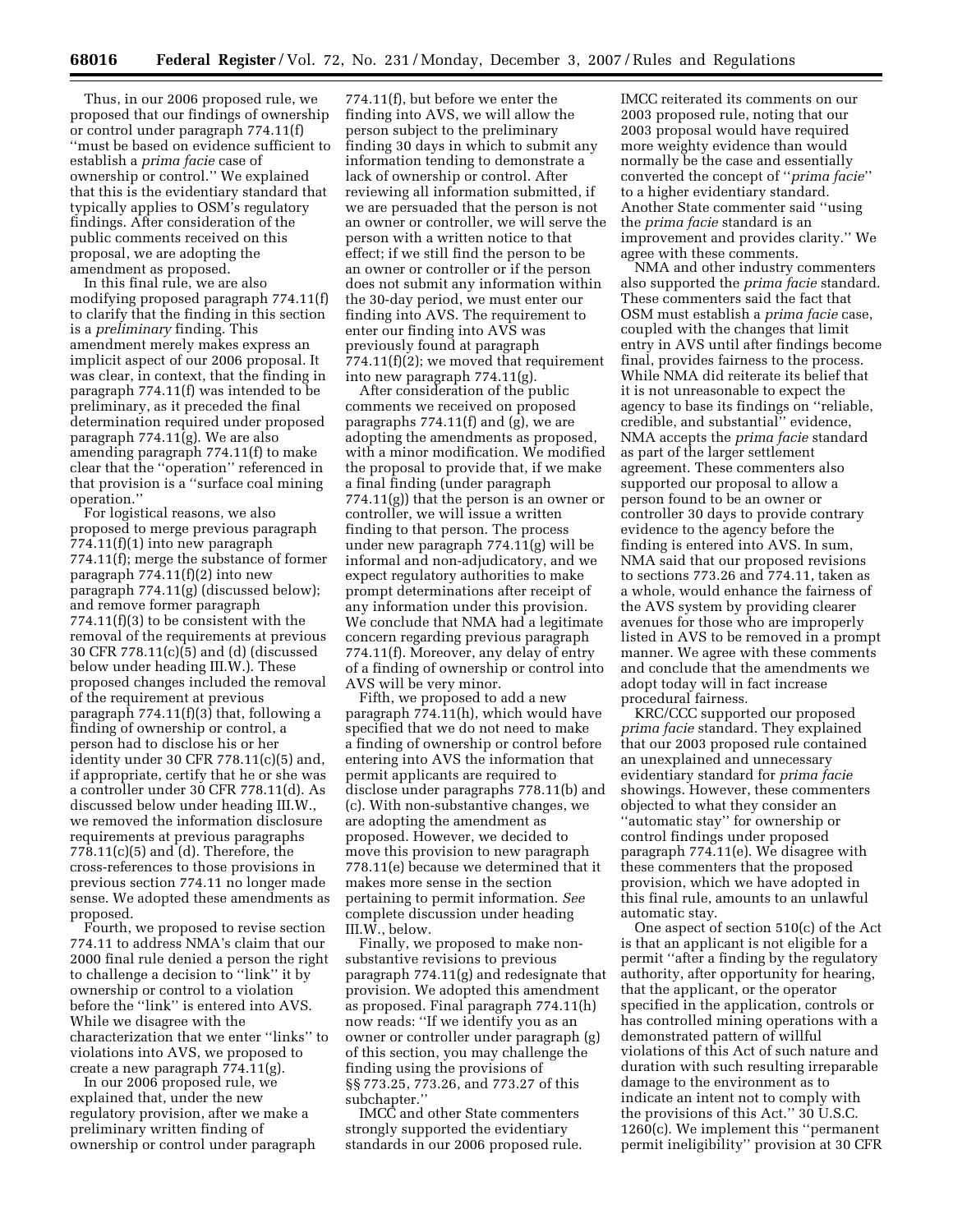774.11(c) through (e); these provisions are separate and distinct from the provisions relating to ownership and control findings at proposed (and final) paragraphs 774.11(f) and (g).

KRC/CCC assert that the proposed provision at 774.11(e), under which we would not enter a preliminary finding of permanent permit ineligibility into AVS unless the person subject to the finding fails to request an administrative hearing within the allotted time or the finding is upheld on administrative appeal, amounts to an impermissible automatic stay. In these commenters' view, the provision is inconsistent with sections 514(d) and 525(c) of the Act, 30 U.S.C. 1264(d), 1275(c), and their state law counterparts.

We disagree with these commenters. The relevant portion of section 510(c) provides that an applicant is permanently permit ineligible only ''*after* opportunity for hearing.'' (Emphasis added.) In our 2000 rule, we determined that the appropriate hearing is under 43 CFR 4.1350 through 4.1356. *See* 30 CFR 774.11(d) (2001). If we were to adopt KRC/CCC's comments, we would have to enter a *preliminary*  finding of permanent permit ineligibility into AVS *prior* to an opportunity for hearing. Because that approach would be in contravention of the Act, we decline to adopt the comment.

These commenters' citation to a preamble discussion in our 2000 final rule is unpersuasive. In that passage, we were addressing ownership and control findings under previous paragraph 774.11(f), not preliminary findings of permanent permit ineligibility under paragraph 774.11(c). Because section 510(c) expressly requires a hearing before a finding of permanent permit ineligibility, our final provision at paragraph 774.11(e) is not inconsistent with our prior preamble discussion relating to ownership or control findings.

In sum, given the severity of a finding of permanent permit eligibility, we conclude that it is appropriate to delay entry of the finding into AVS until it becomes final, after the opportunity for a hearing. This approach is consistent with the Act's statutory mandate.

#### *T. Section 774.12—Post-Permit Issuance Information Requirements for Permittees*

We proposed to revise 30 CFR 774.12, which sets forth information reporting requirements for permittees after the issuance of a permit. More specifically, in the introductory language at paragraph 774.12(c), we proposed to remove the cross-reference to previous

30 CFR 778.11(d) because we also proposed to remove that provision. We are adopting this amendment as proposed because we are adopting the proposal to remove previous paragraph 778.11(d). As a result of our removal of previous paragraph 778.11(d), we are also redesignating paragraph 778.11(e) as new paragraph 778.11(d). Accordingly, we are revising the crossreference at paragraph 774.12(c)(1) so that it properly refers to new section 778.11(d).

We also proposed to add new paragraph 774.12(c)(3), which would have required a permittee to provide written notification to the surety, bonding entity, guarantor, or other person that provides the bonding coverage currently in effect whenever there is an addition, departure, or change in any position of any person the permittee was required to identify under 30 CFR 778.11(c). However, based on numerous negative comments, we are not adopting the proposed surety notification language. Based on the comments, we have concluded that the proposed notification is unnecessary and that it is inappropriate for us to become involved in private contractual matters between permittees and sureties.

In addition, proposed paragraph 774.12(c)(3) would have provided that the regulatory authority with jurisdiction over the permit could require written verification of continued appropriate bond coverage following the identified additions, departures, or changes. However, due to negative comments, we are not adopting this proposed provision. We conclude that that verification is unnecessary because our regulations already provide that a surety bond is ''noncancellable'' during its term. 30 CFR 800.20.

We did not receive any comments in favor of requiring permittees to notify sureties or other bond providers upon the addition, departure, or change in position of any person identified in paragraph 778.11(c). Those who did comment were strongly against the proposal.

IMCC and other State commenters were against the surety notification provision. These commenters state that, while bonding entities may want to evaluate bond coverage following additions, departures, or changes in positions of certain persons, this is a private contractual matter between permittees and bonding companies. Another State commenter echoed these concerns, stating that the proposed provision is not supported by the Act and that these are private matters between the parties. This commenter

also said that, in crafting their indemnity agreements, bond providers can require updated information from the insured.

IMCC explained that the States did not want to become involved in these otherwise private business transactions by having to monitor, track, and enforce these corporate changes. They assert that under the proposed rule, the States would have been responsible for insuring that these written verifications were provided to the surety and for enforcing any failures to do so. Another State commenter said it is not a logical approach to make the States responsible to verify that these written notifications take place. Two other State commenters said assuring compliance would likely create a substantial burden on both permittees and regulatory authorities.

IMCC and other State commenters also stated that there was a question as to how a State's failure to enforce the provision could impact the future viability of existing bonds. Similarly, another State commenter expressed concern that a permittee's failure to provide the notification to a surety could be raised as a defense by the surety in the event of a bond forfeiture.

NMA and other industry commenters strongly disagreed with our proposal. NMA explained that, under the proposal, the permittee would have to provide surety notification for additions, departures, or changes in position for persons including officers and directors. For large companies, NMA explained, these changes may be frequent. As such, NMA viewed our proposal as unduly burdensome and unnecessary. Like the State commenters, NMA also noted that OSM should not interfere in the contractual arrangements between the surety and the mining company. Another industry commenter, who supported the entire proposed rule except for our proposed revisions to section 774.12, asserted that the proposed revisions would be an imposition on the private contractual relations between sureties and the operator.

NMA and other industry commenters also noted that if a surety wants this type of information, the surety should bargain for it as part of its contract with the mining company. Similarly, one industry commenter said that sureties are well positioned to negotiate these types of notifications in their surety agreements, while another said sureties are quite adept at requiring information that satisfies their needs. Another industry commenter said the proposed notification is unneeded and may cause bonding companies to increase premiums. Finally, an industry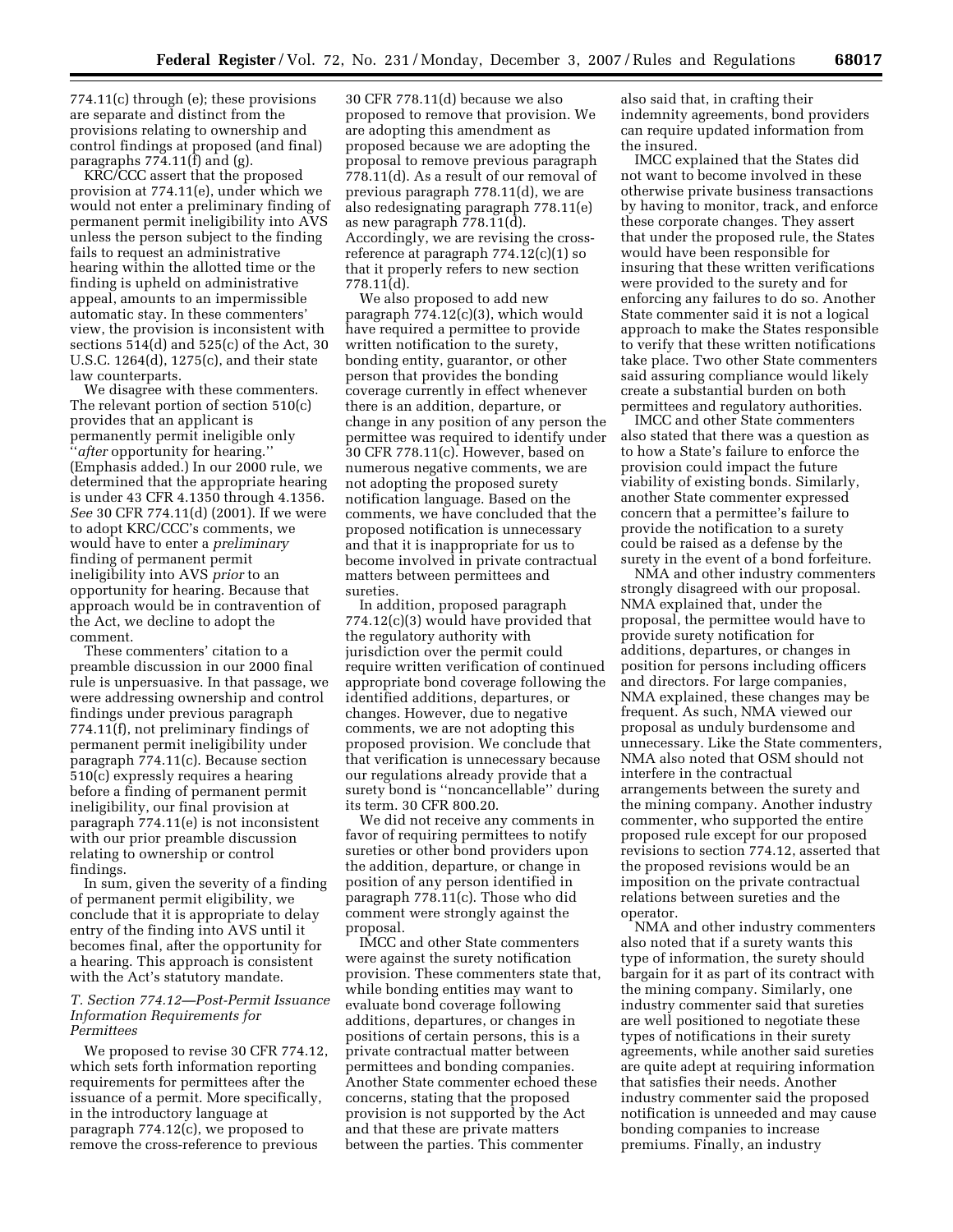commenter said updates to permit documents are already subject to general public disclosure under the applicable regulations.

In sum, all commenters were strongly against our surety notification proposal. We agree with most of the concerns identified above, and, therefore, decided not to adopt our proposal.

IMCC and other State commenters did suggest that we adopt the substance of the second part of our proposal by requiring permittees to provide written verification of continued appropriate bond coverage within 60 days of any relevant addition, departure, or change. A State commenter agreed, noting that some sureties are of the view that such changes in a permittee's principals materially alter a surety's liability under the bond. Thus, this commenter agreed with IMCC that States should have the authority to require a permittee to provide assurances that the bond remains valid.

However, another State commenter disagreed with IMCC and the other State commenters on this point. This commenter disagreed that a permittee should be required to provide verification of bond coverage to a regulatory authority upon such change because bond coverage is irrevocable. NMA and other industry commenters likewise said there is no need for OSM to require written verification of continued appropriate bond coverage because, under 30 CFR 800.20, once a regulatory authority has a bond, the bond cannot be released until the regulatory authority approves the release. We agree with these commenters that, under section 800.20, surety bonds are ''noncancellable,'' and, therefore, a permittee's verification is unnecessary. As such, we are not adopting our proposal.

# *U. Section 774.17—Transfer, Assignment, or Sale of Permit Rights*

In 2005, to effectuate our settlement with NMA, we proposed to revise our regulations governing the transfer, assignment, or sale of permit rights. Our proposal was expansive and constituted a significant departure from our thenexisting regulations. As explained above under heading III.D., in our 2006 proposed rule, we decided to scale back the scope of our 2005 proposal. Under our 2006 proposal, the primary change to our transfer, assignment, or sale regulations was the proposed revision to our definition of *transfer, assignment, or sale of permit rights* at 30 CFR 701.5, which we have adopted in this final rule. By contrast, we proposed relatively minor revisions to our regulations at 30 CFR 774.17, which contain our

regulatory procedures governing the transfer, assignment, or sale of permit rights.

Previous paragraph 774.17(a) provided that ''[n]o transfer, assignment, or sale of rights granted by a permit shall be made without the prior written approval of the regulatory authority.'' Our requirement for ''prior written approval'' of a transfer, assignment, or sale has been construed by some as an attempt to require regulatory authority approval of private business transactions. In this final rule, we want to make clear that we have no involvement in private business transactions. However, we also stress that a person's purported acquisition of the rights granted under a permit does not mean the person has acquired the right to mine. Only the regulatory authority can validate permit rights upon a transfer, assignment, or sale. In validating such permit rights, the regulatory authority must determine that the entity that proposes to mine as a result of the private transaction is eligible to conduct surface coal mining operations under the Act and its implementing regulations and that the entity has obtained sufficient bond coverage. Only upon validation by the regulatory authority can it be said that the acquiring entity has become the new permittee (or a *successor in interest,* as that term is defined under 30 CFR 701.5) and has a right to mine.

However, we also recognize that requiring operations to cease while a permittee seeks regulatory approval for a transfer, assignment, or sale of permit rights could result in unnecessary disruptions to the nation's energy supply. Thus, we proposed that operations on the permit may continue on a short-term basis, at the discretion of the regulatory authority, while the permittee seeks regulatory approval of a transfer, assignment, or sale, but only if the prospective successor in interest can demonstrate to the satisfaction of the regulatory authority that sufficient bond coverage will remain in place. We also explained that, prior to a decision on an application for a transfer, assignment, or sale, the regulatory authority retains all of its enforcement powers and should take immediate action if the prospective successor in interest is not complying with the terms of the permit or any requirements of the Act or its implementing regulations.

Based on the above considerations, we proposed to revise previous paragraph 774.17(a) as follows: ''(a) *General.* No transfer, assignment, or sale of rights granted by a permit shall be made without the prior written approval of the regulatory authority. At its

discretion, the regulatory authority may allow a successor in interest to continue surface coal mining and reclamation operations under the permit during the pendency of an application for approval of a transfer, assignment, or sale of permit rights submitted under paragraph (b) of this section, provided that the successor in interest can demonstrate to the satisfaction of the regulatory authority that sufficient bond coverage will remain in place.'' After consideration of the public comments we received on this proposal, we are adopting the amendment as proposed, with minor modifications. In response to State comments, we added the word ''prospective'' before ''successor in interest.'' These changes recognize that an acquiring entity only becomes the successor in interest to the rights granted under the permit (under 30 CFR 701.5) after the regulatory authority approves the transfer, assignment, or sale.

At paragraph  $774.17(d)(1)$ , we proposed to revise the cross-references to our permit eligibility rules. We explained that while the reference to section 773.12 was still correct, the reference to section 773.15 was no longer correct, due to revisions we adopted in our 2000 final rule. Thus, we proposed to revise the paragraph so that it cross-references sections 773.12 and 773.14. We adopted this amendment as proposed.

IMCC and other State commenters said that in section 774.17(a), the word ''prospective'' should be inserted each time before the words ''successor in interest'' since the actual succession to the permit rights does not transpire until the transfer, assignment, or sale has been completed and approved by the regulatory authority. We agree with this comment and, as explained above, have modified the final rule provision accordingly.

One State commenter said that in addition to sufficient bond coverage, the prospective successor in interest should also be required to demonstrate that appropriate insurance coverage remains in place. We are not adopting this comment because it is not a requirement under SMCRA. However, States remain free to seek this information as part of their State programs.

NMA and other industry commenters supported our proposal to allow operations on the permit to continue while the permittee seeks regulatory approval of a TAS. These commenters stated that the proposed provision requiring the prospective successor in interest to demonstrate adequate bond coverage is an appropriate guarantee that the surface coal mining operation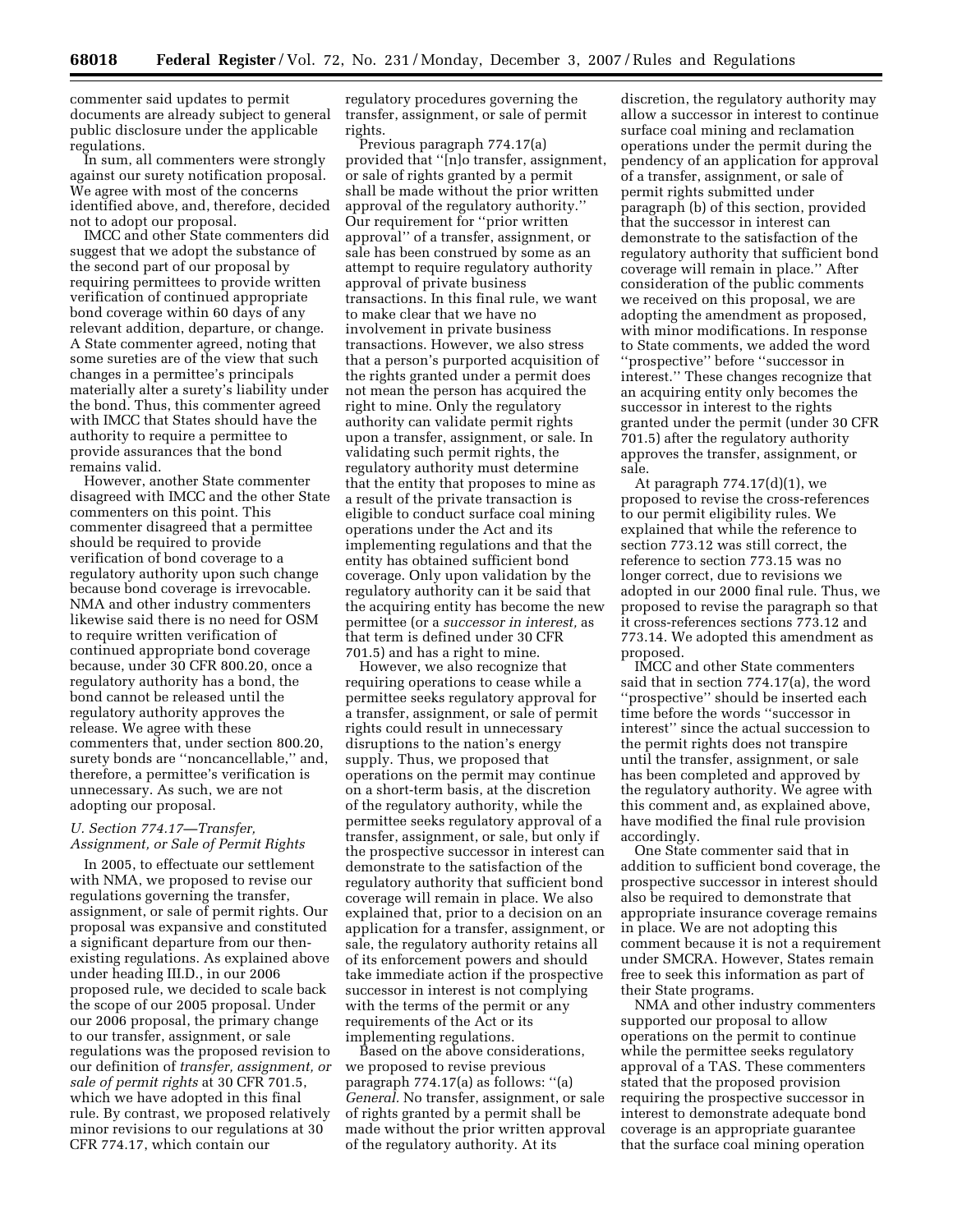will continue in an environmentally acceptable manner. NMA also agreed with our observation that that we retain all of our enforcement powers against the prospective successor pending approval of a TAS. Because of these protections that remain in place, NMA suggested that the final rule should provide that the regulatory *shall,* rather than *may,* allow a prospective successor to continue operations under the permit pending TAS review. We decline to adopt this comment. It is important for the regulatory authority to retain discretion in these matters because the regulatory authority will be in the best position to assess the situation on the ground and to make a reasonable forecast as to whether there are likely to be significant problems in approving the transfer, assignment, or sale. For example, the regulatory authority may already possess information that indicates that the TAS application is likely to be rejected. In that circumstance, it would make little sense to require the regulatory authority to allow mining to continue.

KRC/CCC objects to our proposal to allow operations to continue on a shortterm basis pending TAS approval. These commenters assert that our proposal is flatly inconsistent with section 511(b) of SMCRA, 30 U.S.C. 1261(b). These commenters ''urge OSM not to waste the time and resources of all concerned by adopting this flawed proposal.'' We disagree with these commenters. Put simply, section 511(b) does not preclude the limited continued mining we are allowing for in this final rule. That section merely provides that no TAS ''shall be made without the written approval of the regulatory authority.'' The statutory provision is silent as to whether the permittee or the prospective successor can continue mining pending TAS review. For the reasons discussed above, we conclude that final section 774.17(a) is a reasonable interpretation of the statutory provision. The protections afforded by sufficient bond coverage and the regulatory authority's enforcement powers will ensure that the operation continues to be in compliance with the requirements of the Act during the limited time it takes for the regulatory authority to render a decision on a TAS application. Moreover, section 506(b) of the Act, 30 U.S.C. 1256(b), provides that a ''successor in interest to the permittee who applies for a new permit within thirty days of succeeding to such interest and who is able to obtain the bond coverage of the original permittee may continue'' mining operations until the application is

granted or denied. This provision clearly demonstrates that Congress did not intend for mining operations to cease upon a transfer, assignment, or sale of permit rights.

#### *V. Section 778.8—Information Collection*

At 30 CFR 778.8, our regulations contain a discussion of Paperwork Reduction Act requirements and the information collection aspects of 30 CFR part 778. We proposed to amend this section by streamlining the codified information collection discussion. We did not receive any comments on this proposal and are adopting this amendment as proposed. A more detailed discussion of the information collection burdens associated with part 778 is contained under the Procedural Determinations section (*see* heading IV.10.), below.

# *W. Section 778.11—Providing Applicant and Operator Information*

Section 507(b) of the Act, 30 U.S.C. 1257(b), contains minimum information requirements that permit applicants must comply with when they submit permit applications. Historically, our ownership and control and related rules have required permit applicants to disclose information in addition to section 507(b)'s minimum requirements. Most germane to this rulemaking, since 1989, we have required permit applicants to identify all of their ''owners and controllers'' in their permit applications. *See, e.g.,* 30 CFR 778.13(c) (1989); 30 CFR 778.11(c)(5) (2001).

Although section 507 does require the disclosure of certain ''upstream'' information, it does not require applicants to disclose all of their upstream ''owners'' and ''controllers,'' as those terms are used in the context of section 510(c) of the Act. Nevertheless, courts have consistently upheld our ability to collect information in excess of section 507(b)'s minimum requirements when that information is ''needed to ensure compliance with the Act.'' *NMA* v. *DOI II,* 177 F.3d at 9 (quoting *In re Permanent Surface Mining Regulation Litig.,* 653 F.2d 514, 523 (DC Cir.) (*en banc*), *cert. denied sub nom., Peabody Coal Co.* v. *Watt,* 454 U.S. 822 (1981).

In our settlement with NMA, we agreed to propose a definition of *control*  or *controller* that retained the flexible ''ability to determine'' standard, coupled with a proposal to remove the requirement that permit applicants list all of their controllers in a permit application. We satisfied our settlement obligation by proposing those amendments in our 2003 proposed rule.

Because we continued to find merit in the proposal, we carried it forward in our 2006 proposed rule. However, we also proposed to add a new provision that would require an applicant to disclose the identity of each business entity in the applicant's and operator's organizational structure, up to and including the ultimate parent entities of the applicant and operator.

In our 2006 proposed rule, we explained that while it is important to retain a flexible definition of control, it is difficult to have an objective information disclosure standard based on that type of definition. Our stated objective was to create a ''bright line,'' objective information disclosure standard for both applicants (who must submit certain information in permit applications) and regulatory authorities (who review applications for completeness and compliance with the Act).

Our proposal to remove the requirement for applicants to identify all of their controllers in a permit application generated the strongest adverse comments. In response to these comments, we modified the proposal in a key respect. Thus, in this final rule, permit applicants will have to continue to provide much of the ''upstream'' information that was required under the previous version of section 778.11, but will not have to identify all of their ''owners'' or ''controllers,'' as those terms are defined at 30 CFR 701.5. This final rule achieves the ''bright line'' information disclosure standard we desired, but also ensures that regulatory authorities will have the information they need to enforce the Act, including the ability to make informed ''control'' determinations. Below, we discuss the ''upstream'' information provisions of this final rule in greater detail as well as our other amendments to previous section 778.11.

We proposed to remove the term ''ownership and control'' from the heading of this section. We did not receive any specific comments on the proposed revision and are adopting the amendment as proposed. The new heading for 30 CFR 778.11 reads: ''Providing applicant and operator information.'' We revised this heading because, under section 778.11, an applicant must submit information in addition to what could be called ''ownership and control'' information and because we are also eliminating the requirements at former 30 CFR  $778.11(c)(5)$  and (d) for applicants to disclose all of their owners and controllers in a permit application, including the ''certified controller'' under former paragraph (d). As a result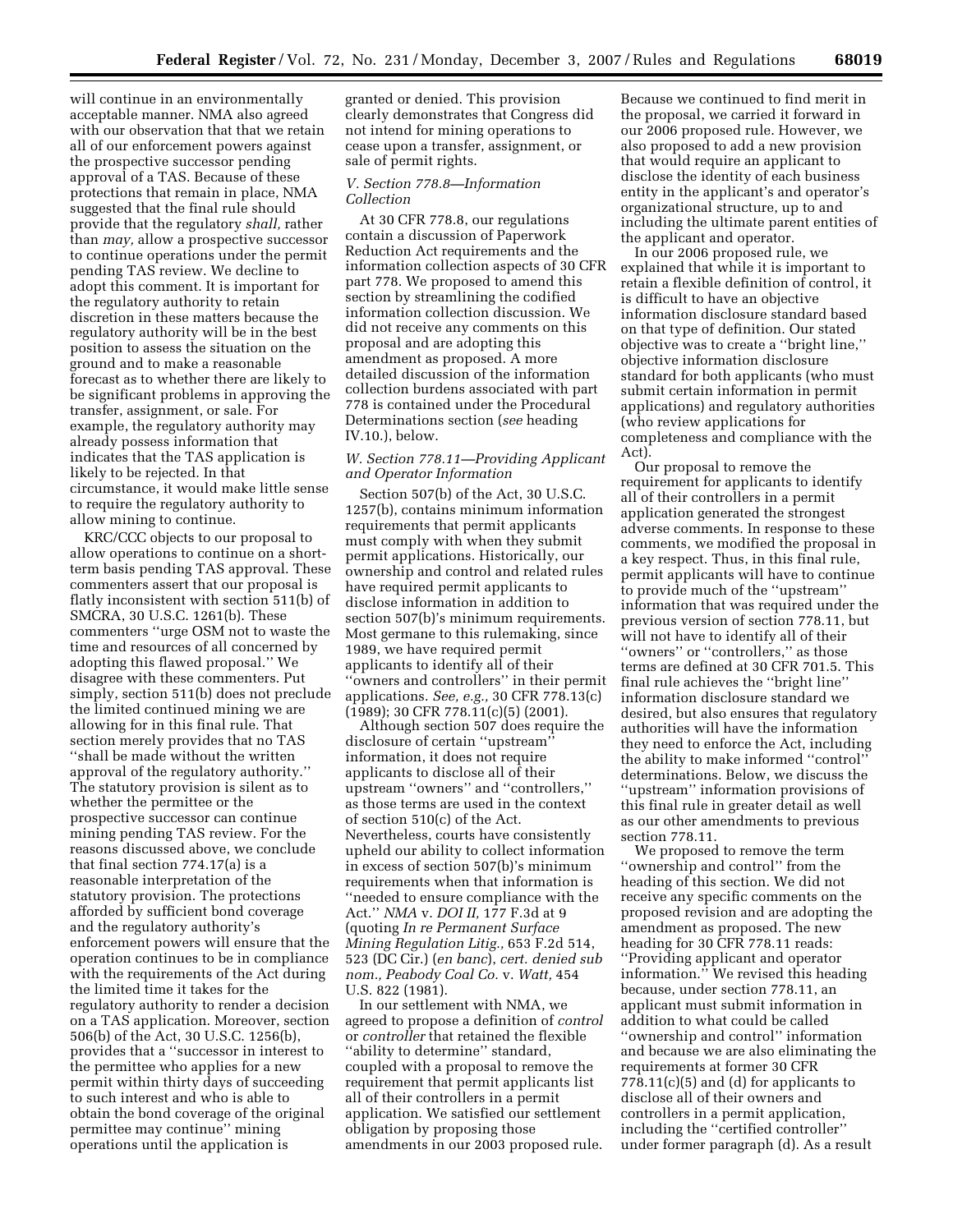of these amendments, and the other amendments discussed below, revised 30 CFR 778.11 now more closely tracks the permit application information requirements contained in section 507(b) of the Act. While some of the persons identified under amended 30 CFR 778.11 could be owners or controllers under our regulatory definitions, the broad term ''applicant and operator information'' is a better description of the information an applicant is required to disclose.

Previous paragraph 778.11(a)(1) required permit applicants to identify whether they or their operators were ''corporations, partnerships, sole proprietorships, or other business entities.'' We proposed to add ''associations'' to this list of business entities to conform the provision more closely to section 507 of the Act. We did not receive any comments on this proposal and are adopting the amendment as proposed.

Previous paragraph 778.11(b)(4) required an applicant to disclose the identity of the person(s) responsible for submitting the Federal Coal Reclamation Fee Report (Form OSM–1) and for remitting the fee to OSM. In our 2006 proposed rule, we proposed to eliminate this requirement. After considering comments on our 2006 proposed rule, we are adopting this amendment as proposed. When we imposed this requirement in our 1989 permit information rule (54 FR 8982), we stated that: ''Furnishing the name of the person paying the reclamation fee will assist [OSM] in collecting the money and arranging for audits when necessary.'' *Id.* at 8983. In our experience since 1989, we have found that there is little correlation between obtaining this information and our ability to collect reclamation fees and arrange for audits. This is particularly true given that Subchapter R of our rules clearly sets forth requirements for submission of OSM–1 forms and payment of reclamation fees; the overlapping requirement at section 778.11 did little or nothing to enhance our enforcement of the reclamation fee provisions.

Further, the identity of the person who will ultimately be responsible for submission of the OSM–1 may not be known at the time of application. Knowing the name of the anticipated submitter at the time of application is of little utility when that person may change prior to actual submission of the form. We also note that the former provision required States to get this information even though mining operators pay the reclamation fee to OSM. We saw no reason to impose an

information collection burden on the States when they do not need the information to enforce any provisions of their programs. Finally, we note that the information is not required to be in a permit application under section 507 of the Act.

We proposed to add a new provision at paragraph 778.11(b)(4) that would have required permit applicants to identify ''[e]ach business entity in the applicant's and operator's organizational structure, up to and including the ultimate parent entity.'' We are adopting a comment (discussed more fully below) to expand the proposed paragraph (b)(4) to require more ''upstream'' information. Under the proposed provision, an applicant would have had to identify only the business entities in its and its operator's organizational structures, and not, for example, the officers, directors, and shareholders of each of those entities. Under this final rule, permit applicants will have to identify the business entities in the relevant organizational structures, plus, for every such entity, every president, chief executive officer, and director (or persons in similar positions), and every person who owns, of record, 10 percent or more of the entity.

As discussed in more detail below, in our responses to the comments received on proposed section 778.11, we have concluded that while the information we are requiring under final paragraph 778.11(b)(4) is not required to be disclosed under section 507(b) of the Act, it is necessary to ensure compliance with the Act. Given that we are removing the requirement for applicants to disclose all of their controllers, we conclude that the information required to be submitted under final paragraph 778.11(b)(4) is necessary to allow regulatory authorities to make ''findings'' of control under amended 30 CFR 774.11(g). After the decisions in *NMA* v. *DOI I* and *NMA* v. *DOI II*, there has been a greater emphasis on enforcement actions, such as those under section 518(f) of the Act  $(30 \text{ U.S.C. } 1268(f))$ , as opposed to the permit-blocking mechanism contained in section 510(c) of the Act. *See*, *e.g.*, *NMA* v. *DOI I*, 105 F.3d at 695 (noting that ''blocking permits under section 510(c) is not the only regulatory mechanism under SMCRA'' and referencing sections 518(a) (civil penalties), 518(f) (individual civil penalties), and 521(a), 30 U.S.C. 1271 (cessation orders)). As the DC Circuit concluded, some of the upstream information required under section 507(b)

is relevant to other statutory provisions. For example, section 507(b)(4)'s requirement that a corporate applicant provide information pertaining to its officers and directors can be used to identify individuals subject to civil penalties under section 518(f). \* \* \* In addition, OSM or the state regulatory authority can use the information required under section 507(b) to determine who the real applicant is—*i.e.*, to pierce the corporate veil in cases of subterfuge in order to ensure that it has the true applicant before it.

*NMA* v. *DOI I*, 105 F.3d at 695. We agree with the DC Circuit's analysis and similarly conclude that the upstream information we are requiring under final 30 CFR 778.11(b)(4), though in addition to the information required under section 507(b) of the Act, is necessary to ensure that regulatory authorities can make informed ''control'' determinations and implement the enforcement provisions of the Act.

While we are eliminating the requirement for applicants to disclose all of their ''controllers'' (*see* discussion below under this heading), the information we are requiring under final paragraph 778.11(b)(4) will significantly overlap with our previous upstream ownership and control information requirements at 778.11(c)(5). However, final paragraph 778.11(b)(4) has the critical advantage of being based on ''bright line,'' objective criteria. That is, all the persons required to be disclosed under the provision are readily identifiable, without subjectivity, ambiguity, confusion, or uncertainty. As such, we achieved one of the major goals of this rulemaking: creating concrete, objective information requirements while ensuring that regulatory authorities have all the information they need to ensure compliance with the Act.

We proposed several revisions to previous paragraph 778.11(c). Under this paragraph, a permit applicant must provide certain information for the persons listed in the provision. We proposed to add ''partner'' and ''member'' to this list of persons and to reorder the list. We proposed to add ''partner'' because that term is used in section 507(b)(4) of the Act and because partnerships are common business entities in the coal mining industry. Likewise, limited liability companies, comprised of ''members,'' have become prevalent in the industry. Thus, we proposed to include the term ''member'' to ensure that we obtain the necessary information for members of a limited liability company. We did not receive any adverse comments on our proposal to add ''partner'' and ''member'' to the list at section 778.11(c) and are adopting the amendments as proposed. One State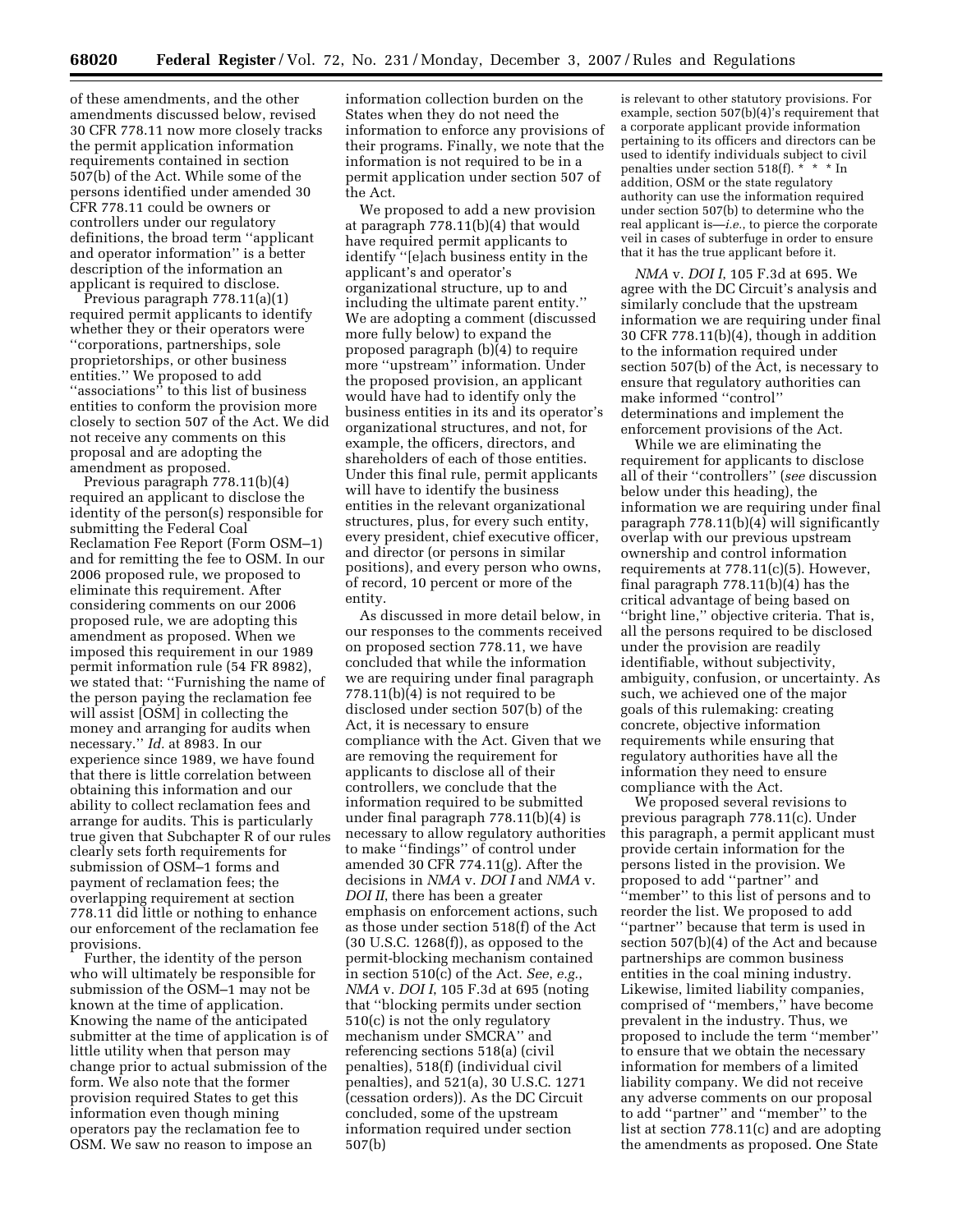commenter said this section has been improved by adding ''partner'' and ''member.''

We also proposed to redesignate former 30 CFR 778.11(c)(4) as 30 CFR 778.11(c)(6) and to revise the regulatory language. The previous provision required permit applicants to provide certain information for every ''Person who owns 10 to 50 percent of the applicant or the operator.'' We proposed to revise the provision to read: ''Person who owns, of record, 10 percent or more of the applicant or operator.'' After due consideration to the comments received on this proposal, we are adopting the amendments as proposed. The previous provision did not cover persons who owned greater than 50 percent because those persons would have been covered under previous paragraph 778.11(c)(5). In this final rule, because we are removing previous paragraph 778.11(c)(5)—*i.e.*, the requirement to identify all owners and controllers—we are modifying the disclosure of ownership information to include all owners of 10 percent or more of the applicant and operator. This provision is designed to track section 507(b)(4) of the Act, which requires applicants to disclose ''any person owning, of record 10 per centum or more of any class of voting stock of the applicant.'' We decided not to include section 507(b)(4)'s reference to ''voting stock''; instead, final paragraph 778.11(c)(6) will include all instruments of ownership, not just voting stock. We conclude that this information, like the information required to be disclosed under final paragraph 778.11(b)(4), is necessary to ensure compliance with the Act.

As explained above, we also proposed to remove previous section 778.11(c)(5), which required applicants to identify all of their owners or controllers in a permit application. At this risk of repetition, our desire was to create a ''bright line'' reporting standard that permit applicants and regulatory authorities could easily understand. We received strong, adverse comments on this proposal (which we respond to below). Although we are finalizing this amendment as proposed, we have expanded final paragraph 778.11(b)(4), which will, as a practical matter, require applicants to identify many of the same persons they would have identified under previous section 778.11(c)(5). We note that section 507(b) of the Act does not require applicants to identify their ''owners'' or ''controllers,'' as those terms are used in the context of section 510(c), though it does require the disclosure of some upstream information. In final paragraph

778.11(b)(4), we have expanded on section 507(b)'s upstream information disclosure requirements to ensure that regulatory authorities have all the information they need to enforce section 510(c) and other provisions of the Act.

In addition to proposing to remove the requirement to list all controllers under previous section 778.11(c)(5), we proposed to remove previous paragraph 778.11(d). That section provided that ''[t]he natural person with the greatest level of effective control over the entire proposed surface coal mining operation must submit a certification, under oath, that he or she controls the proposed surface coal mining operation.''

NMA challenged previous paragraph 778.11(d) on procedural and substantive grounds, claiming, among other things, that it is vague and raises selfincrimination concerns. In our settlement with NMA, we were not required to propose elimination of this requirement; instead, in our 2003 proposed rule, we proposed to retain the ''certified controller'' concept, albeit with proposed amendments to the regulatory text. However, in our 2006 proposed rule, based on further internal deliberations and input from our State co-regulators, we proposed to remove this provision from our regulations. After reviewing comments on our 2006 proposed rule, we are adopting our proposal to remove this requirement. We conclude that the concept is unworkable given that an applicant may not know the identity of this person at the time of application, and the identity of the person may change over time. Further, the information is of questionable value to regulatory authorities because a regulatory authority cannot necessarily take an enforcement action against a person just because the person has certified that he or she is a controller. Moreover, despite the fact that applicants will not have to identify a certified controller, the person who would have been identified under this provision will almost certainly be identified under one of the other information disclosure provisions at paragraphs 778.11(b)(4) and 778.11(c). Finally, the identity of the person, at the time of application, who is expected to have the greatest level of effective control could be a matter of some dispute between the applicant and the regulatory authority. As such, retention of this provision would be at odds with our desire to create objective permit disclosure requirements.

Finally, we are adopting proposed paragraph 774.11(h) as new paragraph 778.11(e). We proposed to add a new paragraph 774.11(h) to specify that we do not need to make a finding of

ownership or control under amended section 774.11 before entering into AVS the information that permit applicants are required to disclose under paragraphs 778.11(b) and (c). For example, if we find that an applicant failed to disclose an operator in a permit application, we can enter the identity of the operator into AVS without making a finding of ownership or control. This is so because an applicant is required to identify its operator under section 507(b)(1) of the Act. 30 U.S.C. 1257(b)(1); 30 CFR 778.11(b)(3).

Proposed paragraph (h) made clear that the *mere listing* of a person in AVS pursuant to 30 CFR 778.11(b) or (c) does not create a presumption or constitute a determination that such person owns or controls a surface coal mining operation. Of course, some of the persons required to be disclosed under sections 30 CFR 778.11(b) and (c) *will*, in fact, be owners or controllers, but that is because they meet the definition of *own*, *owner*, or *ownership* or *control* or *controller* at 30 CFR 701.5, not because they are listed in AVS. We did not receive any comments on our proposal and, with non-substantive changes, we are adopting the amendment as proposed. We decided to move this provision to new paragraph 778.11(e) because we determined that it makes more sense in the section pertaining to permit information.

#### *Responses to Comments*

# ''Upstream'' Permit Application Information

As mentioned above, the ''upstream'' information disclosure aspects of our 2006 proposed rule generated the strongest adverse comments. IMCC and other State commenters identified our proposed amendments to section 778.11 as their ''primary concern'' with our proposed rule. These commenters said that our proposed elimination of the requirement for applicants to identify their owners and controllers would leave the States in an ''untenable position'' in attempting to make control determinations and asserted that we ''painted with too broad of a brush'' in attempting to reconcile objections that our prior definition of control or controller was vague, arbitrary, and capricious. IMCC asserted that, without the information, States would have to undertake time-consuming and costly investigations, without adequate resources to do so. Other State commenter asserted that it is inappropriate and unnecessary to shift the workload to the States to identify controllers. While IMCC and other State commenters appreciate our retention of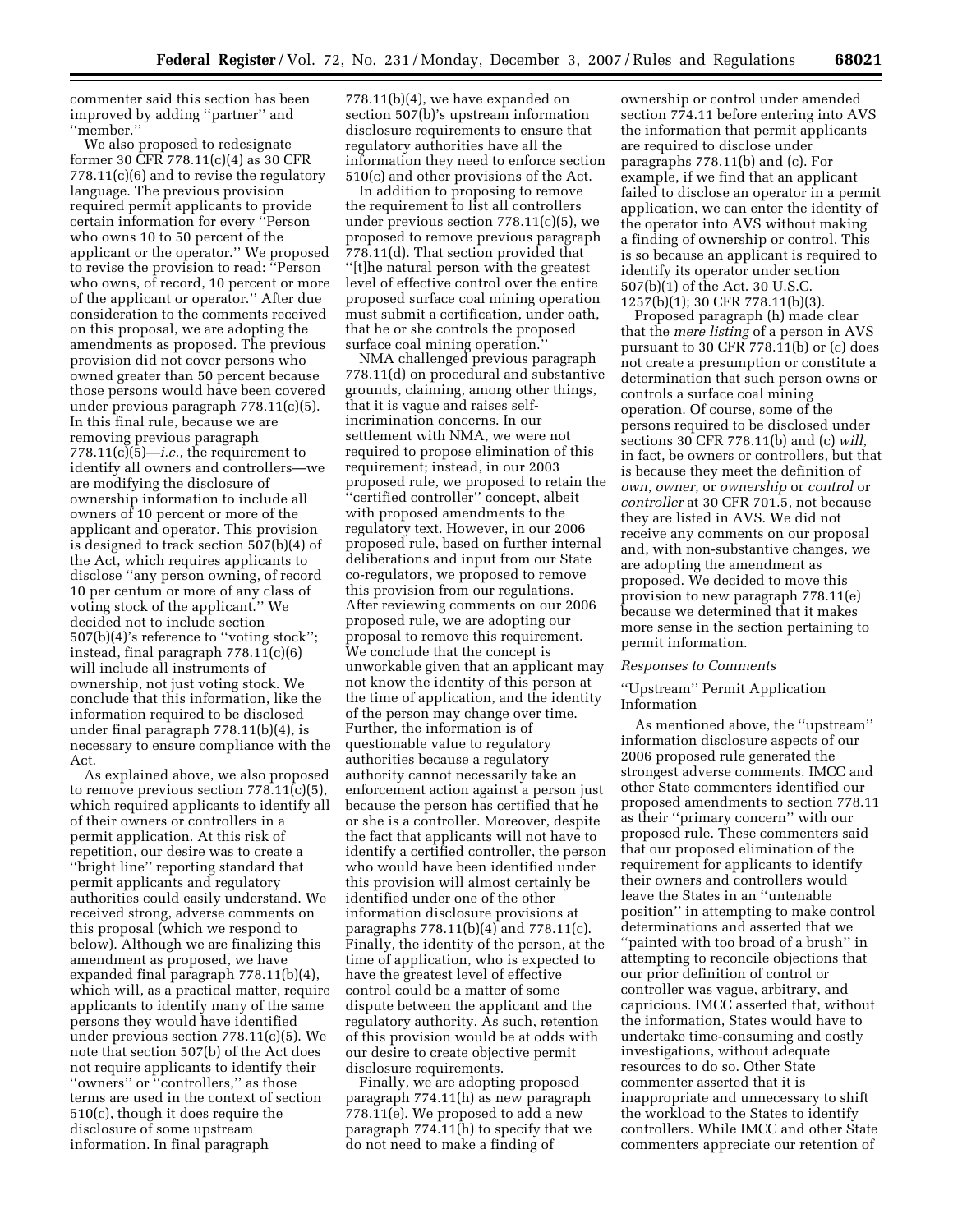a flexible definition of control, these commenters state that without the necessary permit application information, the discretion and flexibility that a State regulatory authority enjoys is meaningless. Finally, these commenters asserted that the lack of adequate permit application information would inhibit the States' ability to enforce various sections of the Act, including sections 510(c) and 518(f). Given that State regulatory authorities are the front-line regulators under SMCRA in most coal-producing states, we attached great weight to their comments.

IMCC and other State commenters offered concrete alternatives to alleviate the perceived shortcomings in our proposal. First, borrowing from our amended definition of *control* or *controller*, these commenters suggested that we modify our proposal by requiring applicants to disclose ''any person who has the ability to determine the manner in which a surface coal mining operation is conducted.'' We did not adopt this comment because it would have introduced the very uncertainty that we are attempting to avoid with respect to our permit application information disclosures. In this regard, another State commenter said that we overstate an applicant's uncertainty as to who its controllers are. While we agree with this commenter that our amended control definition is clearer than our previous definition, we still conclude that it is better to base our information disclosure requirements on purely objective criteria, rather than on our flexible control definition.

However, we are adopting IMCC's second suggestion. IMCC and other State commenters opined that

if the applicant is not required to identify its controllers or the officers, directors and owners of its parent entities, the regulatory authority must find some other means to discover the identity of those persons and entities in order to determine who may be subject to individual liability and if there is subterfuge as to who is the real applicant.

To remedy this identified information deficit, these commenters suggested that we modify our proposal by requiring permit applicants to identify not only the business entities in their organizational structures but also, for each business entity, the identity of the president, chief executive officer (CEO), directors, and greater-than-10 percent shareholders. These commenters explained that presidents and CEOs are unique due to the responsibility imposed upon them under corporate law for the day-to-day operation of the entity. Likewise, directors typically elect and can remove the president and

CEO, and shareholders elect the directors. By contrast, these commenters explained that, in the States' experience, it is rare that a junior officer several levels up the corporate chain is a controller. By obtaining the identified information, IMCC said that the States can effectively enforce the Act. We agree and, as discussed above, have adopted this comment in final paragraph 778.11(b)(4). IMCC's approach is an excellent compromise that allows us to create objective permit application information standards *and* obtain the information necessary for us and State regulatory authorities to enforce SMCRA.

Like the State commenters, KRC/CCC expressed dissatisfaction with our proposal to remove the requirement for applicants to identify all of their owners and controllers. These commenters stated that we could not lawfully promulgate the proposed revision based on our ''unexplained and unsubstantiated desire to establish 'bright line,' 'objective' permit information requirements.'' In support of their position, these commenters cite various excerpts from preambles to our prior rules where we explained that the ''upstream'' information provisions of previous section 778.11 were necessary to enforce section 510(c) and other provisions of the Act. They also state that ''it is inconceivable that allowing permit applicants to keep secret the identity of many, if not most, controllers would advance any of SMCRA's purposes.'' Further, these commenters state that permit applicants should not have any difficulty identifying their controllers in their permit applications. Finally, these commenters stated that we did not establish a lawful basis for our proposed revision to section 773.9. (Although the commenter referred to section 773.10, in context, it appears that the comment was actually directed at section 773.9.)

We understand and appreciate these comments. Upon consideration of these comments, and those submitted on behalf of the State regulatory authorities, we modified our proposed rule. As previously explained, under paragraph 778.11(b)(4) of this final rule, permit applicants will have to disclose each business entity in their organizational structure, up to and including their ultimate parent entity. Further, for every such business entity, applicants will be required to identify each president, CEO, and director (or persons in similar positions) and every person who owns 10 percent or more of the entity. While this upstream information is in addition to section 507's requirements, we agree with these

commenters and the State commenters that this information is necessary to enforce the Act. We do reiterate, however, that under this final rule, permit applicants will not have to identify their owners or controllers as those terms are defined at final section 701.5. However, as explained above, under final paragraph 778.11(b)(4), permit applicants will be required to identify many of the same persons they would have identified under previous section 778.11(c)(5).

We disagree with these commenters to the extent they suggest that our desire to create ''bright line,'' ''objective'' permit information requirements does not justify our decision to remove the requirement for applicants to identify their owners and controllers. We believe it is a laudable goal, in and of itself, for any regulatory agency to make its rules as clear, concise, and objective as possible, which we feel we have accomplished in this final rule. Moreover, as we explained above, under heading III.B., we concluded there was a tension between our flexible control definition and the related, previous requirement for applicants to identify their controllers in permit applications. We have eliminated that tension by making the permit information disclosure requirements purely objective, while still ensuring that regulatory authorities have the information they need to enforce the Act. Further, shortly after we promulgated our 2000 rule, NMA sued us over the requirement for permit applicants to disclose all of their controllers, given the alleged vagueness of our previous definition. We perceived at least some risk of loss and, therefore, opted to settle NMA's challenge.

As mentioned, these commenters also said that permit applicants should not have any problem identifying their controllers and that allowing permit applicants to ''keep secret'' the identity of their controllers does not advance the purposes of SMCRA. As we stated in response to a similar State comment, our amended control definition is clearer than our previous definition; however, reasonable minds could still differ as to who meets the regulatory definition of *control* or *controller.* As such, we conclude that it is better to base our information disclosure requirements on purely objective criteria, rather than on our flexible control definition. This final rule is fully authorized by, and advances the purposes of, SMCRA. The rule comports with sections 507 and 510 of the Act, and provides regulatory authorities with the additional information they need to enforce the Act. The information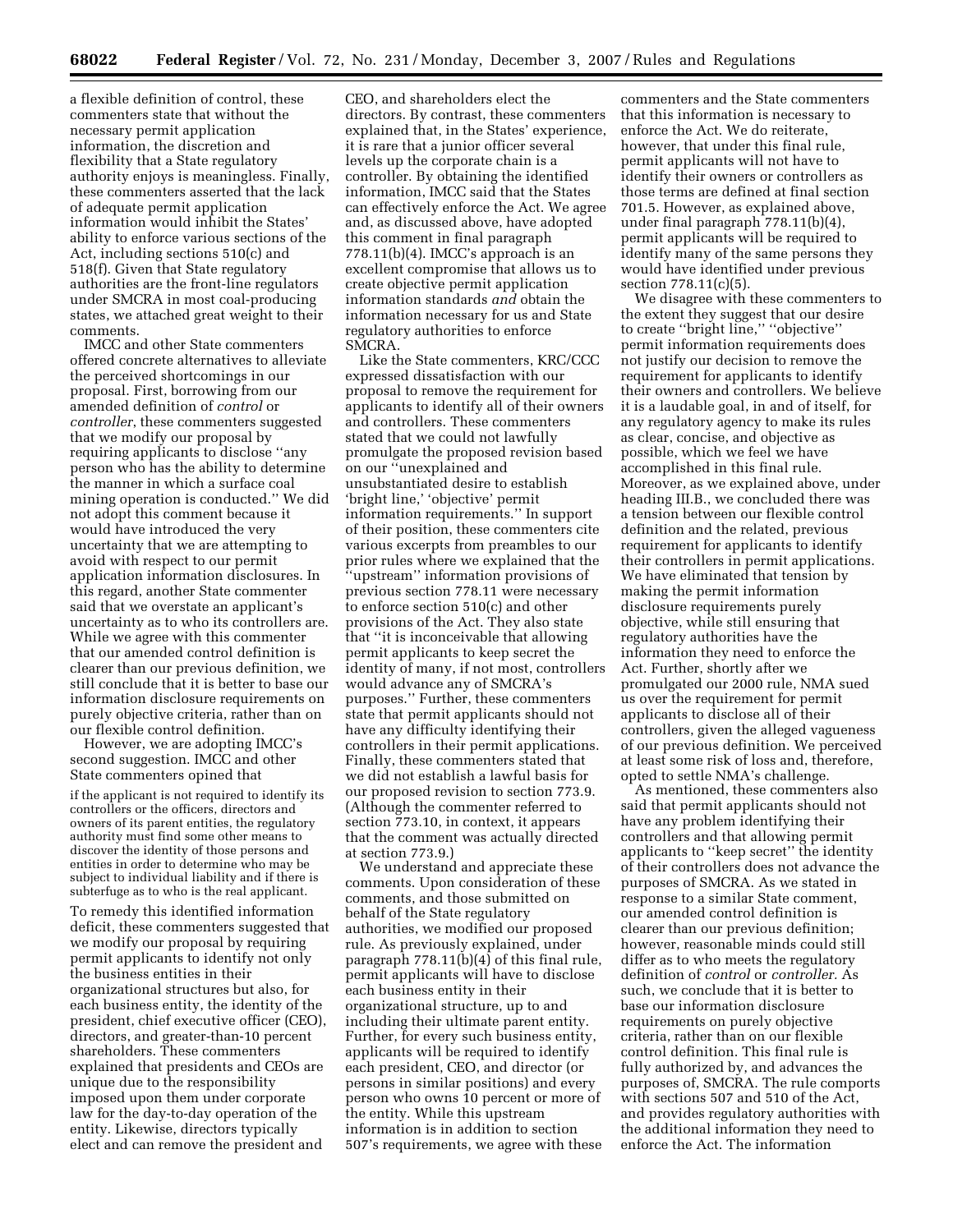required under final paragraph 778.11(b)(4) will give regulatory authorities a complete picture of the applicant, allowing regulatory authorities to make informed permitting decisions and to take enforcement actions when necessary.

Finally, we respond to these commenters' statement that we did not establish a lawful basis for our proposed revision to section 773.9. That section, as amended in this final rule, requires regulatory authorities to rely on applicant and operator information, including the information applicants submit under section 778.11, to review the applicant's and operator's organizational structures and ownership or control relationships before making a permit eligibility determination under section 773.12. Given our adoption of final paragraph 778.11(b)(4), final section 773.9 is substantively identical to the previous provision, requiring the regulatory authority to engage in the same type of review, based on similar information, prior to making a permit eligibility determination. By not changing the substance of the provision, we have eliminated these commenters' concern that we did not provide a lawful basis for the proposed change.

NMA and other industry commenters strongly supported our proposed removal of the requirement for permit applicants to identify all of their owners and controllers in their permit applications, primarily because our proposal more closely resembled the information disclosure requirements of section 507 of the Act.

However, these commenters strongly opposed proposed paragraph 778.11(b)(4), which would have required permit applicants to disclose the identity of each business entity in the applicant's and operator's organizational structure, up to and including the ultimate parent entity of the applicant and operator. Quoting the DC Circuit's decision in *NMA* v. *DOI I,*  these commenters argued that our proposal was impermissible because it amounted to an ''attempt[ ] to use section 510(c) to regulate those not covered by that section.'' *NMA* v. *DOI I,*  105 F.3d at 694. Similarly, contrary to the comments submitted by IMCC and other State regulatory authorities, one State commenter said proposed paragraph 778.11(b)(4) does not appear to be grounded in the Act and, from the regulatory viewpoint, appears to serve no purpose.

We strongly disagree with these commenters. In *NMA* v. *DOI I*, the DC Circuit concluded that when making permit eligibility determinations under section 510(c), we can only consider

violations at operations the applicant owns or controls; the court struck down our ability to deny permits based on ''upstream'' violations—*i.e.*, violations at operations owned or controlled by the applicant's owners or controllers. In our proposed rule, we did not suggest that OSM could use proposed paragraph 778.11(b)(4)'s ''upstream'' information to deny permits and, therefore, we were not attempting to use section 510(c) to regulate persons not covered by that section. Further, as explained above, in *NMA* v. *DOI I,* the DC Circuit actually noted that section 507 of the Act itself requires disclosure of some upstream information that is relevant to statutory provisions other than section 510(c). *NMA* v. *DOI I,* 105 F.3d at 695. For example, the court noted that the upstream information can be used ''to identify individuals subject to civil penalties under section 518(f)'' or ''to determine who the real applicant is.'' *Id.*  More importantly, in *NMA* v. *DOI II,* the DC Circuit expressly approved our previous information disclosure requirements that required permit applicants to identify all of their ''upstream'' owners or controllers. *NMA*  v. *DOI II,* 177 F.3d at 9.

As explained above, we expanded proposed 778.11(b)(4) to require even more "upstream" information. Thus, under this final rule, permit applicants will have to disclose much of the same ''upstream'' information that they had to disclose under our prior rules. Based on our review of the comments submitted on our proposed rule, and a review of our own prior statements on the issue, we conclude that the information we are requiring in this final rule is necessary for us and the State regulatory authorities to enforce the Act. More specifically, by giving us a complete picture of the applicant and its organizational structure, the information will enhance our ability to take enforcement actions when necessary, identify ''real applicants,'' and verify the applicant's statement under section 507(b)(5) of the Act as to ''whether the applicant, any subsidiary, affiliate, or persons controlled by or under common control with the applicant'' has ever forfeited a mining bond or had a mining permit suspended or revoked within the 5-year period preceding the date of application. Because we have amply demonstrated the ''practical utility'' of the information required to be disclosed under this final rule, we also disagree with these commenters that our information requirements violate the Paperwork Reduction Act.

# Certified Controller

Previous 30 CFR 778.11(d) required the natural person with the greatest level of effective control over the entire proposed surface coal mining operation to submit a certification of that status. IMCC and the States, in their comments on our 2003 proposed rule and again during our outreach meeting described above, suggested that previous paragraph 778.11(d) was problematic and that it should be eliminated. In our 2006 proposed rule, we proposed to remove the requirement. IMCC and the other State commenters did not comment on this aspect of our 2006 proposed rule and, therefore, presumably still support removal of the provision.

NMA and other industry commenters strongly supported our proposed removal of the ''certified controller'' provision. These commenters contended that the provision was vague and raised concerns about self-incrimination under the Fifth Amendment to the United States Constitution. They also noted that permit applicants may not know the identity of the person at the time of application, and the person may change over time. Finally, they stated it is unfair to require identification of the person in advance of any violations at the surface coal mining operation. While we have adopted our proposal to remove this provision, we do not agree with all of these commenters' observations. For example, we do not agree that the provision implicated the Fifth Amendment's protection against self-incrimination, nor do we agree that our prior rule was unfair to the extent it required identification of the certified controller prior to the occurrence of any violations. Rather, for the reasons discussed above, we decided to remove the provision because we agree with the States that it was relatively meaningless and lacked practical utility. We do agree with these commenters that the identity of this person may not be known at the time of application and may change over time.

KRC/CCC opposed our proposed removal of the provision, arguing that any entity competent to conduct surface coal mining operations should be able to identity the natural person with the greatest level of effective control over the proposed operation. They state that, despite NMA's litigating position, the provision was not vague and did not raise Fifth Amendment concerns. Finally, they said that the fact that the identity of the person may change over time did not justify eliminating the provision. As stated above, we agree that the provision did not implicate the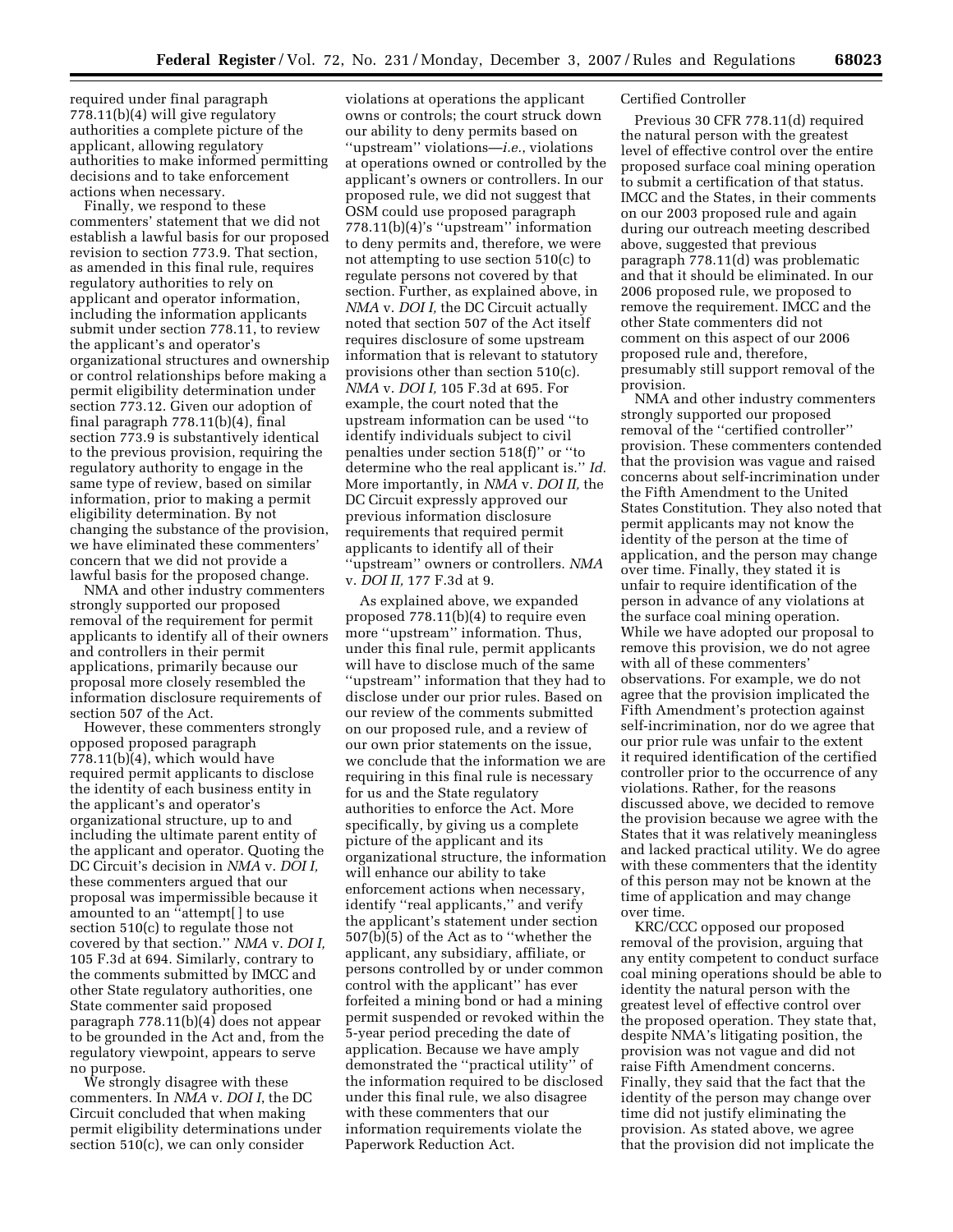Fifth Amendment. However, we do feel that the provision lacked the pure objectivity we sought to achieve. For example, what if the regulatory authority disagreed with the applicant's designation? Could, or should, the regulatory authority substitute its judgment for that of the applicant? And, if so, to what end? As explained above, regulatory authorities could not necessarily have taken an enforcement action against a person just because the person had certified that he or she was a controller under our regulatory definition. In sum, this information is not required by the Act, and we conclude that it is not necessary to ensure compliance with the Act. Further, under final paragraphs 778.11(b) and (c), applicants will still have to disclose the identity of the persons most likely to control their surface coal mining operations (*e.g.*, officers, directors, etc.). Thus, if a violation does occur at the operation, regulatory authorities will know whom to talk to first.

# Identity of Person Responsible for Submitting Form OSM–1

NMA and other industry commenters supported our proposal to remove previous 30 CFR 778.11(b)(4), which required permit applicants to identify the person(s) responsible for submitting the Coal Reclamation Fee Report (Form OSM–1) and for remitting payment to OSM. These commenters said the provision is unnecessary and duplicative. For the reasons explained above, we agree with these commenters and have adopted our proposal to remove the provision.

KRC/CCC opposed removal of the provision. They stated that when we first adopted this provision we "necessarily concluded" that ''identification of persons responsible for filing Form OSM–1 provides important information regarding ownership or control of the permit applicant.'' We disagree. As explained above, when we imposed this requirement in our 1989 permit information rule (54 FR 8982), we stated that: ''Furnishing the name of the person paying the reclamation fee will assist [OSM] in collecting the money and arranging for audits when necessary.'' *Id.* at 8983. We did not conclude that the information is important for ownership or control purposes. In our experience since 1989, we have found that there is little correlation between obtaining this information and our ability to collect reclamation fees and arrange for audits, particularly because we have similar provisions in our other regulations.

These commenters also make the unsupported statement that requiring this information ''helps ensure the level of pre-planning that Congress sought to require the coal industry to undertake.'' We cannot speak for Congress on this point, but we note that Congress did not provide for disclosure of this information under section 507(b) of the Act. Finally, these commenters said the fact that States will most often obtain this information, even though States do not use the information for any purpose, does not justify eliminating the provision. As explained above, we see no reason to impose an information collection burden on the States, particularly when we have concluded that the information is duplicative and unnecessary. In sum, this information is not required to be disclosed under section 507 of the Act, and we conclude that removal of previous paragraph 778.11(b)(4) will not impair our ability to enforce the Act.

### *X. Section 843.21—Procedures for Improvidently Issued State Permits*

We are adopting our 2006 proposal to remove 30 CFR 843.21 in its entirety. Section 843.21 contained Federal procedures relative to State-issued permits that may have been improvidently issued based on certain ownership or control relationships. The section provided for direct Federal inspection and enforcement, including our authority to issue notices of violation and cessation orders, if, after an initial notice, a State failed to take appropriate action or show good cause for not taking action with respect to an improvidently issued State permit. Its removal provides greater regulatory stability through clarification of the State/Federal relationship related to permitting in primacy States, which has been a source of great confusion for many years. *See, e.g.,* Coteau Prop. Co. v. 53 F. 3d 1466, 1472 (8th Cir. 1995) (''there exists a state of general confusion regarding SMCRA's allocation of power between OSM and primacy states'').

We first adopted regulations concerning improvidently issued permits on April 28, 1989 (54 FR 18438). In our 2003 proposed rule, we proposed to amend, but otherwise retain, section 843.21. More specifically, we proposed to eliminate the various provisions of section 843.21 that required posting of notices and findings on the Internet. In addition, based on our settlement with NMA, we proposed to clarify the basis for a notice under 30 CFR 843.21(a). After we issued our 2003 proposed rule, we reviewed our historic use of this section and, in our 2006

proposed rule, decided to propose its removal.

We are removing section 843.21 for two reasons. First, based on our experience implementing this section, we conclude that it is no longer needed. Since we issued the rule in 1989, we are not aware of a single instance of OSM's having to take an enforcement action under section 843.21 against a permittee holding a State-issued permit. The fact that OSM, to our knowledge, did not have to take any enforcement actions under this provision indicates to us that State regulatory authorities are making proper permit eligibility determinations in the first instance or, in the rare case of improvident permit issuance, properly applying State counterparts to our improvidently issued permit regulations. (Under our improvidently issued permit regulations—30 CFR 773.21 through 773.23—and the State counterparts to those regulations, a regulatory authority can initiate procedures to suspend or rescind permits it has improvidently issued due to certain ownership or control relationships.) Consequently, we conclude that there is not a need for the provision of previous section 843.21 authorizing us to take a direct enforcement action against a State permittee regarding a State permit that may have been improvidently issued.

The second reason we are removing section 843.21 is that a decision within the Department of the Interior caused us to reexamine our oversight role relative to State permitting decisions. On October 21, 2005, the Department of the Interior's Assistant Secretary for Land and Minerals Management (ASLMM) issued a final decision concerning a citizen's group's request that OSM conduct a Federal inspection in a case where the citizen's group was dissatisfied with a State regulatory authority's decision to issue a coal mining permit. (A copy of the ASLMM's October 21, 2005, final decision is contained in the public record for this rulemaking.) The citizen's group requested an inspection even though mining on the permit had not yet commenced and the citizen's group had failed to prosecute a direct appeal of the State's permitting decision in State tribunals.

In her decision, the ASLMM pointed out that ''OSM intervention at any stage of the state permit review and appeal process would in effect terminate the state's exclusive jurisdiction over the matter and [would frustrate SMCRA's] careful and deliberate statutory design.'' *See also Bragg* v. *Robertson,* 248 F. 3d 275, 288–289, 293–295 (4th Cir. 2001) (regulation under SMCRA is ''mutually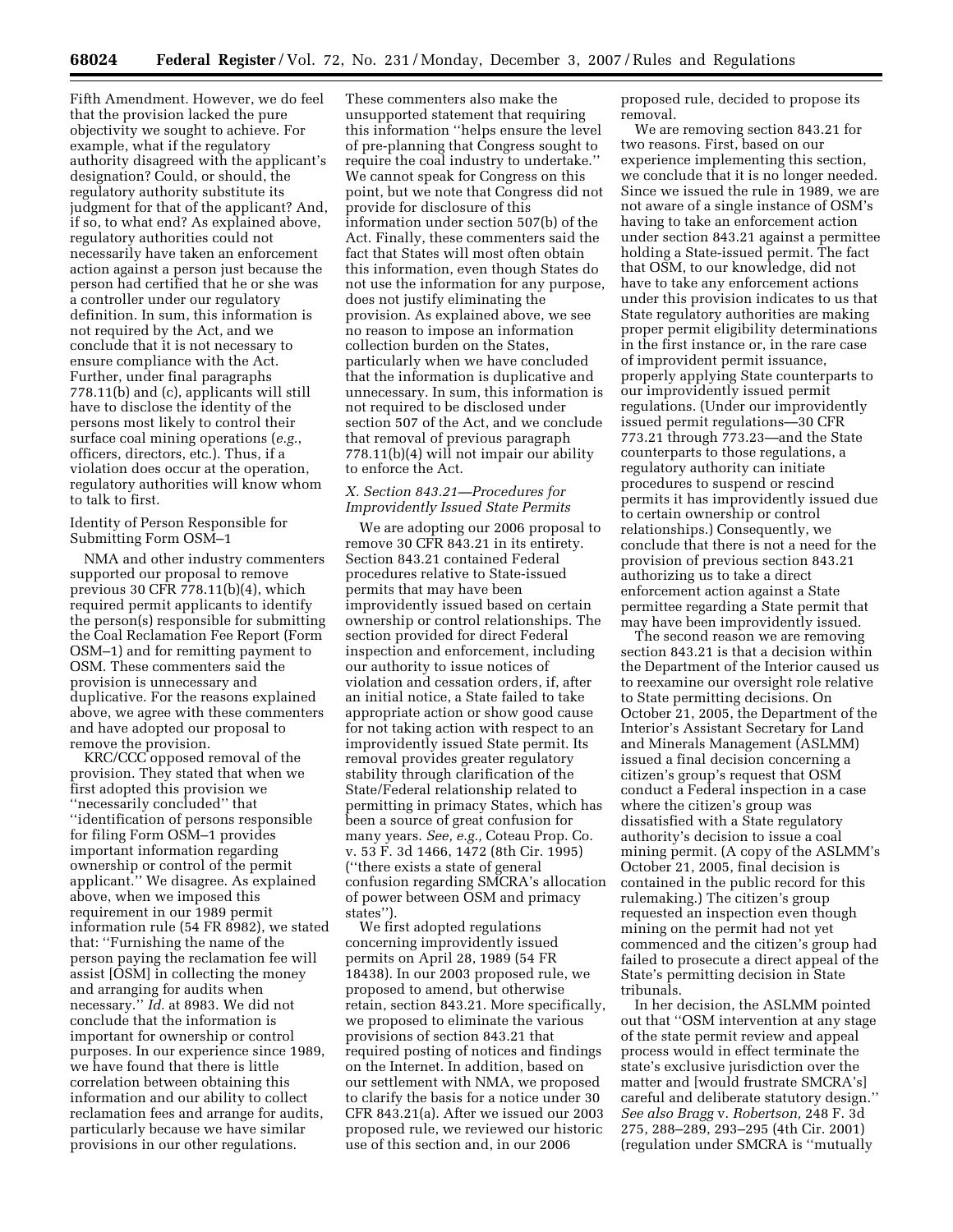exclusive, either Federal or State law regulates coal mining activity in a State, but not both simultaneously''; primacy States have ''exclusive jurisdiction'' over surface coal mining operations on nonfederal lands within their borders).

The final decision also explained that in a ''primacy state, permit decisions and any appeals are solely matters of the state jurisdiction in which OSM plays no role.'' In support of this statement, the final decision cited the U.S. Court of Appeals for the District of Columbia Circuit's landmark *en banc* decision in *In re Permanent Surface Mining Regulation Litig.,* 653 F. 2d 514, 523 (DC Cir.) (*en banc*), *cert. denied sub nom., Peabody Coal Co.* v. *Watt,* 454 U.S. 822 (1981) (*PSMRL*). In that case, the *en banc* court held that SMCRA grants OSM the rulemaking authority to require States to secure permit application information beyond the Act's specific information requirements. *Id.* at 527. The court laid the groundwork for its holding with a discussion of the relative roles of the Secretary of the Interior and the States in administering the Act. More specifically, the court explained:

In an approved and properly enforced state program, the state has the primary responsibility for achieving the purposes of the Act. First, *the State is the sole issuer of permits.* In performing this centrally important duty, the state regulatory authority decides who will mine in what areas, how long they may conduct mining operations, and under what conditions the operations will take place. *See* Act §§ 506, 510. It decides whether a permittee's techniques for avoiding environmental degradation are sufficient and whether the proposed reclamation plan is acceptable. Act § 510(b).

*Administrative and judicial appeals of permit decisions are matters of state jurisdiction in which the Secretary [of the Interior] plays no role.* Act § 514.

*Id*. at 519 (emphasis added). In a footnote accompanying this passage, the DC Circuit went on to explain that ''[t]he independence of a state administering an approved state program under the Surface Mining Act may be contrasted with the continuing role of the Environmental Protection Agency after a state has assumed responsibility for pollution discharge permits under the Federal Water Pollution Control Act, 33 U.S.C. 1251– 1376 (1976 & Supp. II 1978). The EPA Administrator retains veto power over individual permit decisions under that statute.'' *Id.* 

The ASLMM's decision, and the materials cited therein, caused us to look more carefully at the statutory and regulatory scheme governing our oversight role related to State permitting decisions and, in particular, the

propriety of retaining section 843.21. Inasmuch as section 843.21 authorized direct Federal enforcement against State permittees based on State permitting decisions, it was inconsistent with the ASLMM's decision and *PSMRL*'s admonition that a primacy State is the ''sole issuer of permits'' within the State.

Further, under SMCRA, State permitting is entirely separate from Federal inspections and associated Federal enforcement. The statutory provisions related to permit application review and permit decisions are found at section 510 of the Act, 30 U.S.C. 1260, and appeals of permitting decisions are provided for under section 514 of the Act, 30 U.S.C. 1264. There is no mention in these statutory provisions of the need for an inspection—the predicate to Federal enforcement under section 521 of the Act (30 U.S.C. 1271)—in connection with State permitting decisions, and certainly nothing in these provisions mandates Federal intervention in State permitting decisions. Our regulations governing administrative and judicial review of permitting decisions (30 CFR part 775) are likewise silent as to the need for an inspection in the context of permitting appeals. Moreover, nothing in our Federal inspection regulations at 30 CFR parts 842 and 843 suggests that those procedures can be used as an alternative to our permitting appeal provisions.

The Act's provisions for Federal inspections expressly provide that such inspections are of mining ''operations.'' *See* SMCRA § 517(a), 30 U.S.C. 1267(a) (referring to inspections of surface coal mining and reclamation operations) and SMCRA § 521(a) (referring to inspections of surface coal mining operations). The definitions of *surface coal mining and reclamation operations*  and *surface coal mining operations* at SMCRA §§ 701(27) and (28), 30 U.S.C. 1291(27) and (28), do not mention anything about permits or permitting decisions. Instead, those definitions refer to activities and the areas upon which those activities occur. In short, the purpose of a Federal inspection is to determine what is happening *at the mine*, and, thus, SMCRA's inspection and enforcement provisions do not readily apply to State permitting decisions because they are not activities occurring at the mine. *See, e.g., Coteau*, 53 F. 3d at 1473 (''Permitting requirements such as revelation of ownership and control links are not likely to be verified through the statutorily-prescribed method of physical federal inspection of the mining operation \* \* \*.'').

In summary, the statutory and regulatory provisions related to inspections and enforcement are separate and distinct, both practically and legally, from permitting actions. The Act and our regulations provide specific administrative and judicial procedures for persons adversely affected and seeking relief from permitting decisions; our Federal inspection regulations do not serve as an alternative to those procedures. Distinct from the review of permitting decisions, Congress provided for inspection and enforcement for activities occurring *at the mine* and purposely excluded permitting activities from the operation-specific inspection and enforcement process. In short, Congress did not intend for OSM to second guess a State's permitting decisions. Instead, the Secretary of the Interior's ultimate power over a State's lax implementation of its permitting provisions is set out in section 521(b) of the Act, 30 U.S.C. 1271(b). *PSMRL*, 653 F. 2d at 519. The Secretary's power under section 521(b) includes taking over an entire State permit-issuing process. *Id.* 

In the preamble to our December 19, 2000, final rule—in which we, among other things, repromulgated previous section 843.21—we stated that, in *NMA*  v. *DOI II*, the U.S. Court of Appeals for the D.C. Circuit upheld our ability to take remedial action relative to improvidently issued State permits. 65 FR 79653. After further internal review, we believe the better interpretation is that *NMA* v. *DOI II*, when taken together with the same court's decision in *PSMRL*, the ASLMM's final decision, and the statutory and regulatory framework discussed above, does not support retention of section 843.21.

In *NMA* v. *DOI II*, the D.C. Circuit addressed, among other things, NMA's assertion that our 1997 version of section 843.21 (*see* 62 FR 19450) impinged on State primacy. The D.C. Circuit agreed with NMA and invalidated our improvidently issued State permit regulations. 177 F. 3d at 9. In invalidating section 843.21, the court noted that section 521 of the Act ''sets out specific procedural requirements to be met before the Secretary may take remedial action against a state permittee.'' *Id.* Ultimately, the court concluded that our 1997 version of section 843.21 was invalid because it did not comply with the procedural requirements of section 521(a)(3) of the Act. *Id.* In our 2000 preamble, we interpreted the *NMA* v. *DOI II* decision as holding that our ability to take enforcement actions based on improvidently issued State permits is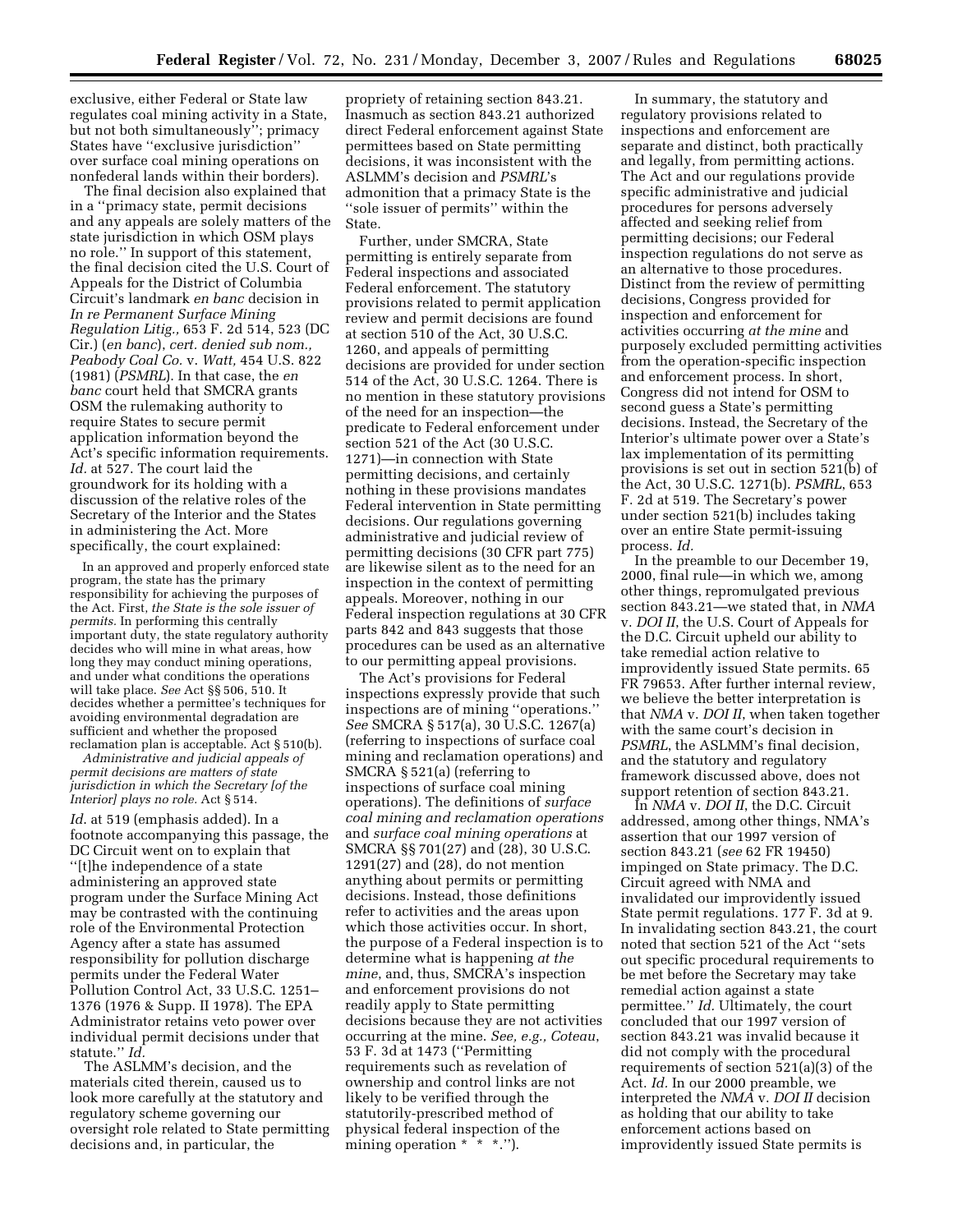authorized by section 521 of the Act, as long as we adhere to the specific procedures set forth in that section. Thus, in our 2000 final rule, we attempted to cure the defect in the 1997 version of section 843.21 by repromulgating it in accordance with the procedures set forth in section 521 of the Act. 65 FR 79652.

As mentioned above, we reassessed the viability of section 843.21, including our analysis of the *NMA* v. *DOI II*  decision, in light of the ASLMM's final decision. Upon reexamination, we concluded that another reading of *NMA*  v. *DOI II*, as it relates to our 1997 version of section 843.21, is that the court identified section 521(a)(3) of the Act as containing the only procedures under which we can take enforcement actions against a State permittee, but did not expressly hold that our improvidently issued State permits regulations could, if amended, fall within the contours of section 521(a)(3). For a number of reasons, we conclude this is the better reading of *NMA* v. *DOI II*.

For example, we have already discussed the fact that a Federal inspection of mining *operations* is a predicate to Federal enforcement under section 521(a) and that there is a mismatch between these types of inspections and alleged permitting defects. Further, as outlined in the ASLMM's decision, SMCRA's statutory scheme suggests that there is no Federal role in State permitting decisions. Up until our 2000 final rule, our provisions related to Federal enforcement against State permittees resulting from the inspections identified in section 521(a) were contained exclusively in 30 CFR 843.11 and 843.12. When we repromulgated section 843.21, we unintentionally created overlapping provisions implementing section 521(a). Removing section 843.21 eliminates any confusion or uncertainty created by these unintentionally overlapping provisions.

We did not receive any adverse comments on our proposal, but we did receive comments strongly in favor. As such, we are adopting our proposal to remove section 843.21.

IMCC and other State commenters strongly supported our proposal to remove section 843.21. These commenters stated: ''We wholeheartedly endorse and agree with all of the reasons and legal justifications set forth in OSM's well crafted preamble language accompanying the decision to remove Section 843.21.'' We appreciate this comment. In support of their position, these commenters also cited various passages of the Act, *PSMRL*, and the ASLMM decision described above. Another State commenter supported our proposal, noting that ''[r]emoval of this section reflects a more appropriate conception of the relationship between OSM and primacy states.'' We agree with these commenters' observations and took them into consideration when deciding to adopt our proposal to remove section 843.21.

NMA and other industry commenters also strongly supported our proposal, noting that ''OSM has set forth persuasive reasons for deleting this provision.'' NMA stated that removal of this provision would: (1) Conform the rules to the purpose and structure of that statute, which places exclusive regulatory and permitting jurisdiction with primacy States; (2) prevent third parties from circumventing the specific procedures for appealing State permits under the approved State permitting and administrative review provisions; and (3) recognize that inspections of mining operations were not intended, and are ill-suited, for questioning the efficacy of State permitting decisions. For the reasons set forth above, we agree with these observations.

NMA endorsed our reading of *NMA* v. *DOI II*, to the extent we suggested that the DC Circuit did not expressly hold that our previously-invalidated improvidently issued State permits regulations could, if amended, fall within the contours of section 521(a)(3). NMA also asserts that nothing in that decision suggests that section 843.21 was compelled by the Act. We agree with these comments. NMA also stated that ''OSM has clearly articulated a reasoned basis in this proposal for changing its interpretation and policy under SMCRA.'' Again, we agree.

In the balance of its comments on this issue, NMA cites many of the cases that are cited in the ASLMM's decision and in our discussion above. NMA also agreed with our observation that there is a mismatch between the subject matter of previous section 843.21 and the inspections contemplated under section 521(a) of the Act. On the other hand, NMA notes that section 521(b), 30 U.S.C. 1271(b), appears to be the one provision where Congress contemplated OSM's stepping in and becoming the regulatory authority for permitting decisions. For the reasons set forth above, we agree with these comments.

Finally, NMA noted that we ''identified compelling factual reasons'' for removing previous section 843.21, including the fact that we have never taken an enforcement action against a State permittee under previous section 843.21. NMA asserts that ''the rule has never served as an integral or necessary

part of assuring that States faithfully execute their responsibilities under their approved State programs.'' Moreover, according to NMA, the previous rule was a substantial intrusion on State primacy and undermined the federalism established in SMCRA. Again, for the reasons discussed above, we agree with these comments.

# *Y. Section 847.11 and 847.16—Criminal Penalties and Civil Actions for Relief*

In our 2000 rule, we adopted certain new ''alternative enforcement'' provisions to implement sections 518(e), 518(g), and 521(c) of the Act. 30 U.S.C. 1268(e), 1268(g), 1271(c). During the course of litigation over our 2000 final rule, NMA claimed that certain of these provisions unlawfully abrogated State prosecutorial discretion by making it mandatory for States to seek criminal penalties or institute civil actions for relief when certain specified conditions occurred. *See* 30 CFR 847.11 (2001) (criminal penalties), 847.16 (2001) (civil actions for relief), and 847.2(c) (requiring State regulatory programs to include criminal penalty and civil action provisions that are no less stringent than the Federal requirements).

Upon further reflection, we agreed that the regulatory authority—Federal or State—should have the discretion to evaluate the severity of a violation and ultimately to determine whether referral for alternative enforcement is warranted. Therefore, we agreed to settle NMA's claim. In 2003, to satisfy our obligation under the settlement, we proposed to revise our regulations at 30 CFR 847.11 and 847.16 to remove the mandatory nature of referrals for alternative enforcement. Because we continued to find merit in the proposal, we carried it forward in our 2006 proposed rule.

In this final rule, we are adopting the amendments as proposed. Specifically, we changed the word ''will'' to ''may'' in the operative provisions—*i.e.*, section 847.11 (introductory language) and paragraph 847.16(a)—to underscore that a regulatory authority ''may,'' but is not bound to, refer a particular matter for alternative enforcement.

We first promulgated these provisions in our 2000 final rule. *See generally* 65 FR 79655–58. Although we stated in the preamble to that rule that the newlyadopted provisions ''largely track the statutory provisions they implement,'' we did not explain why we chose to make these alternative enforcement actions mandatory when the Act does not compel that result.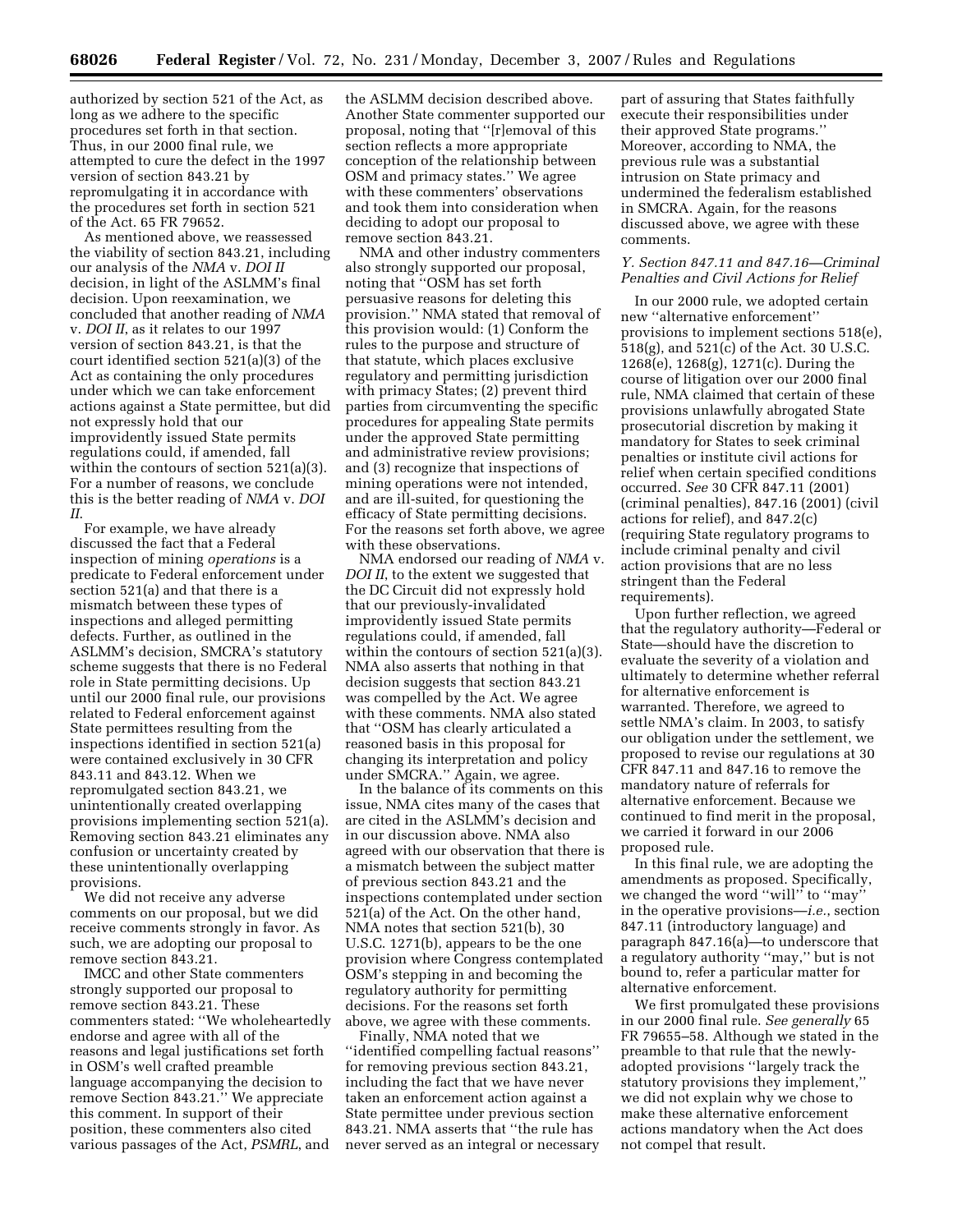Section 847.11 of our rules implements sections 518(e) and (g) of the Act. Under section 518(e), any person who willfully and knowingly commits certain actions, ''shall, upon conviction, be punished by a fine of not more than \$10,000, or by imprisonment for not more than one year or both.'' Similarly, under section 518(g), whoever knowingly undertakes certain actions, or knowingly fails to undertake certain required actions, ''shall, upon conviction, be punished by a fine of not more than \$10,000, or by imprisonment for not more than one year or both.'' By their terms, these sections do not make enforcement mandatory. As we explained in the preamble to our 2000 rule, the use of the word ''shall'' in sections 518(e) and (g) of SMCRA does not require the commencement of criminal proceedings, it only specifies the punishment that applies upon conviction. *See* 65 FR 79657. Thus, while these sections specify punishments, they do not specify when the regulatory authority is required to seek a conviction. As such, we assume that Congress intended for the government to retain prosecutorial discretion, as is customary in criminal law. Because we did not explain the basis for making these actions mandatory in our 2000 rule, and because we now determine that it is best for regulatory authorities to retain prosecutorial discretion, we are adopting the amendments to section 847.11 as proposed.

Section 847.16 of our rules implements section 521(c) of the Act. Under certain specified circumstances, section 521(c) of the Act provides that the ''Secretary may request the Attorney General to institute a civil action for relief \* \* \*.'' (Emphasis added.) By its terms, this section—through use of the word ''may''—vests the Secretary with complete discretion to refer matters to the Attorney General. In our 2000 rule, we made these referrals mandatory but did not explain our rationale for deviating from the statutory text. We now conclude that it is better to afford regulatory authorities the discretion contemplated by the Act. Requiring regulatory authorities to refer even the most minor violations to the Attorney General is inefficient, time consuming, and potentially costly. As such, we are adopting our proposed amendment to paragraph 847.16(a).

IMCC and other State commenters supported our proposal. They stated that they agree ''it is important that the states retain the discretion to evaluate the severity of a violation and ultimately determine whether referral for alternative enforcement is warranted.''

Another State commenter said these sections have been improved by adding discretion for regulatory authorities. For the reasons set forth above, we agree with these comments.

NMA and other industry commenters also supported our proposal. These commenters stated that the previous rules abrogated State prosecutorial discretion by making it mandatory for States to seek criminal penalties or institute civil actions, regardless of merit. They asserted that our proposal ''will provide much rationality to the process, and will ensure that limited resources are allocated to the most important cases.'' NMA also said that our proposal was supported by case law and the Administrative Procedure Act. We agree with these comments.

KRC/CCC opposed our proposal, claiming that the ''sole reason that OSM gives for proposing the change is that it has come to sympathize with NMA's allegation that the current rule[s] unlawfully abrogate State prosecutorial discretion.'' To the contrary: We agree with NMA's assertion because it is grounded in the Act. In the discussion above, we have adequately explained the statutory authority for, and basis and purpose of, our amendments to our alternative enforcement provisions. In sum, the Act does not make alternative enforcement actions mandatory, and we conclude that it is better for regulatory authorities to retain the customary discretion in this area.

These commenters also assert that, in prior preamble statements supporting our 2000 final rule, we made clear that our previous rules did not abrogate prosecutorial discretion. For example, we said that ''[f]inal § 847.11 requires that the regulatory authority refer all cases meeting the criteria of section 518(e) and (g) to the Attorney General, who has the discretion to determine whether to act upon the referral.'' In this passage, we merely acknowledged that even if a regulatory authority makes a referral, the Attorney General will have prosecutorial discretion. In this final rule, we conclude that the SMCRA regulatory authorities, who have developed considerable expertise in the administration of the Act, should have the discretion to determine the severity of a violation in the first instance. Upon referral, the Attorney General will still have the usual prosecutorial discretion.

In another passage, we said that ''[t]he circumstances that precipitate a civil action for relief are very specific in the Act. If a regulatory authority encounters one of these circumstances, final § 847.16(a) requires that the regulatory authority refer the case to the Attorney General.'' Again, while we certainly

made referrals under section 847.16(a) mandatory, we did not explain why we deviated from the statutory term ''may'' contained in section 521(c) of the Act. For the reasons discussed above, we have reconsidered the wisdom of our prior policy choice and decided to return to the language of the Act.

#### **IV. Procedural Determinations**

# *1. Executive Order 12866—Regulatory Planning and Review*

This final rule is not considered a significant regulatory action under the criteria of Executive Order 12866.

a. The final rule will not have an effect of \$100 million or more on the economy. It will not adversely affect in a material way the economy, productivity, competition, jobs, the environment, public health or safety, or State, local, or Tribal governments or communities. The revisions to the regulations do not have an adverse economic impact on the coal industry or State regulatory authorities.

The revisions result in a minor reduction in expenses for the coal industry and State regulatory authorities because programmatic changes to the regulations reduce the reporting burden for certain types of applicants and transactions. Expenses are slightly reduced because revisions to the definition of transfer, assignment, or sale of permit rights at 30 CFR 701.5, result in fewer transactions or events qualifying as transfers, assignments, or sales requiring an application and regulatory approval under 30 CFR 774.17. In addition, permit applicants no longer identify all of their controllers in a permit application under 30 CFR 778.11(c), and State regulatory authorities no longer enter that information into AVS under 30 CFR 773.8(b)(1).

The programmatic changes to the regulations are estimated to result in a savings to the coal industry of approximately \$64,000 per year and a savings to the State and Federal regulatory authorities of approximately \$40,000 per year. None of the changes in the rule significantly alter the fundamental conceptual framework of our regulatory program.

b. This rulemaking does not create a serious inconsistency or otherwise interfere with an action taken or planned by another agency.

c. This rulemaking does not alter the budgetary effects of entitlements, grants, user fees, loan programs, or the rights and obligations of their recipients.

d. This rulemaking does not raise novel legal or policy issues.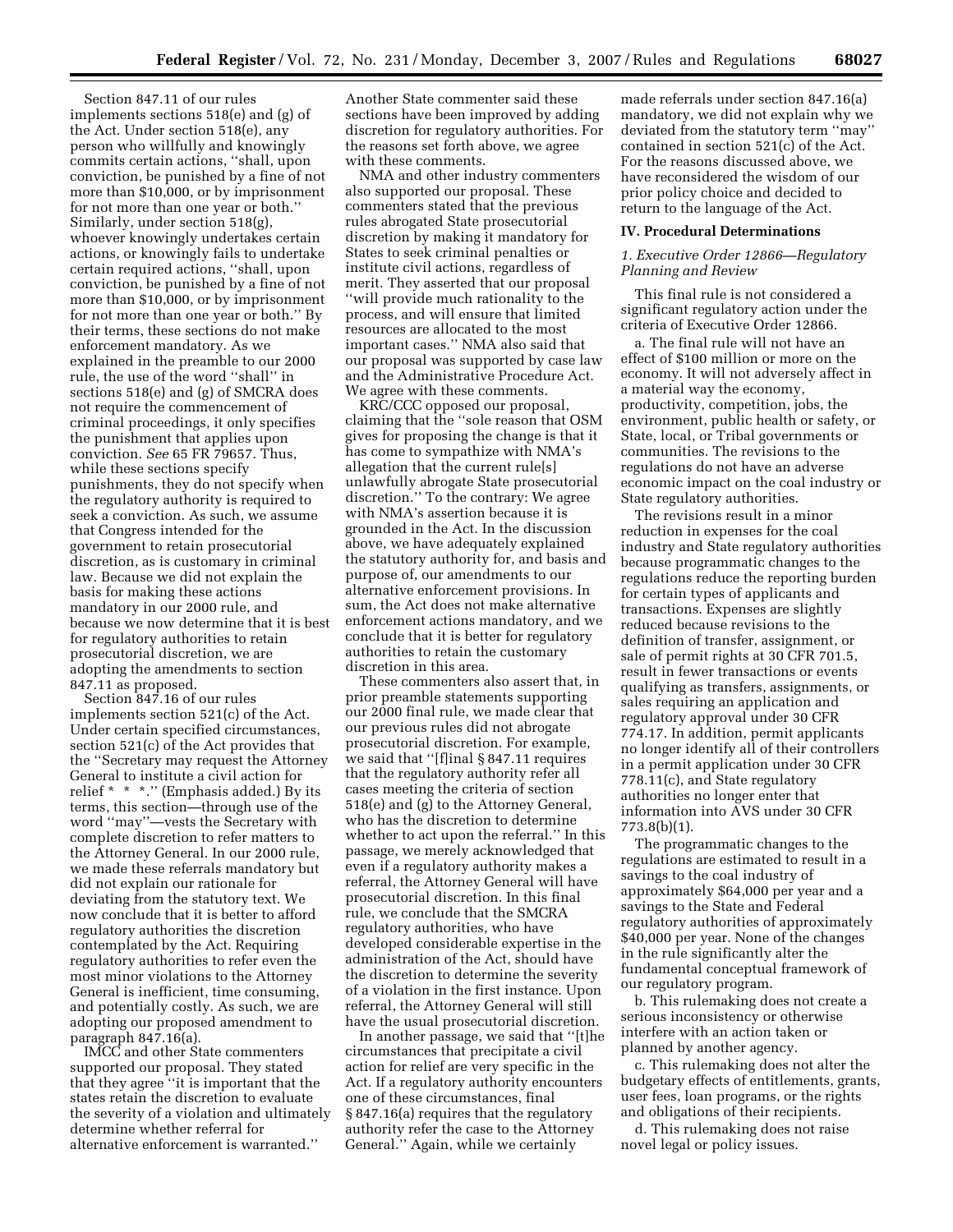# *2. Regulatory Flexibility Act*

The Department of the Interior certifies that this rule will not have a significant economic impact on a substantial number of small entities under the Regulatory Flexibility Act (5 U.S.C. 601 *et seq.*). As previously stated, the revisions to the regulations would likely reduce the cost of doing business for the regulated industry and State regulatory authorities and, therefore, would not have an adverse economic impact on the coal industry or State regulatory authorities. In addition, the rulemaking produces no adverse effects on competition, employment, investment, productivity, innovation, or the ability of United States enterprises to compete with foreign-based enterprises in domestic or export markets.

# *3. Small Business Regulatory Enforcement Fairness Act*

For the reasons previously stated, this rule is not a major rule under 5 U.S.C. 804(2), the Small Business Regulatory Enforcement Fairness Act. This rule: a. Does not have an annual effect on

the economy of \$100 million or more.

b. Will not cause major increases in costs or prices for consumers, individual industries, Federal, State, or local government agencies, or geographic regions.

c. Does not have significant adverse effects on competition, employment, investment, productivity, innovation, or the ability of United States-based enterprises to compete with foreignbased enterprises.

# *4. Unfunded Mandates*

For the reasons previously stated, this rule does not impose an unfunded mandate on State, local, or Tribal governments or the private sector of more than \$100 million per year. The rule does not have a significant or unique effect on State, local, or Tribal governments or the private sector. A statement concerning information required under the Unfunded Mandates Reform Act (2 U.S.C. 1531) is not required.

# *5. Executive Order 12630—Takings*

We have determined that this rulemaking does not have any significant takings implications under Executive Order 12630. Therefore, a takings implication assessment is not required.

# *6. Executive Order 12988—Civil Justice Reform*

In accordance with Executive Order 12988, the Department of the Interior's Office of the Solicitor has determined

that this rule does not unduly burden the judicial system and meets the requirements of sections 3(a) and 3(b)(2) of the Order.

# *7. Executive Order 13132—Federalism*

For the reasons discussed above, this rule does not have significant Federalism implications that warrant the preparation of a Federalism Assessment under Executive Order 13132.

# *8. Executive Order 13175—Consultation and Coordination With Indian Tribal Governments*

In accordance with Executive Order 13175, we have evaluated the potential effects of this rule on Federallyrecognized Indian tribes. We have determined that the rule would not have substantial direct effects on the relationship between the Federal Government and Indian tribes or on the distribution of power and responsibilities between the Federal Government and Indian Tribes.

# *9. Executive Order 13211—Actions Concerning Regulations That Significantly Affect Energy Supply, Distribution, or Use*

This rule is not considered a significant energy action under Executive Order 13211. For the reasons previously stated, the revisions to the regulations implementing SMCRA would not have a significant effect on the supply, distribution, or use of energy.

#### *10. Paperwork Reduction Act*

The collections of information contained in this final rule have been approved by the Office of Management and Budget under 44 U.S.C. 3501 *et seq.*  and assigned control numbers 1029– 0116 and 1029–0117.

# *11. National Environmental Policy Act*

We have found that this final rule is categorically excluded from environmental review under section 102(2)(C) of the National Environmental Policy Act, 42 U.S.C. 4332(2)(C). This determination was made in accordance with the Department of the Interior's Departmental Manual. 516 DM 2.3(A)(2), Appendix 1.10. In addition, we have determined that none of the ''extraordinary circumstances'' exceptions to the categorical exclusion apply. 516 DM 2, Appendix 2.

# *12. Effect of the Rule on State Programs*

Following publication of this final rule, we will evaluate the State programs approved under section 503 of SMCRA, 30 U.S.C. 1253, to determine

any changes in those programs that may be necessary. When we determine that a particular State program provision should be amended, the particular State will be notified in accordance with the provisions of 30 CFR 732.17. On the basis of this rule, we have made a preliminary determination that State program revisions will be required.

# **List of Subjects**

# *30 CFR Part 701*

Law enforcement, Surface mining, Underground mining.

#### *30 CFR Part 773*

Administrative practice and procedure, Reporting and record keeping requirements, Surface mining, Underground mining.

### *30 CFR Part 774*

Reporting and record keeping requirements, Surface mining, Underground mining.

#### *30 CFR Part 778*

Reporting and record keeping requirements, Surface mining, Underground mining.

### *30 CFR Part 843*

Administrative practice and procedure, Law enforcement, Reporting and record keeping requirements, Surface mining, Underground mining.

# *30 CFR Part 847*

Administrative practice and procedure, Law enforcement, Penalties, Surface mining, Underground mining.

Dated: November 7, 2007.

# **C. Stephen Allred,**

*Assistant Secretary, Land and Minerals Management.* 

■ For the reasons given in the preamble, OSM is amending 30 CFR parts 701, 773, 774, 778, 843, and 847 as set forth below.

# **PART 701—PERMANENT REGULATORY PROGRAM**

■ 1. The authority citation for part 701 continues to read as follows:

**Authority:** 30 U.S.C. 1201 *et seq.* 

 $\blacksquare$  2. Amend § 701.5 as follows:

■ a. Revise the definition of ''*control* or *controller*''.

■ b. Revise the definition of ''*own*, *owner*, or *ownership*''.

- c. Revise the definition of ''*transfer,*
- *assignment, or sale of permit rights*''.
- The revisions read as follows:
- **§ 701.5 Definitions.**

\* \* \* \* \*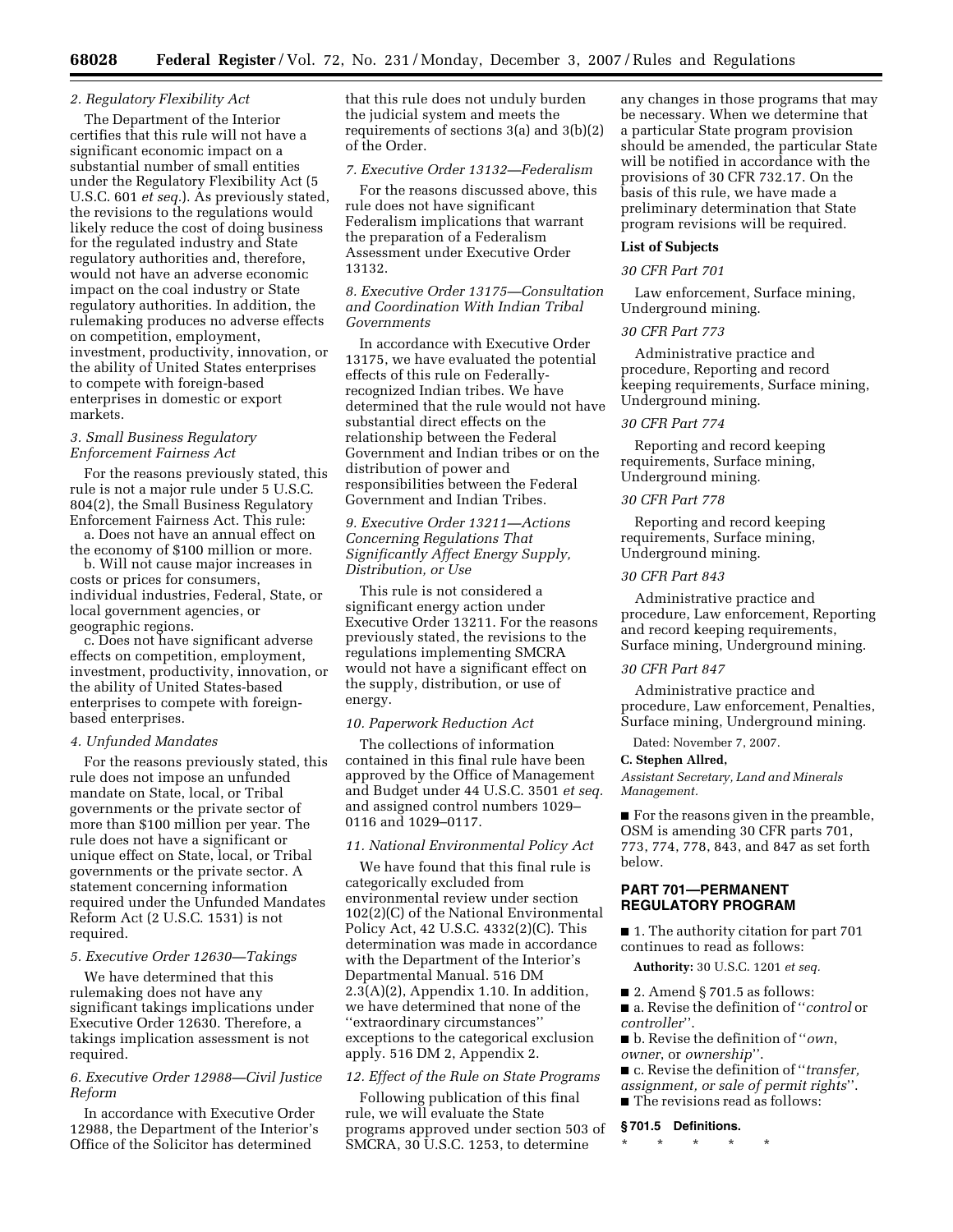*Control* or *controller*, when used in parts 773, 774, and 778 of this chapter, refers to or means—

(a) A permittee of a surface coal mining operation;

(b) An operator of a surface coal mining operation; or

(c) Any person who has the ability to determine the manner in which a surface coal mining operation is conducted.

\* \* \* \* \*

*Own*, *owner*, or *ownership*, as used in parts 773, 774, and 778 of this chapter (except when used in the context of ownership of real property), means being a sole proprietor or owning of record in excess of 50 percent of the voting securities or other instruments of ownership of an entity.

\* \* \* \* \*

*Transfer, assignment, or sale of permit rights* means a change of a permittee.

\* \* \* \* \*

# **PART 773—REQUIREMENTS FOR PERMITS AND PERMIT PROCESSING**

■ 3. The authority citation for part 773 continues to read as follows:

**Authority:** 30 U.S.C. 1201 *et seq.*, 16 U.S.C. *et seq.*, 16 U.S.C. 661 *et seq.*, 16 U.S.C. *et seq.*, 16 U.S.C. 668a *et seq.*, 16 U.S.C. *et seq.*, and 16 U.S.C. 1531 *et seq.* 

■ 4. Revise § 773.3 to read as follows:

#### **§ 773.3 Information collection.**

The collections of information contained in part 773 have been approved by the Office of Management and Budget under 44 U.S.C. 3501 *et seq.*  and assigned clearance number 1029– 0115. The information collected will be used by the regulatory authority in processing surface coal mining permit applications. Persons intending to conduct surface coal mining operations must respond to obtain a benefit. A Federal agency may not conduct or sponsor, and a person is not required to respond to, a collection of information unless it displays a currently valid OMB control number. Response is required to obtain a benefit in accordance with SMCRA. Send comments regarding burden estimates or any other aspect of this collection of information, including suggestions for reducing the burden, to the Office of Surface Mining Reclamation and Enforcement, Information Collection Clearance Officer, Room 202—SIB, 1951 Constitution Avenue, NW., Washington, DC 20240.

■ 5. In § 773.7, revise paragraph (a) to read as follows:

# **§ 773.7 Review of permit applications.**

(a) The regulatory authority will review an application for a permit, revision, or renewal; written comments and objections submitted; and records of any informal conference or hearing held on the application and issue a written decision, within a reasonable time set by the regulatory authority, either granting, requiring modification of, or denying the application. If an informal conference is held under § 773.6(c) of this part, the decision will be made within 60 days of the close of the conference.

\* \* \* \* \*

 $\blacksquare$  6. In § 773.8, revise paragraph (b)(1) to read as follows:

#### **§ 773.8 General provisions for review of permit application information and entry of information into AVS.**

\* \* \* \* \* (b) \* \* \* (1) The information you are required

to submit under §§ 778.11 and 778.12(c) of this subchapter. \* \* \* \* \*

■ 7. In § 773.9, revise paragraph (a) to read as follows:

# **§ 773.9 Review of applicant and operator information.**

(a) We, the regulatory authority, will rely upon the information that you, the applicant, are required to submit under § 778.11 of this subchapter, information from AVS, and any other available information, to review your and your operator's organizational structure and ownership or control relationships. \* \* \* \* \*

 $\blacksquare$  8. In § 773.10, revise paragraphs (b) and (c) to read as follows:

#### **§ 773.10 Review of permit history.**

\* \* \* \* \* (b) We will also determine if you or your operator have previous mining experience.

(c) If you or your operator do not have any previous mining experience, we may conduct an additional review under § 774.11(f) of this subchapter. The purpose of this review will be to determine if someone else with mining experience controls the mining operation.

 $\blacksquare$  9. In § 773.12, revise paragraphs (a)(1) and (a)(2), remove paragraphs (a)(3) and (b), and redesignate paragraphs (c), (d), and (e) as paragraphs (b), (c), and (d), respectively, to read as follows:

#### **§ 773.12 Permit eligibility determination.**

\* \* \* \* \*

(a) \* \* \*

(1) You directly own or control has an unabated or uncorrected violation; or

(2) You or your operator indirectly control has an unabated or uncorrected violation and your control was established or the violation was cited after November 2, 1988.

 $\blacksquare$  10. In § 773.14, revise paragraph (b) introductory text to read as follows:

\* \* \* \* \*

# **§ 773.14 Eligibility for provisionally issued permits.**

\* \* \* \* \* (b) We, the regulatory authority, will find you eligible for a provisionally issued permit under this section if you demonstrate that one or more of the following circumstances exists with respect to all violations listed in paragraph (a) of this section— \* \* \* \* \*

■ 11. In § 773.21, revise paragraph (c) to read as follows:

#### **§ 773.21 Initial review and finding requirements for improvidently issued permits.**

\* \* \* \* \* (c) When we make a preliminary finding under paragraph (a) of this section, we must serve you with a written notice of the preliminary finding, which must be based on evidence sufficient to establish a *prima facie* case that your permit was improvidently issued.

\* \* \* \* \*

■ 12. Amend § 773.22, by removing paragraph (d) and redesignating paragraphs (e), (f), (g), and (h) as (d), (e), (f), and (g), respectively.

 $\blacksquare$  13. In § 773.23, revise paragraph  $(c)(2)$ to read as follows:

#### **§ 773.23 Suspension or rescission requirements for improvidently issued permits.**

\* \* \* \* \* (c) \* \* \*

(2) Post the notice at our office closest to the permit area.

\* \* \* \* \*

■ 14. In § 773.25 revise paragraphs (a) and (b) to read as follows:

\* \* \* \* \*

(a) Listed in a permit application or AVS as an owner or controller of an entire surface coal mining operation, or any portion or aspect thereof:

(b) Found to be an owner or controller of an entire surface coal mining operation, or any portion or aspect thereof, under §§ 773.21 or 774.11(g) of this subchapter; or

 $\blacksquare$  15. In § 773.26, revise the table in paragraph (a) and add new paragraph (e) to read as follows: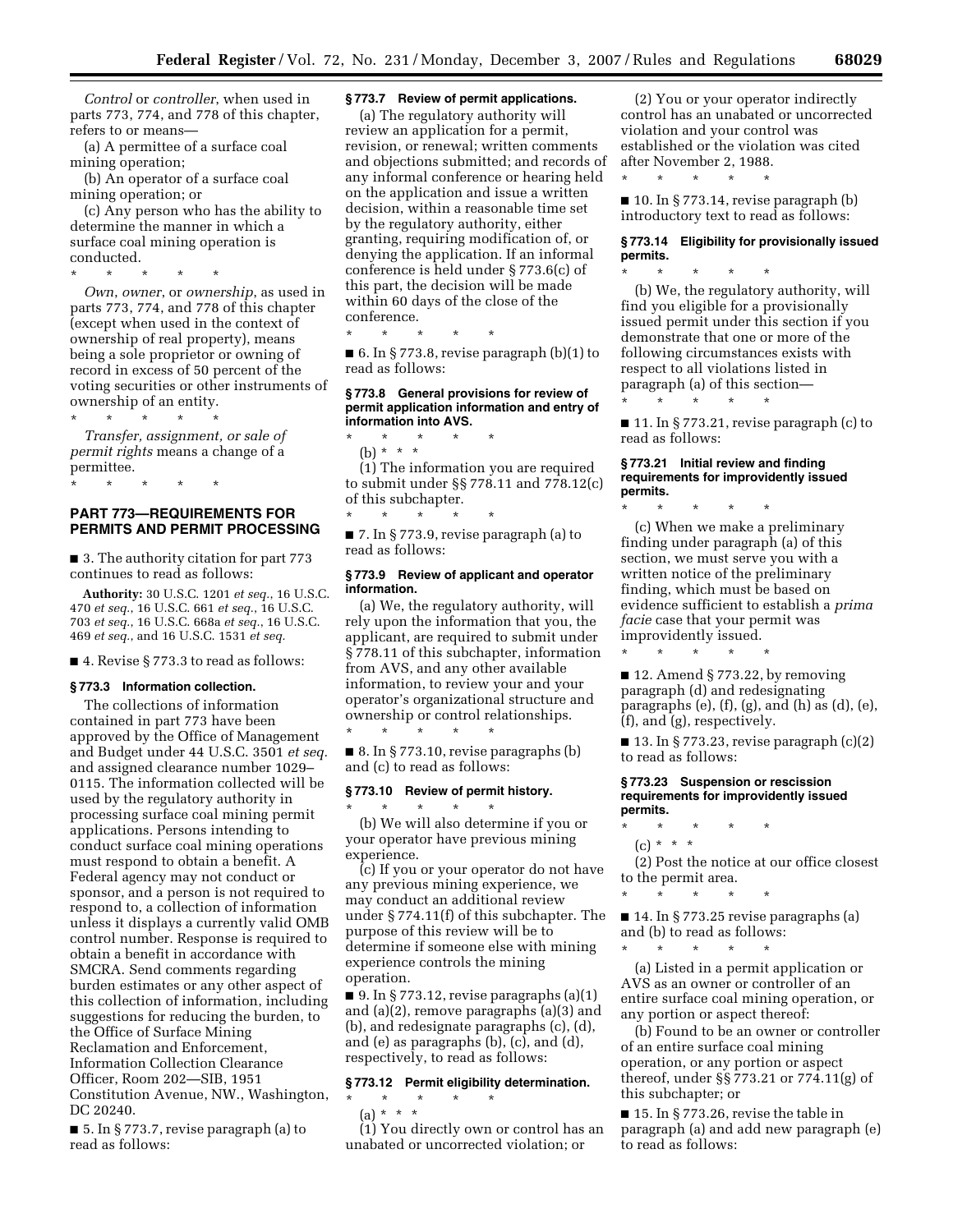# **§ 773.26 How to challenge an ownership or control listing or finding.**

\* \* \* \* \* (a) \* \* \*

| If the challenge con-<br>$cerns$                                                                                                                       | Then you must sub-<br>mit a written expla-<br>nation to set                                                                                                               |
|--------------------------------------------------------------------------------------------------------------------------------------------------------|---------------------------------------------------------------------------------------------------------------------------------------------------------------------------|
| (1) a pending State or<br>Federal permit ap-<br>plication.<br>(2) your ownership or<br>control of a surface<br>coal mining oper-<br>ation, and you are | the regulatory author-<br>ity with jurisdiction<br>over the applica-<br>tion.<br>the regulatory author-<br>ity with jurisdiction<br>over the surface<br>coal mining oper- |
| not currently seek-<br>ing a permit.                                                                                                                   | ation.                                                                                                                                                                    |

\* \* \* \* \*

(e) At any time, you, a person listed in AVS as an owner or controller of a surface coal mining operation, may request an informal explanation from the AVS Office as to the reason you are shown in AVS in an ownership or control capacity. Within 14 days of your request, the AVS Office will provide a response describing why you are listed in AVS.

■ 16. In § 773.27, revise paragraph (a) to read as follows:

#### **§ 773.27 Burden of proof for ownership or control challenges.**

\* \* \* \* \*

(a) When you challenge a listing of ownership or control, or a finding of ownership or control made under § 774.11(g) of this subchapter, you must prove by a preponderance of the evidence that you either—

(1) Do not own or control the entire surface coal mining operation or relevant portion or aspect thereof; or

(2) Did not own or control the entire surface coal mining operation or relevant portion or aspect thereof during the relevant time period.

■ 17. In § 773.28, revise paragraph (d) to read as follows:

#### **§ 773.28 Written agency decision on challenges to ownership or control listings or findings.**

\* \* \* \* \* (d) We will post all decisions made under this section on AVS.

\* \* \* \* \*

# **PART 774—REVISION; RENEWAL; TRANSFER, ASSIGNMENT, OR SALE OF PERMIT RIGHTS; POST-PERMIT ISSUANCE REQUIREMENTS; AND OTHER ACTIONS BASED ON OWNERSHIP, CONTROL, AND VIOLATION INFORMATION**

■ 18. The authority citation for part 774 continues to read as follows:

**Authority:** 30 U.S.C. 1201 *et seq.* 

■ 19. Revise § 774.9 to read as follows:

#### **§ 774.9 Information collection.**

(a) The collections of information contained in part 774 have been approved by the Office of Management and Budget under 44 U.S.C. 3501 *et seq.*  and assigned clearance number 1029– 0116. Regulatory authorities will use this information to:

(1) Determine if the applicant meets the requirements for revision; renewal; transfer, assignment, or sale of permit rights;

(2) Enter and update information in AVS following the issuance of a permit; and

(3) Fulfill post-permit issuance requirements and other obligations based on ownership, control, and violation information.

(b) A Federal agency may not conduct or sponsor, and a person is not required to respond to, a collection of information unless it displays a currently valid OMB control number. Response is required to obtain a benefit in accordance with SMCRA. Send comments regarding burden estimates or any other aspect of this collection of information, including suggestions for reducing the burden, to the Office of Surface Mining Reclamation and Enforcement, Information Collection Clearance Officer, Room 202–SIB, 1951 Constitution Avenue, NW., Washington, DC 20240.

- $\blacksquare$  20. Amend § 774.11 as follows:
- a. Revise the table in paragraph (a).
- b. Revise paragraphs (e), (f), and (g).
- c. Add new paragraph (h).

■ The amendments read as follows:

# **§ 774.11 Post-permit issuance requirements for regulatory authorities and other actions based on ownership, control, and violation information.**

 $(a) * * * *$ 

| We must enter into<br>AVS all $\ldots$                                                                                   | Within 30 days after                                                                                                                |
|--------------------------------------------------------------------------------------------------------------------------|-------------------------------------------------------------------------------------------------------------------------------------|
| (1) permit records                                                                                                       | the permit is issued<br>or subsequent<br>changes made.                                                                              |
| (2) unabated or un-<br>corrected violations.                                                                             | the abatement or cor-<br>rection period for a<br>violation expires.                                                                 |
| (3) changes to infor-<br>mation initially re-<br>quired to be pro-<br>vided by an appli-<br>cant under 30 CFR<br>778.11. | receiving notice of a<br>change.                                                                                                    |
| (4) changes in viola-<br>tion status.                                                                                    | abatement, correc-<br>tion, or termination<br>of a violation, or a<br>decision from an<br>administrative or ju-<br>dicial tribunal. |

\* \* \* \* \* (e) Entry into AVS.

(1) If you do not request a hearing, and the time for seeking a hearing has expired, we will enter our finding into AVS.

(2) If you request a hearing, we will enter our finding into AVS only if that finding is upheld on administrative appeal.

(f) At any time, we may identify any person who owns or controls an entire surface coal mining operation or any relevant portion or aspect thereof. If we identify such a person, we must issue a written preliminary finding to the person and the applicant or permittee describing the nature and extent of ownership or control. Our written preliminary finding must be based on evidence sufficient to establish a prima facie case of ownership or control.

(g) After we issue a written preliminary finding under paragraph (f) of this section, we will allow you, the person subject to the preliminary finding, 30 days in which to submit any information tending to demonstrate your lack of ownership or control. If, after reviewing any information you submit, we are persuaded that you are not an owner or controller, we will serve you a written notice to that effect. If, after reviewing any information you submit, we still find that you are an owner or controller, or if you do not submit any information within the 30 day period, we will issue a written finding and enter our finding into AVS.

(h) If we identify you as an owner or controller under paragraph (g) of this section, you may challenge the finding using the provisions of §§ 773.25, 773.26, and 773.27 of this subchapter.

■ 21. In § 774.12, revise paragraph (c) to read as follows:

# **§ 774.12 Post-permit issuance information requirements for permittees.**

\* \* \* \* \* (c) Within 60 days of any addition, departure, or change in position of any person identified in § 778.11(c) of this subchapter, you must provide—

(1) The information required under § 778.11(d) of this subchapter; and

(2) The date of any departure.  $\blacksquare$  22. In § 774.17, revise paragraph (a),

paragraph (d) introductory text, and paragraph (d)(1) to read as follows:

#### **§ 774.17 Transfer, assignment, or sale of permit rights.**

\* \* \* \* \* (a) *General.* No transfer, assignment, or sale of rights granted by a permit shall be made without the prior written approval of the regulatory authority. At its discretion, the regulatory authority